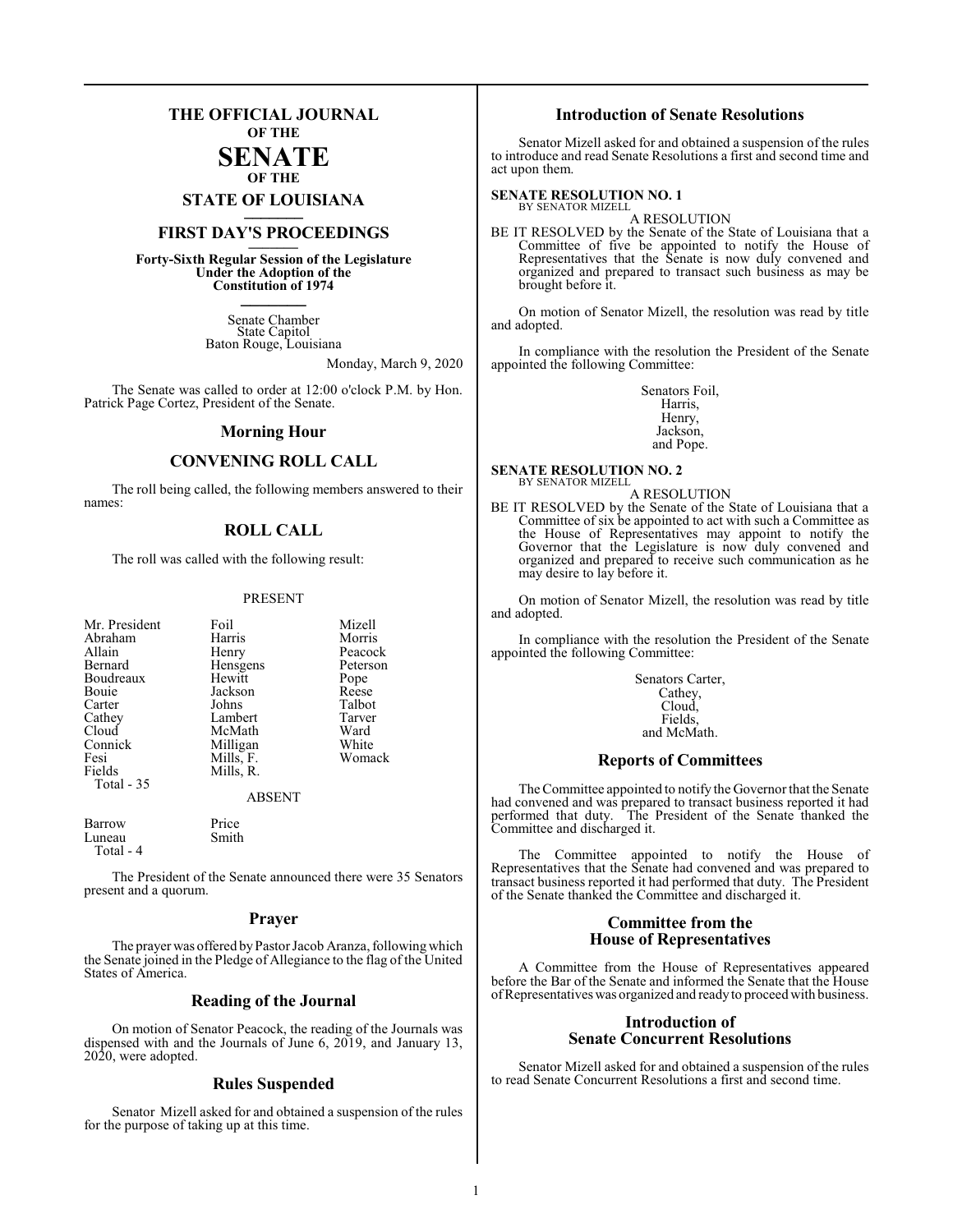#### **SENATE CONCURRENT RESOLUTION NO. 1—**

BY SENATOR MIZELL A CONCURRENT RESOLUTION To invite the Honorable John Bel Edwards, Governor of Louisiana, to address a joint session of the legislature.

The concurrent resolution was read by title. Senator Mizell moved to adopt the Senate Concurrent Resolution.

### **ROLL CALL**

The roll was called with the following result:

#### YEAS

Mr. President Foil Morris<br>Abraham Harris Peacock Abraham Harris<br>Allain Henry Allain **Henry** Peterson<br>
Barrow Hensgens Pope Bernard Hewitt Price<br>Boudreaux Jackson Reese Boudreaux Jackson Reese<br>Bouie Johns Smith Bouie Johns Smith<br>Carter Lambert Talbot Carter Lambert Talbot<br>Cathey McMath Tarver Cathey McMath Tarver<br>Cloud Milligan Ward Cloud Milligan Ward<br>
Connick Mills, F. White Connick Mills, F. White<br>
Fesi Mills, R. Womack Fesi Mills, R.<br>Fields Mizell Total - 38

Hensgens Pope<br>Hewitt Price

Total - 0

NAYS

**Mizell** 

ABSENT

Luneau

Total - 1

The Chair declared the Senate adopted the Senate Concurrent Resolution and ordered it sent to the House.

### **Message from the House**

#### **CONCURRING IN SENATE CONCURRENT RESOLUTIONS**

#### March 9, 2020

To the Honorable President and Members of the Senate:

I am directed to inform your honorable body that the House of Representatives has finally concurred in the following Senate Concurrent Resolutions:

### **SENATE CONCURRENT RESOLUTION NO. 1—**

BY SENATOR MIZELL A CONCURRENT RESOLUTION

To invite the Honorable John Bel Edwards, Governor of Louisiana, to address a joint session of the legislature.

Reported without amendments.

Respectfully submitted, MICHELLE D. FONTENOT Clerk of the House of Representatives

### **Introduction of Senate Bills and Joint Resolutions**

Senator Peacock asked for and obtained a suspension ofthe rules to introduce and read Senate Bills and Joint Resolutions a first and second time and refer them to committee.

## **Page 2 SENATE 1st DAY'S PROCEEDINGS**

### **SENATE BILL NO. 1—**

BY SENATOR PRICE

To amend and reenact R.S. 11:1826(B), relative to the Municipal Employees' Retirement System; to provide for actuarial investigations; to provide for timing of the investigations; to provide for an effective date; and to provide for related matters.

AN ACT

The bill was read by title and referred by the President to the Committee on Retirement.

#### **SENATE BILL NO. 2—** BY SENATOR FRED MILLS

AN ACT

To enact R.S. 11:721.1(D), relative to the Teachers' Retirement System of Louisiana; to provide for system membership; to provide for an option to participate in the system; to provide for an effective date; and to provide for related matters.

The bill was read by title and referred by the President to the Committee on Retirement.

#### **SENATE BILL NO. 3—** BY SENATOR ALLAIN

AN ACT

To enact R.S. 11:411(14) and (15), relative to the Louisiana State Employees' Retirement System; to provide for system membership; to provide for an effective date; and to provide for related matters.

The bill was read by title and referred by the President to the Committee on Retirement.

#### **SENATE BILL NO. 4—** BY SENATOR MIZELL

AN ACT To amend and reenact R.S. 47:463.157(E), relative to motor vehicle prestige license plates; to provide relative to the "Save the Honeybee" special prestige license plate; to authorize financial aid for certain postgraduate students; and to provide for related matters.

The bill was read by title and referred by the President to the Committee on Transportation, Highways and Public Works.

#### **SENATE BILL NO. 5—** BY SENATOR PRICE

AN ACT

To amend and reenact the introductory paragraph of R.S. 11:1823 and to enact R.S. 11:1823(23), relative to the Municipal Employees'Retirement System's board responsibilities, powers, and duties; to authorize certain monthly deductions frombenefit payments; to provide for the promulgation of rules and regulations; to provide for an effective date; and to provide for related matters.

The bill was read by title and referred by the President to the Committee on Retirement.

#### **SENATE BILL NO. 6—** BY SENATOR PRICE

AN ACT To amend and reenact R.S. 11:1759(D), relative to the Municipal Employees' Retirement System; to provide for clarification of terminology; to provide for an effective date; and to provide for related matters.

The bill was read by title and referred by the President to the Committee on Retirement.

#### **SENATE BILL NO. 7—** BY SENATOR PRICE

#### AN ACT

To amend and reenact R.S. 11:1756, relative to benefit payments at the Municipal Employees' Retirement System; to provide for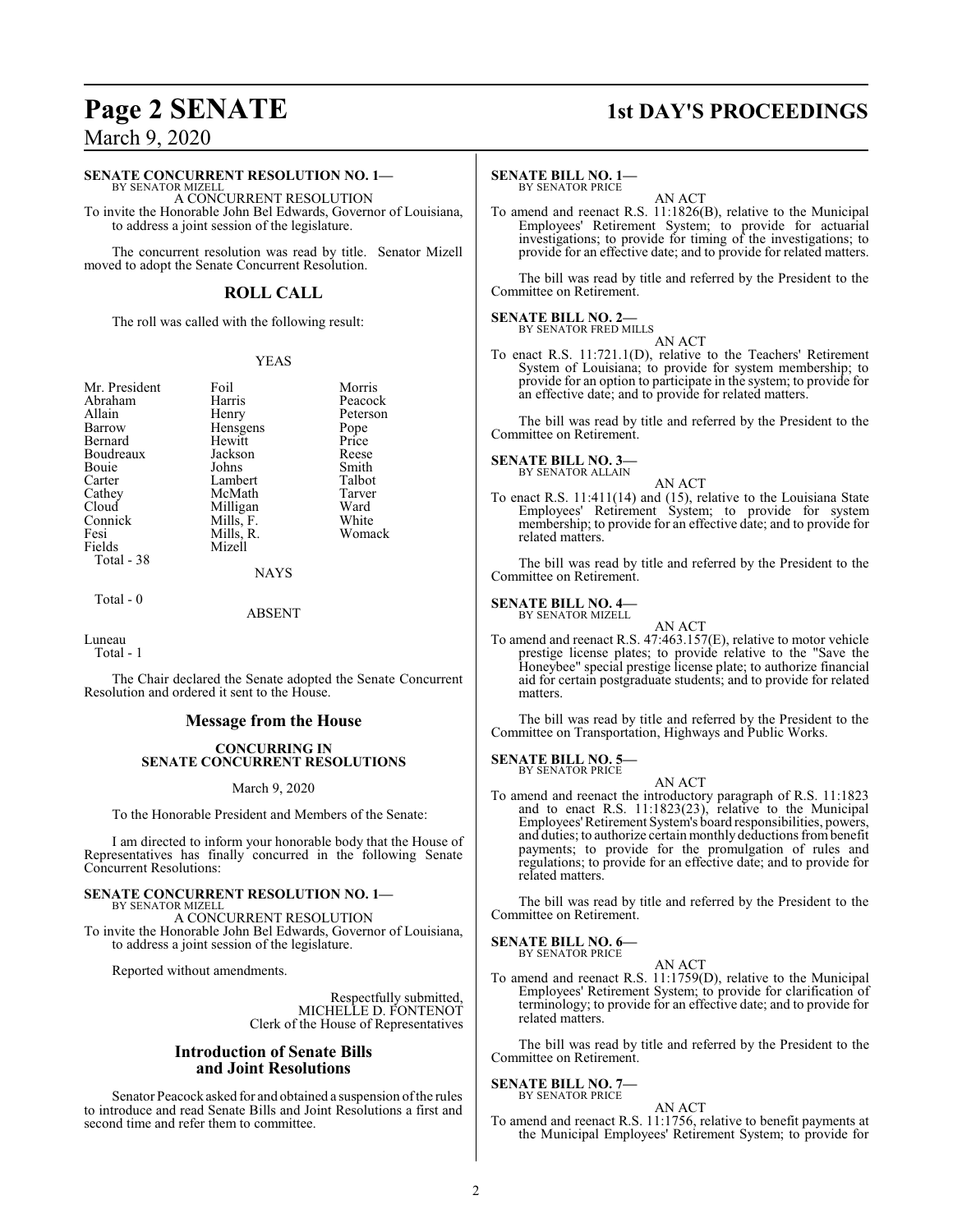## **1st DAY'S PROCEEDINGS Page 3 SENATE**

# March 9, 2020

limitations; to provide for an effective date; and to provide for related matters.

The bill was read by title and referred by the President to the Committee on Retirement.

## **SENATE BILL NO. 8—** BY SENATOR PEACOCK

AN ACT

To amend and reenact R.S. 11:233(B)(3), 1581(11), 1601(1), and  $1631(F)(1)$  and (2), and to enact R.S.  $11:233(A)(5)$  and  $B(4)(c)$ , relative to the District Attorneys' Retirement System; to provide for definitions, including "employer" and "earnable compensation"; to provide for membership; to provide for an effective date; and to provide for related matters.

The bill was read by title and referred by the President to the Committee on Retirement.

#### **SENATE BILL NO. 9—** BY SENATOR ALLAIN

AN ACT

To enact R.S. 11:1902(12)(f), relative to membership in the Parochial Employees' Retirement System; to provide for employees of the Hospital Service District No. 1 ofSt. Mary Parish; to provide for an effective date; and to provide for related matters.

The bill was read by title and referred by the President to the Committee on Retirement.

#### **SENATE BILL NO. 10—** BY SENATOR PEACOCK

AN ACT

To amend and reenact R.S. 11:212(A), relative to disability benefits at the Louisiana State Employees' Retirement System; to provide for eligibility; to provide for an effective date; and to provide for related matters.

The bill was read by title and referred by the President to the Committee on Retirement.

#### **SENATE BILL NO. 11—** BY SENATOR JOHNS

AN ACT

To amend and reenact R.S. 11:1311, relative to the State Police Retirement System; to provide for reemployment of retirees; to provide for implementation; to provide for an effective date; and to provide for related matters.

The bill was read by title and referred by the President to the Committee on Retirement.

## **SENATE BILL NO. 12—**<br>BY SENATOR HEWITT

AN ACT

To amend and reenact R.S. 32:295.1(E), relative to safety belts; to provide relative to the failure to wear safety belts; and to provide for related matters.

The bill was read by title and referred by the President to the Committee on Judiciary A.

#### **SENATE BILL NO. 13—** BY SENATOR LUNEAU

AN ACT

To amend and reenact R.S. 22:1454(A), relative to rating standards and methods; to prohibit rate classifications based upon the gender of an insured over the age of twenty-five; and to provide for related matters.

The bill was read by title and referred by the President to the Committee on Insurance.

### **SENATE BILL NO. 14—**

BY SENATOR LUNEAU AN ACT

To amend and reenact R.S. 22:1454(A), relative to rating standards and methods; to prohibit rate classifications based upon the insured's credit score/rating; and to provide for related matters.

The bill was read by title and referred by the President to the Committee on Insurance.

### **SENATE BILL NO. 15—** BY SENATOR LUNEAU

AN ACT

To amend and reenact R.S. 22:1454(A), relative to rating standards andmethods; to prohibit the determination ofrate classifications based on the status of the insured being a widow or widower; and to provide for related matters.

The bill was read by title and referred by the President to the Committee on Insurance.

#### **SENATE BILL NO. 16—** BY SENATOR LUNEAU



To amend and reenact R.S. 22:1454(A), relative to rating standards andmethods; to prohibit the determination ofrate classifications based on the deployment of the insured in the military for at least six months; and to provide for related matters.

The bill was read by title and referred by the President to the Committee on Insurance.

#### **SENATE BILL NO. 17—**

BY SENATOR PEACOCK

AN ACT To amend and reenact R.S. 11:701(33)(a)(xiv) and 1902(12)(b) and (13) and to enact R.S. 11:701(33)(a)(xv) and 727.1, relative to membership in the Teachers' Retirement System of Louisiana; to provide for eligibility of certain employees; to provide for transfer of service; to provide for notification; to provide for an effective date; and to provide for related matters.

The bill was read by title and referred by the President to the Committee on Retirement.

#### **SENATE BILL NO. 18—** BY SENATOR PEACOCK

AN ACT

To amend and reenactR.S. 11:441(A)(2)(c), 461(B)(3)(c), 726(B)(2), 761(A)(4) and (5), 765(A)(2), 780(A), 786(A)(4), 802(B), 1141(A), 1142(C), and 1147(C)(4)(b), to enact R.S. 11:131, 441(A)(2)(d), 461(B)(3)(d), 726(B)(3), 761(A)(6), 765(A)(3), 786(A)(5), 802(C), 1142(D), and 1147(C)(4)(c), and to repeal R.S. 11:132, relative to retirement eligibility for certain new members of the Louisiana State Employees'Retirement System, the Teachers' Retirement System of Louisiana, and the Louisiana School Employees' Retirement System; to establish new retirement eligibility for certain members employed on or after July 1, 2020; to provide relative to disability retirements; to provide for an effective date; and to provide for related matters.

The bill was read by title and referred by the President to the Committee on Retirement.

#### **SENATE BILL NO. 19—** BY SENATOR PEACOCK

AN ACT

To amend and reenact R.S. 11:186, relative to state and statewide retirement systems; to provide relative to meetings of system boards oftrustees; to provide forrepresentation during executive sessions of the boards and committees of such systems; to provide for written authorization; to provide for an effective date; and to provide for related matters.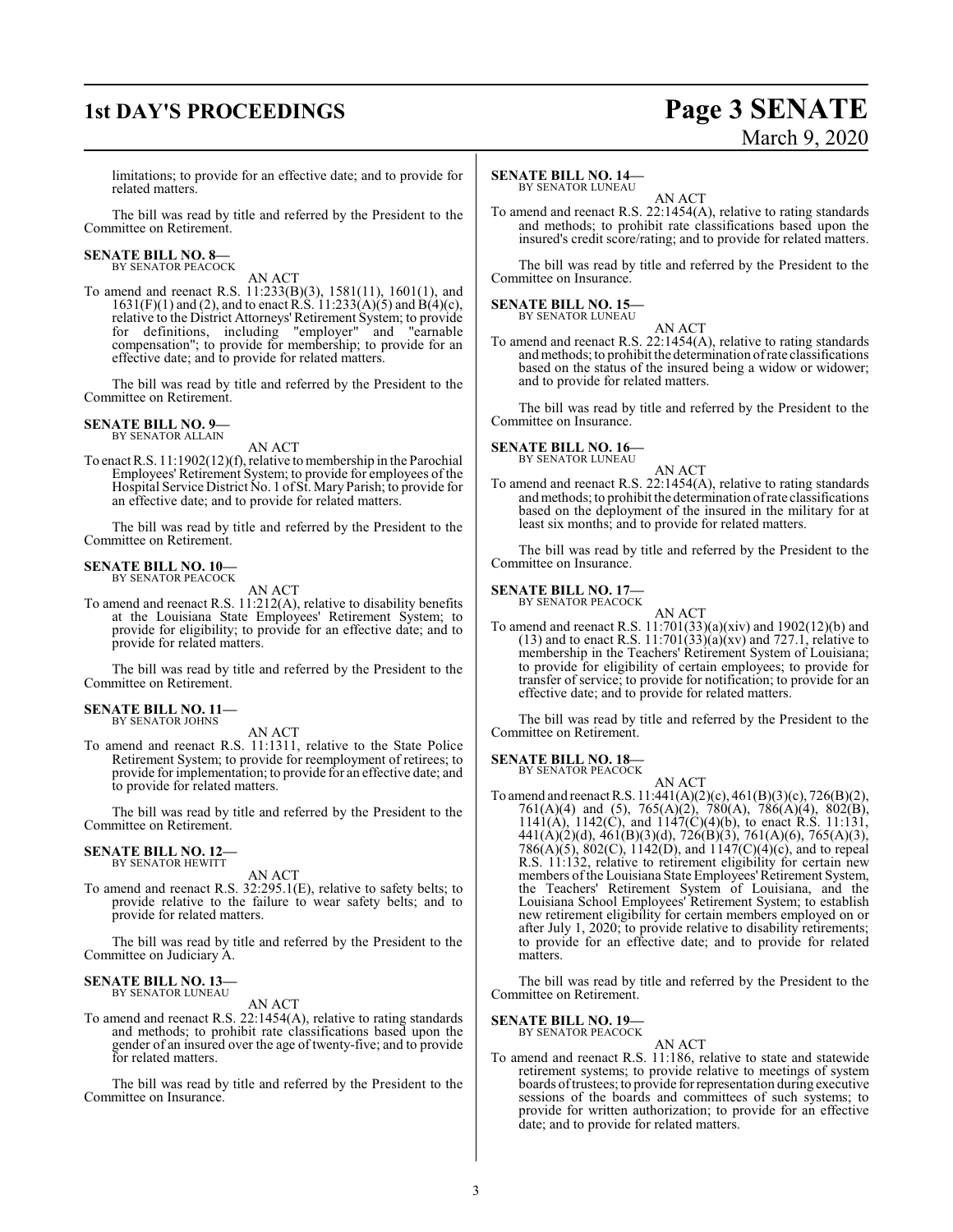### **Page 4 SENATE 1st DAY'S PROCEEDINGS**

The bill was read by title and referred by the President to the Committee on Retirement.

#### **SENATE BILL NO. 20—** BY SENATOR PEACOCK

AN ACT

To amend and reenact the introductory paragraph of R.S. 11:2252, 2252(5), 2256(A), and 2257(K)( $1$ )(a) and (b), relative to the Firefighters' Retirement System; to provide for definitions; to provide for eligibility, benefits, and accrual rates; to provide for an effective date; and to provide for related matters.

The bill was read by title and referred by the President to the Committee on Retirement.

### **SENATE BILL NO. 21—** BY SENATOR PEACOCK

AN ACT

To amend and reenact R.S. 11:171, relative to public retirement systems; to provide for submission of reports to the legislature; to provide for timing of the reports; to provide for manner of reporting; to provide for technical changes; to provide for an effective date; and to provide for related matters.

The bill was read by title and referred by the President to the Committee on Retirement.

#### **SENATE BILL NO. 22—** BY SENATOR LUNEAU

AN ACT

To amend R.S. 17:21(C) and to enact R.S. 17:21(F), relative to the superintendent of education; to provide relative to the superintendent's appointment, contract, and confirmation; to require Senate reconfirmation of the superintendent under certain circumstances; and to provide for related matters.

The bill was read by title and referred by the President to the Committee on Senate and Governmental Affairs.

### **SENATE BILL NO. 23—** BY SENATOR PEACOCK

AN ACT

To amend and reenact R.S.  $24:513(A)(1)(b)(iv)$  and (v) and R.S.  $42:13(A)(3)$  and to enact R.S.  $17:176(G)$ , relative to entities or organizations receiving monies from public schools for school students to engage in extracurricular student athletic activities; and to provide for related matters.

The bill was read by title and referred by the President to the Committee on Senate and Governmental Affairs.

### **SENATE BILL NO. 24—** BY SENATOR PEACOCK

AN ACT

To enact R.S. 17:176(G); relative to school interscholastic extracurricular athletic programs; to prohibit certain schools from being a member of, or participating in any competition sponsored by, organizations that do not provide equal opportunity for students to participate in sports by age, year of attendance, or gender; and to provide for related matters.

The bill was read by title and referred by the President to the Committee on Education.

#### **SENATE BILL NO. 25—** BY SENATOR MORRIS

#### AN ACT

To amend and reenact R.S. 47:463.53(D) and to repeal R.S. 56:10(B)(8), relative to the Ducks Unlimited special prestige license plate; to redirect the monies realized from the additional fee imposed for the plate from the special "waterfowl account" created within the Conservation Fund to Ducks Unlimited, Inc.; to repeal the special "waterfowl account" created within the Conservation Fund; and to provide for related matters.

The bill was read by title and referred by the President to the Committee on Transportation, Highways and Public Works.

#### **SENATE BILL NO. 26—** BY SENATOR HENSGENS

AN ACT

To provide relative to state highways; to designate the Forked Island Bridge over the Intracoastal Waterway on Louisiana Highway 82 in Vermilion Parish as the "Rose Ashy Broussard Bridge"; and to provide for related matters.

The bill was read by title and referred by the President to the Committee on Transportation, Highways and Public Works.

#### **SENATE BILL NO. 27—** BY SENATOR HEWITT

AN ACT

To amend and reenact R.S. 33:4575.3(20)(a), relative to the Harbor Center District; to provide for the powers and duties of the district; and to provide for related matters.

The bill was read by title and referred by the President to the Committee on Local and Municipal Affairs.

#### **SENATE BILL NO. 28—** BY SENATOR MIZELL

AN ACT

To provide relative to state highways; to designate a portion of Louisiana Highway 38 in Washington Parish as the "Lance Corporal Larry L. Wells Memorial Highway"; and to provide for related matters.

The bill was read by title and referred by the President to the Committee on Transportation, Highways and Public Works.

#### **SENATE BILL NO. 29—** BY SENATOR MIZELL

AN ACT To provide relative to state highways; to designate a portion of Louisiana Highway 38 in Tangipahoa Parish as the "Deputy R.A. Kent Memorial Highway"; and to provide for related matters.

The bill was read by title and referred by the President to the Committee on Transportation, Highways and Public Works.

**SENATE BILL NO. 30—** BY SENATOR MIZELL

AN ACT

To provide relative to state highways; to designate a portion of United States Highway 51 in Tangipahoa Parish as the "Deputy Ed Toefield Jr. Memorial Highway"; and to provide for related matters.

The bill was read by title and referred by the President to the Committee on Transportation, Highways and Public Works.

#### **SENATE BILL NO. 31—**

BY SENATOR CONNICK AN ACT

To amend and reenact R.S.  $14:130.1(B)(3)$  and to enact R.S.  $14:130.1(B)(4)$ , relative to the crime of obstruction of justice; to create a limited misdemeanor variant of obstruction of justice committed by evidence tampering under certain circumstances; to provide penalties; and to provide for related matters.

The bill was read by title and referred by the President to the Committee on Judiciary C.

#### **SENATE BILL NO. 32—** BY SENATOR CONNICK

AN ACT To amend and reenact R.S. 14:42.1(B), relative to the crime of second degree rape; to provide that any sentence of imprisonment upon conviction of second degree rape is to be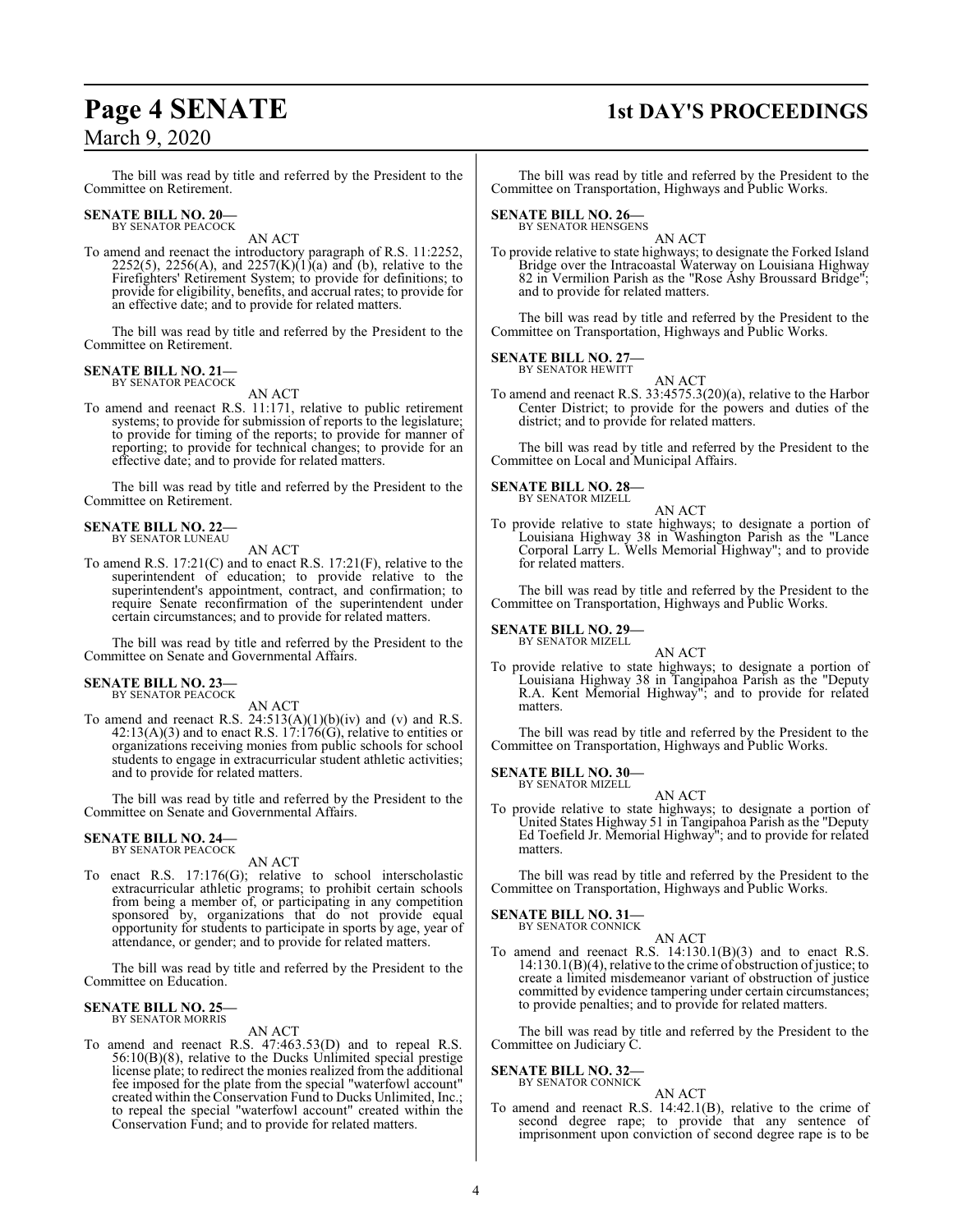## **1st DAY'S PROCEEDINGS Page 5 SENATE**

# March 9, 2020

without benefit of probation, parole, or suspension of sentence; and to provide for related matters.

The bill was read by title and referred by the President to the Committee on Judiciary C.

## **SENATE BILL NO. 33—** BY SENATOR HENSGENS

AN ACT

To amend and reenact R.S. 47:120.37(B) and to enact R.S. 47:120.141(D), relative to donations of refunds; to provide for such donations to Dreams Come True, Inc.; to provide an exception to removal of certain refund donations from the tax return; and to provide for related matters.

The bill was read by title and referred by the President to the Committee on Revenue and Fiscal Affairs.

#### **SENATE BILL NO. 34—** BY SENATOR CONNICK

AN ACT

To amend and reenact Children's Code Article 846(A) and (B) and to enact Children's Code Article 846(D), relative to petitions in delinquency proceedings; to remove the requirement that a district attorney be granted leave of court before amending a delinquency petition under certain circumstances; to provide for a continuance of delinquency proceedings under certain circumstances; and to provide for related matters.

The bill was read by title and referred by the President to the Committee on Judiciary C.

#### **SENATE BILL NO. 35—**

BY SENATOR HENSGENS

- AN ACT
- To amend and reenact R.S. 47:338.24.5(C) and (E) and to repeal R.S. 47:338.24.5(F), relative to municipal sales and use taxes; to authorize the governing authority for the city of Scott to levy and collect an additional sales and use tax; to require voter approval; to provide for the use of the tax revenue; and to provide for related matters.

The bill was read by title and referred by the President to the Committee on Local and Municipal Affairs.

#### **SENATE BILL NO. 36—** BY SENATOR BERNARD

AN ACT

To amend and reenact R.S. 18:470(A)(1), relative to qualifying for a primary election; to provide relative to notice of candidacy; to limit the clerk of court and the secretary of state from verifying the qualifications of a potential candidate; and to provide for related matters.

The bill was read by title and referred by the President to the Committee on Senate and Governmental Affairs.

## **SENATE BILL NO. 37—** BY SENATORS BOUDREAUX AND FRED MILLS

AN ACT

To amend and reenact R.S. 8:659, relative to interment of military servicemen and women; to provide for permission to move remains; to provide for limitation of liability for moving the remains of military personnel; to provide for an effective date; and to provide for related matters.

The bill was read by title and referred by the President to the Committee on Judiciary A.

#### **SENATE BILL NO. 38—** BY SENATOR CARTER

AN ACT

To amend and reenact R.S. 23:332(H)(3) and to enact R.S.  $23:332(A)(4)$ , relative to employment; to provide relative to employment discrimination; to prohibit discrimination against an employee who discloses or inquires about wages; to provide

relative to nondisclosure agreements; to provide for exceptions; to provide for certain terms and conditions; and to provide for related matters.

The bill was read by title and referred by the President to the Committee on Labor and Industrial Relations.

#### **SENATE BILL NO. 39—** BY SENATOR FOIL

AN ACT To amend and reenact R.S. 44:4.1(B)(9) and to enact R.S. 17:1948 and 3996(B)(59), relative to students with exceptionalities; to require public school governing authorities to provide for cameras in certain classrooms and other education settings where certain students with exceptionalities receive special education and related services upon parental request; to require the adoption of policies relative to cameras; to provide a limitation relative to public records; and to provide for related matters.

The bill was read by title and referred by the President to the Committee on Education.

### **SENATE BILL NO. 40—**

- BY SENATOR ALLAIN
- AN ACT To amend and reenact R.S. 46:1053(B)(3), relative to the commissioners of Hospital Service Districts in St. Mary Parish; to remove provisions relative to transition; and to provide for related matters.

The bill was read by title and referred by the President to the Committee on Local and Municipal Affairs.

#### **SENATE BILL NO. 41—**

BY SENATOR HENSGENS

AN ACT To enact R.S. 49:214.34(A)(11), relative to coastal use permits; to exempt certain activities from the requirement for a coastal use permit; and to provide for related matters.

The bill was read by title and referred by the President to the Committee on Natural Resources.

## **SENATE BILL NO. 42—**<br>BY SENATOR WHITE

AN ACT To amend and reenact R.S. 36:741(A), relative to the Department of State; to provide for the domicile; to provide for an effective date; and to provide for related matters.

The bill was read by title and referred by the President to the Committee on Senate and Governmental Affairs.

#### **SENATE BILL NO. 43—**

BY SENATOR JOHNS

AN ACT To amend and reenact R.S. 44:4.1(B)(3) and (5) and to enact R.S. 9:3411 and R.S. 12:1705, relative to business filings; to provide relative to the North American Industry Classification System codes; to provide for confidentiality of certain information; to provide for public records; to provide for exceptions, exemptions, and limitations; to provide for terms, conditions, and procedures; and to provide for related matters.

The bill was read by title and referred by the President to the Committee on Senate and Governmental Affairs.

### **SENATE BILL NO. 44—** BY SENATOR FIELDS

#### A JOINT RESOLUTION

Proposing to amend Article VIII, Section 8(B) of the Constitution of Louisiana, relative to the membership of certain constitutionally-created boards; to provide for student membership on the State Board of Elementary and Secondary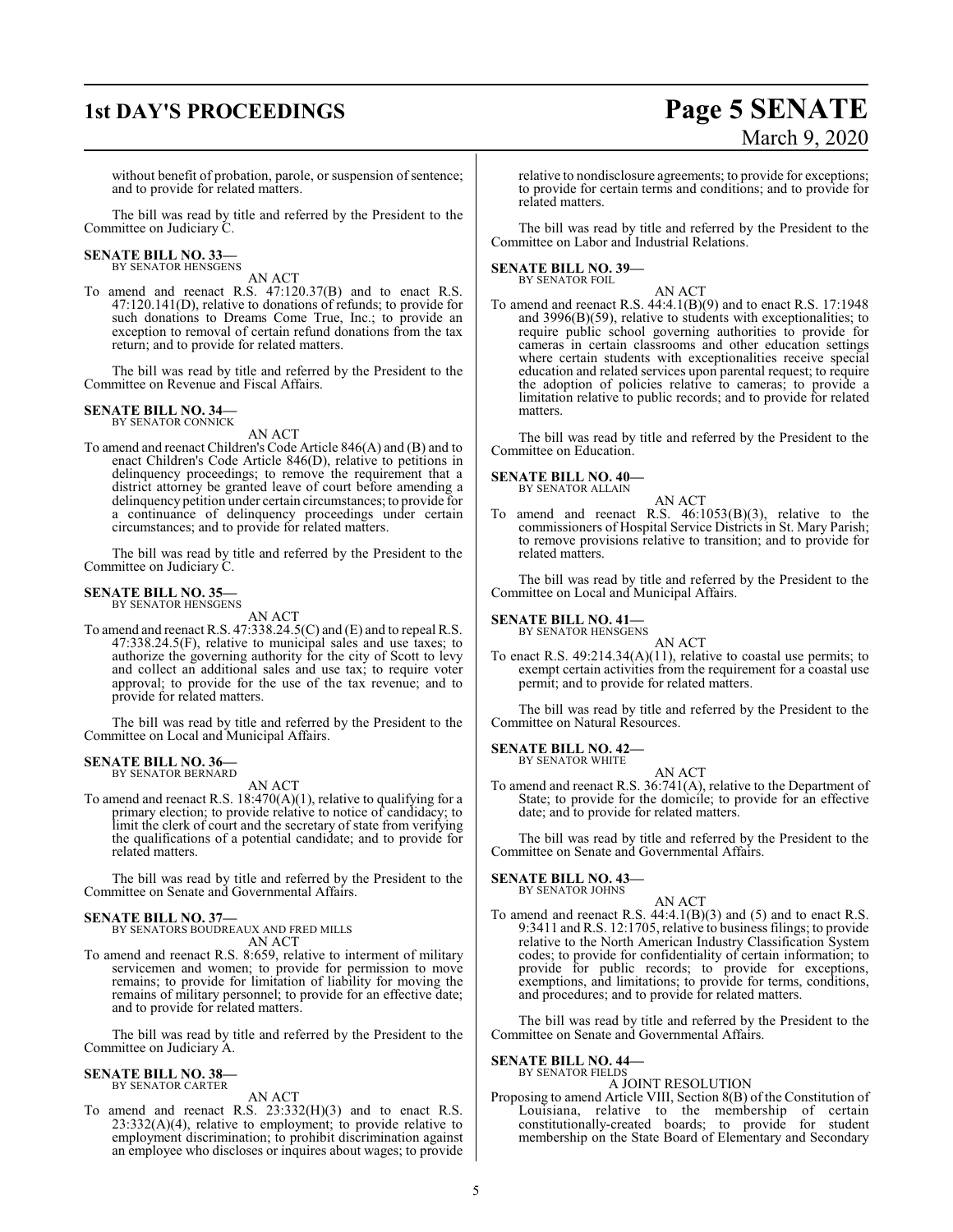## **Page 6 SENATE 1st DAY'S PROCEEDINGS**

Education; and to specify an election for submission of the proposition to electors and provide a ballot proposition.

The bill was read by title and referred by the President to the Committee on Education.

### **SENATE BILL NO. 45—**<br>BY SENATOR PEACOCK

AN ACT

To amend and reenact Code of Civil Procedure Art. 1732(1), relative to jury trials; to provide for limitations on jury trials; to provide for certain threshold amounts; and to provide for related matters.

The bill was read by title and referred by the President to the Committee on Judiciary A.

#### **SENATE BILL NO. 46—** BY SENATOR PEACOCK

AN ACT

To enact R.S. 40:1133.1(E) and Part VI of Chapter 5-C of Title 40 of the Louisiana Revised Statutes of 1950, to be comprised of R.S. 40:1141, relative to the Emergency Medical Services Personnel Licensure Interstate Compact (REPLICA); to provide for enactment of the model legislation required to participate in the compact; to provide for criminal background checks; to provide for an effective date; and to provide for related matters.

The bill was read by title and referred by the President to the Committee on Health and Welfare.

#### **SENATE BILL NO. 47—**

BY SENATOR ROBERT MILLS AN ACT

To amend and reenact R.S. 22:942(6) and (9), relative to standard provisions for group life policies; to provide for funeral expenses; to provide for continuation of coverage; and to provide for related matters.

The bill was read by title and referred by the President to the Committee on Insurance.

#### **SENATE BILL NO. 48—** BY SENATOR CARTER

AN ACT To enact R.S. 26:80(F)(3) and 280(F)(3), relative to alcohol and tobacco control; to provide relative to qualifications of applicants for permits; to provide certain exceptions; and to provide for related matters.

The bill was read by title and referred by the President to the Committee on Judiciary B.

#### **SENATE BILL NO. 49—** BY SENATOR CARTER

AN ACT

To amend and reenact R.S. 23:332(A)(1) and (2), (B), (C)(1) and (2), (D), (E), (H)(1), (3) and (4), R.S. 37:1025(B), 1107(C), 1360.23(H), 1437(D), 2719, 3425(C), 3447(C), and R.S. 40:1133.1(C), and to enact R.S. 23:302(9) and (10), 332(I) and (J), relative to employment discrimination; to provide definitions; to provide regarding intentional discrimination in employment; to provide exceptions for certain entities; to provide regarding applicants to certain programs; to provide regarding requirements for certain programs; to provide regarding licensure for certain professions; and to provide for related matters.

The bill was read by title and referred by the President to the Committee on Labor and Industrial Relations.

#### **SENATE BILL NO. 50—** BY SENATOR MCMATH

AN ACT

To amend and reenact R.S. 15:571.11(A)(4) and R.S. 32:300.5 and to repeal R.S. 32:289.1, 300.6, 300.7, and 300.8, relative to motor vehicles; to prohibit the use of a handheld wireless

telecommunication device by a person when operating a motor vehicle upon any public roadway in this state; to provide for definitions; to provide for exceptions; and to provide for related matters.

The bill was read by title and referred by the President to the Committee on Transportation, Highways and Public Works.

#### **SENATE BILL NO. 51—** BY SENATOR MCMATH

AN ACT

To amend and reenact R.S.  $17:3351(C)(1)$  and the introductory paragraph of (C)(2) and (3) and to enact R.S. 17:1805(I) and  $335\tilde{I}(C)(3)(i)$ , relative to authority of university or college police officers to maintain and administer opiate antagonist nasal sprays; to require each postsecondary education management board and each postsecondary institution to develop policies governing the supply and administration of opiate antagonist nasal sprays; and to provide for related matters.

The bill was read by title and referred by the President to the Committee on Education.

#### **SENATE BILL NO. 52—** BY SENATOR MCMATH

AN ACT

To enact R.S. 14:39.3, relative to offenses against persons; to create the crime of infliction of serious injury or death on a vulnerable road user; to provide elements of the crime; to provide definitions; to provide penalties; and to provide for related matters.

The bill was read by title and referred by the President to the Committee on Judiciary C.

#### **SENATE BILL NO. 53—** BY SENATOR MCMATH

AN ACT

To amend and reenact R.S.  $40:2008.10(A)(1)(b)$  and (2), relative to the Louisiana Department of Health; to make technical corrections to provisions for licensing of therapeutic group homes; to provide for an effective date; and to provide for related matters.

The bill was read by title and referred by the President to the Committee on Health and Welfare.

#### **SENATE BILL NO. 54—** BY SENATOR FOIL

AN ACT

To amend and reenact R.S. 12:262.1(C) and 406(A) and to enact R.S. 12:1-501(2)(b)(iii), relative to corporations; to provide relative to organizational documents, including articles ofincorporation; to provide relative to qualifications of registered agents for certain types of corporations; to provide for revocation of articles of incorporation by the secretary of state; to provide for terms, conditions, and procedures; and to provide for related matters.

The bill was read by title and referred by the President to the Committee on Commerce, Consumer Protection, and International Affairs.

#### **SENATE BILL NO. 55—** BY SENATOR FOIL

AN ACT To amend and reenact R.S. 51:3143(B) and 3163(B), relative to certain contract providers; to provide for registration with the secretary of state; to provide relative to the application form and required information; to provide for procedures; and to provide for related matters.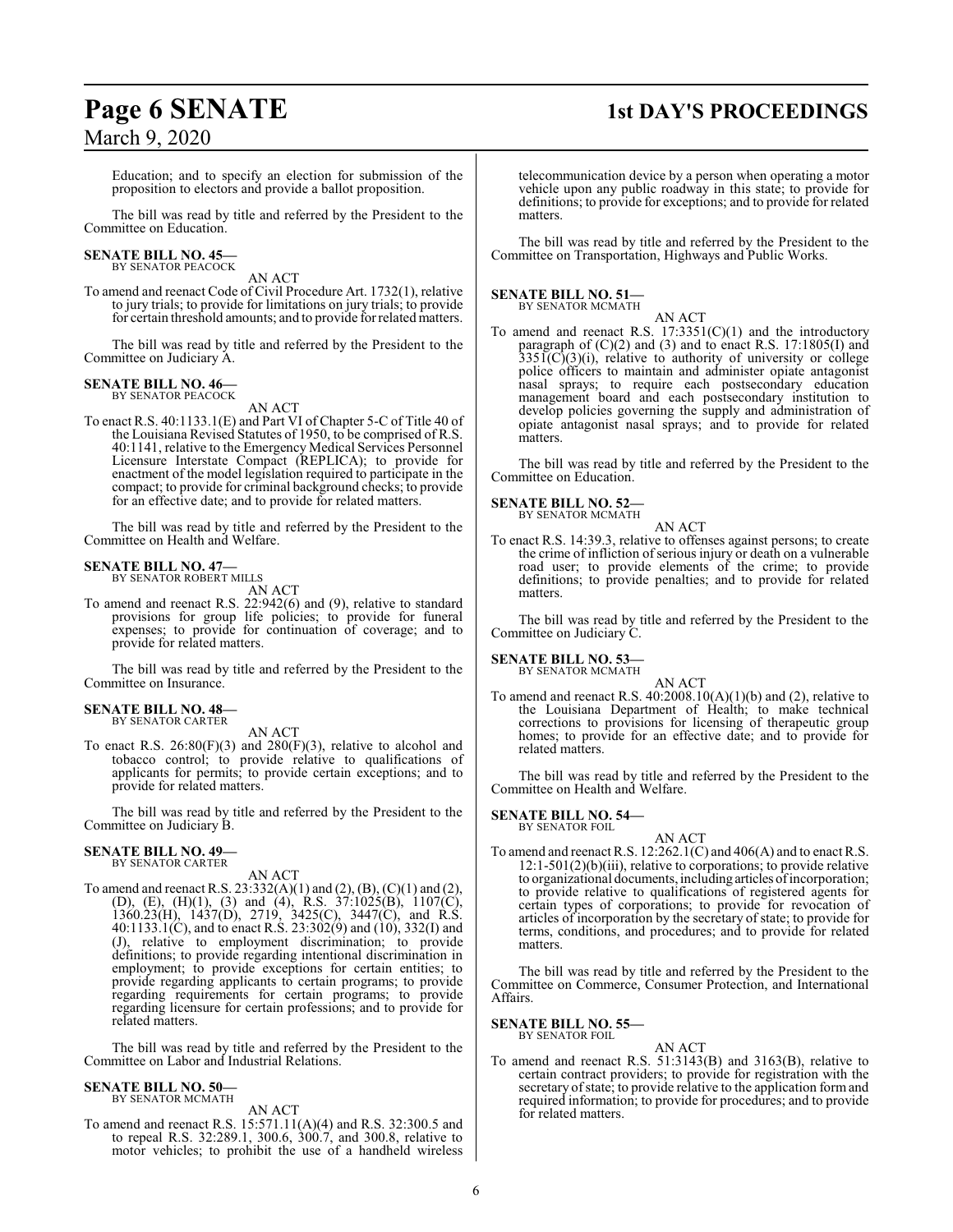### **1st DAY'S PROCEEDINGS Page 7 SENATE** March 9, 2020

The bill was read by title and referred by the President to the Committee on Commerce, Consumer Protection, and International Affairs.

#### **SENATE BILL NO. 56—** BY SENATOR FIELDS

AN ACT

To enact R.S. 17:2.2, relative to the State Board of Elementary and Secondary Education; to provide for the election, term of office, and membership privileges and rights of a student member on the board; to provide for an effective date; and to provide for related matters.

The bill was read by title and referred by the President to the Committee on Education.

### **SENATE BILL NO. 57—**

BY SENATOR MCMATH AN ACT

To amend and reenact R.S. 30:29(B)(6), (E)(1) and (2), (J)(2) and (M)(2) and 29.2(G), relative to remediation of oilfield sites and exploration and production sites; to remove provisions relative to awards of attorney fees and provide that costs shall not include attorney fees, and to provide for related matters.

The bill was read by title and referred by the President to the Committee on Judiciary A.

### **SENATE BILL NO. 58—** BY SENATOR FRED MILLS

AN ACT

To amend and reenact R.S. 17:407.33(A)(3) and to repeal R.S. 17:407.33(A)(8), relative to the licensure of early learning centers; to provide relative to the definition of "child day care center"; and to provide for related matters.

The bill was read by title and referred by the President to the Committee on Education.

## **SENATE BILL NO. 59—** BY SENATOR FRED MILLS

AN ACT

To amend and reenact R.S. 22:1053, relative to coverage of step therapy or fail first protocols; to provide for clinical review criteria and use of clinical practice guidelines to be used as minimum standards in developing a step therapy or fail first protocol; to provide for clarification on providers lawfully allowed to prescribe; to provide for an override request process for restricted prescription drugs; to provide for override clinical evidence; to provide for decision-making timelines; to provide for appeal rights; to provide for definitions; to provide for technical changes; and to provide for related matters.

The bill was read by title and referred by the President to the Committee on Insurance.

### **SENATE BILL NO. 60—** BY SENATOR FRED MILLS

AN ACT

To amend and reenact R.S.  $22:1068(D)(3)$  and  $1074(D)(3)$ , relative to guaranteed renewability of health insurance coverage; to authorize the modification of drug coverage with an increase of at least twenty-five percent under certain circumstances; and to provide for related matters.

The bill was read by title and referred by the President to the Committee on Insurance.

## **SENATE BILL NO. 61—** BY SENATOR FRED MILLS

AN ACT

To amend and reenact R.S. 22:1964(15)(a)(ii), relative to unfair or deceptive methods, acts, or practices in the business of insurance; to provide for methods, acts, or practices against pharmacists licensed and physically located in the state; and to provide for related matters.

The bill was read by title and referred by the President to the Committee on Insurance.

#### **SENATE BILL NO. 62—**

BY SENATOR FRED MILLS AN ACT

To enact R.S. 22:1034.1, relative to the maximum cost of certain prescription drugs; to provide for maximum cost sharing that a patient is required to pay for prescription insulin; to provide authority for a health plan or pharmacy benefit management plan to lower cost sharing below the maximum amount; to provide for definitions; to provide for applicability to new or existing policies, contracts, programs, health plans, or pharmacy benefit management plans; and to provide for related matters.

The bill was read by title and referred by the President to the Committee on Insurance.

#### **SENATE BILL NO. 63—**

BY SENATOR FRED MILLS

#### AN ACT

To amend and reenact R.S. 39:198(I)(2), (6), (8)(b) and (c), and (9), relative to contracts for fiscal intermediary services; to provide for transfer of contract award oversight from the House and Senate committees on health and welfare to the Joint Legislative Committee on the Budget; and to provide for related matters.

The bill was read by title and referred by the President to the Committee on Finance.

#### **SENATE BILL NO. 64—** BY SENATOR MCMATH

AN ACT

To provide relative to state highways; to designate the bridge over the Tchefuncte River on Interstate 12 in St. Tammany Parish as the "Patricia 'Pat' Brister Memorial Bridge"; and to provide for related matters.

The bill was read by title and referred by the President to the Committee on Transportation, Highways and Public Works.

#### **SENATE BILL NO. 65—**

BY SENATOR TALBOT AN ACT

To amend and reenact 32:861.1, relative to automobile insurance; to provide relative to cancellation coverage; to provide for exemptions for armed services members under certain circumstances; and to provide for related matters.

The bill was read by title and referred by the President to the Committee on Transportation, Highways and Public Works.

#### **SENATE BILL NO. 66—** BY SENATOR TALBOT

#### AN ACT

To enact R.S. 18:1300.24, relative to sports wagering; to provide for a proposition election to determine whether sports wagering activities and operations will be permitted in a parish; to require the enactment and effectiveness oflaws on licensing, regulation, and taxation of sports wagering activities before such activities are permitted; and to provide for related matters.

The bill was read by title and referred by the President to the Committee on Judiciary B.

#### **SENATE BILL NO. 67—** BY SENATOR FRED MILLS

AN ACT

To repeal R.S. 28:4, 237, Chapter 2 of Title 28 of the Louisiana Revised Statutes of 1950, consisting of R.S. 28:241 through 249, and 824(A) through (H), R.S. 36:259(B)(12), (23), (27), (28), (29), and (33), R.S. 40:31.65(A), 642, 700.12, Part XI of Chapter 4 of Title 40 of the Louisiana Revised Statutes of 1950, consisting of R.S. 40:1051 through 1055, 1057.12, 1058, 1105.10(C), 1105.11(C), 1135.13, Part III of Subchapter B of Chapter 5-D of Title 40 of the Louisiana Revised Statutes of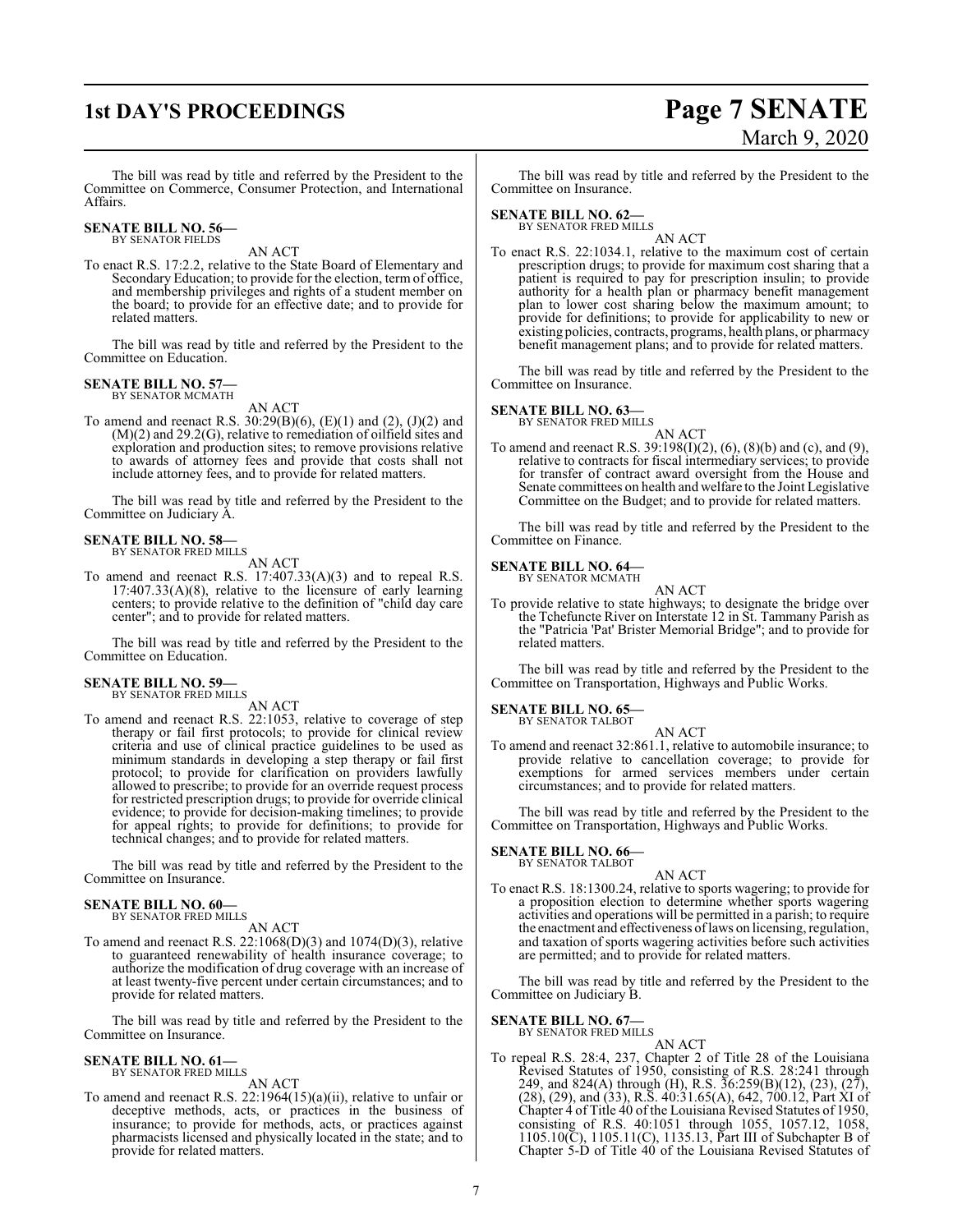**Page 8 SENATE 1st DAY'S PROCEEDINGS**

1950, consisting ofR.S. 40:1185.1 through 1185.6, 1189.6, Part III of Subchapter D of Chapter 5-D of Title 40 of the Louisiana Revised Statutes of 1950, consisting of R.S. 40:1215.1 and 1215.2, Part VI of Subchapter D of Chapter 5-D of Title 40 of the Louisiana Revised Statutes of 1950, consisting of R.S. 40:1221.1 through 1221.11, 1249.3(B), 1261.1, 1263.5, Part IX of Subchapter A of Chapter 5-F of Title 40 of the Louisiana Revised Statutes of 1950, consisting of R.S. 40:1277.1, Part X of Subchapter A of Chapter 5-F of Title 40 of the Louisiana Revised Statutes of 1950, consisting of R.S. 40:1279.1, 1283.2, Subpart A of Part IV of Subchapter B of Chapter 5-F of Title 40 of the Louisiana Revised Statutes of 1950, consisting of R.S. 40:1289.1 through 1289.5, Part V of Subchapter B ofChapter 5- F of Title 40 of the Louisiana Revised Statutes of 1950, consisting of R.S. 40:1290.1 through 1290.4, Part I-A of Chapter 6 of Title 40 of the Louisiana Revised Statutes of 1950, consisting ofR.S. 40:1312.1 through 1312.27, Subpart E of Part III of Chapter 6 of Title 40 of the Louisiana Revised Statutes of 1950, consisting ofR.S. 40:1460.1 and 1460.2, 1597.2(B), 2001, 2009.1, 2013.4 through 2013.6, 2016, 2018.4, 2108, 2116.34(B), 2120.9, Part VI-B of Chapter 11 of Title 40 of the Louisiana Revised Statutes of 1950, consisting ofR.S. 40:2175.11 through 2175.15, Part VI-C of Chapter 11 of Title 40 of the Louisiana Revised Statutes of 1950, consisting of R.S. 40:2176.1, Part IX of Chapter 11 of Title 40 of the Louisiana Revised Statutes of 1950, consisting of R.S. 40:2194 through 2194.5, Part X-A of Chapter 11 of Title 40 of the Louisiana Revised Statutes of 1950, consisting of R.S. 40:2195.6, Part XI of Chapter 11 of Title 40 of the Louisiana Revised Statutes of 1950, consisting of R.S. 40:2196 through 2196.7, Part XV ofChapter 11 of Title 40 of the Louisiana Revised Statutes of 1950, consisting of R.S. 40:2200.11 through 2200.15, Chapter 16 of Title 40 of the Louisiana Revised Statutes of 1950, consisting of R.S. 40:2331 and 2332, Chapter 17 of Title 40 of the Louisiana Revised Statutes of 1950, consisting of R.S. 40:2351 through 2355, 2405.2, Chapter 21 of Title 40 of the Louisiana Revised Statutes of 1950, consisting ofR.S. 40:2481 through 2483, Chapter 23 of Title 40 ofthe Louisiana Revised Statutes of 1950, consisting of R.S. 40:2501 through 2505, and Chapter 24 of Title 40 of the Louisiana Revised Statutes of 1950, consisting of R.S. 40:2511 through 2519, and R.S. 46:52.2, Subpart A-1 of Part I of Chapter 3 of Title 46 of the Louisiana Revised Statutes of 1950, consisting of R.S. 46:160 through 160.11, Subpart B of Part I of Chapter 3 of Title 46 of the Louisiana Revised Statutes of 1950, consisting of R.S. 46:161 through 165, Subpart C of Part II of Chapter 3 of Title 46 of the Louisiana Revised Statutes of 1950, consisting of R.S. 46:261, Subpart D-3 of Part II of Chapter 3 of Title 46 of the Louisiana Revised Statutes of 1950, consisting of R.S. 46:287.1 through 287.9, Subpart D-1 of Part VI-A of Chapter 3 of Title 46 of the Louisiana Revised Statutes of 1950, consisting of R.S. 46:440.4 through 440.8, 1094(D), 1442.3, Chapter 25 of Title 46 of the Louisiana Revised Statutes of 1950, consisting ofR.S. 46:1991 through 1996, 2405.1, Chapter 35-A of Title 46 of the Louisiana Revised Statutes of 1950, consisting ofR.S. 46:2431 through 2434, Chapter 52 of Title 46 of the Louisiana Revised Statutes of 1950, consisting of R.S. 46:2671 through 2675, and 2758.2(E) and (F); to repeal certain inactive or obsolete laws; and to provide for related matters.

The bill was read by title and referred by the President to the Committee on Health and Welfare.

#### **SENATE BILL NO. 68—** BY SENATOR FRED MILLS

AN ACT

To amend and reenact R.S. 3:4104(G), R.S. 15:587.1.2(D), R.S. 22:11.1, R.S. 27:220(D), R.S. 29:784(B), R.S. 30:2019(C) and (D)(2)(d), 2019.1(E), and 2022(B)(3), R.S. 32:415.2(D)(1), R.S. 34:851.14.1(B),R.S. 36:254(D)(1)(a)(i), R.S. 40:5.3(E), 962(H), 2008.10(B), and 2136(B), R.S. 49:953(E)(1) and (G)(3)(d), 954(B), and R.S. 56:6.1(B), to enact R.S. 49:953.1, and to repeal R.S. 49:953(B), relative to emergency rulemaking; to provide for emergency rulemaking in extraordinary circumstances; to provide for criteria that justifies an emergency rule; to provide for occurrences that do not satisfy emergency rulemaking; to

provide for minimum information in an agency statement for emergency rulemaking; to provide for the effective date and duration of an applicability of an emergency rule; to provide for a maximum number of times an agency can repromulgate an identical emergency rule; to provide for declaratory judgement of the validity of an emergency rule; to provide for legislative oversight of an emergency rule; to provide for gubernatorial oversight of an emergency rule; to provide for notice to the agency if an emergency rule is determined to be unacceptable; to provide for final action on the emergency rule; to provide technical changes to correlating statutes; and to provide for related matters.

The bill was read by title and referred by the President to the Committee on Senate and Governmental Affairs.

### **SENATE BILL NO. 69—**<br>BY SENATOR BOUDREAUX

AN ACT

To amend and reenact R.S. 44:422, relative to records held by state agencies; to provide relative to the investigation of records in certain instances; to provide for the appropriate investigative bodies; and to provide for related matters.

The bill was read by title and referred by the President to the Committee on Senate and Governmental Affairs.

#### **SENATE BILL NO. 70—**

BY SENATOR SMITH

To repeal R.S. 22:2261, relative to a central database on life insurance policies; to repeal provisions regarding a central database for life insurance policies; and to provide for related matters.

AN ACT

The bill was read by title and referred by the President to the Committee on Insurance.

#### **SENATE BILL NO. 71—** BY SENATOR SMITH

AN ACT

To amend and reenact R.S. 22:1475, relative to the Louisiana Automobile Insurance Plan; to provide for motor vehicle policies issued in compliance with the Plan; and to provide for related matters.

The bill was read by title and referred by the President to the Committee on Insurance.

#### **SENATE BILL NO. 72—** BY SENATOR SMITH

AN ACT

To amend and reenact R.S. 22:821(B)(10), relative to the collection of certain fees from property and casualty insurers; and to provide for related matters.

The bill was read by title and referred by the President to the Committee on Insurance.

#### **SENATE BILL NO. 73—** BY SENATOR MIZELL

AN ACT

To enact Code of Criminal Procedure Article 814(A)(69), R.S. 14:2(B)(56), andR.S. 40:981.4, relative to controlled dangerous substances; to create the crime of aggravated distribution of a controlled dangerous substance; to designate aggravated distribution of a controlled dangerous substance a crime of violence; to provide relative to responsive verdicts; to provide relative to definitions; to provide penalties; and to provide for related matters.

The bill was read by title and referred by the President to the Committee on Judiciary C.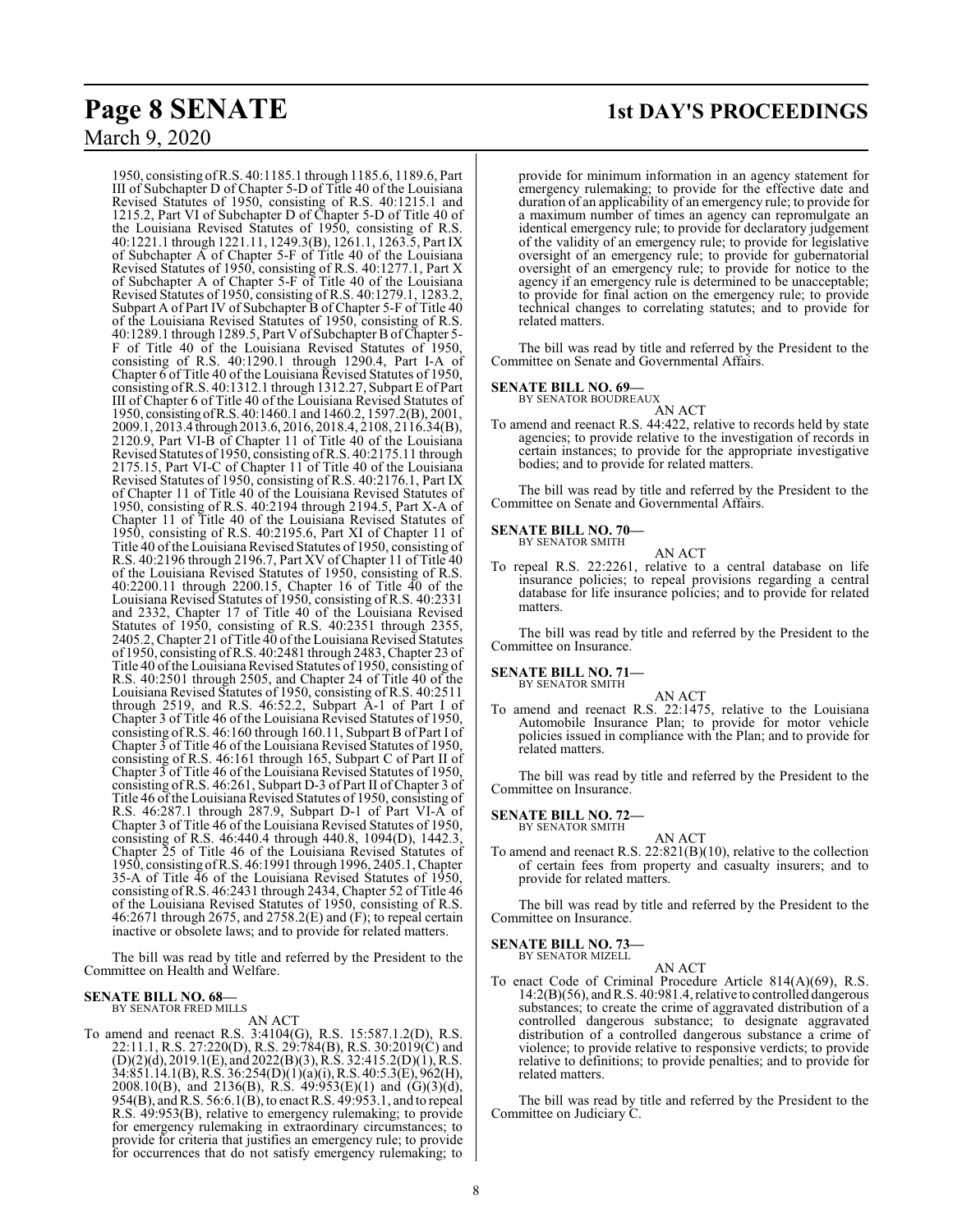## **1st DAY'S PROCEEDINGS Page 9 SENATE** March 9, 2020

#### **SENATE BILL NO. 74—** BY SENATOR MIZELL

AN ACT

To amend and reenact R.S. 13:721 and 722, relative to the Twenty-Second Judicial District Court; to provide for an additional commissioner for the Twenty-Second Judicial District Court; to authorize commissioners to preside over cases involving domestic violence; to authorize commissioners to preside over civil cases; to provide for the residency requirements of the commissioners; to provide for the salary of commissioners; to provide for the duties and powers of the commissioners; to provide for temporary orders and recommendations for final judgments; to provide for procedure and delays to request a hearing before a district court judge to traverse the recommendations of the commissioner; to reaffirm the jurisdiction and authority of the district judges to accept, reject, or modify the findings or recommendations of the commissioners; to provide for appeals; and to provide for related matters.

The bill was read by title and referred by the President to the Committee on Judiciary A.

### **SENATE BILL NO. 75—** BY SENATOR MIZELL

AN ACT

To amend and reenact R.S. 18:1307(A), relative to absentee voting; to prohibit the sending of absentee by mail ballots to certain addresses; and to provide for related matters.

The bill was read by title and referred by the President to the Committee on Senate and Governmental Affairs.

#### **SENATE BILL NO. 76—** BY SENATOR FIELDS

AN ACT

To enact R.S. 17:3129.1.1 and 3129.2(H), relative to public postsecondary education; to provide relative to the postsecondary education funding formula; to provide relative to the appropriation of funds for postsecondary educational institutions; and to provide for related matters.

The bill was read by title and referred by the President to the Committee on Education.

#### **SENATE BILL NO. 77—** BY SENATOR BOUIE

AN ACT

To enact Chapter 27 of Title 39 of the Louisiana Revised Statutes of 1950, to be comprised of R.S. 39:2301 through 2304, relative to public contracts; to require compliance with the Louisiana Equal Pay for Women Act by any contractor who bids on or enters into a contract with a public entity; to require employers who contract with a public entity to pay employees who perform the same kind, grade, and quality of service equally regardless of sex; to provide for certification of compliance; to provide for enforcement and penalties; to provide definitions; and to provide for related matters.

The bill was read by title and referred by the President to the Committee on Finance.

#### **SENATE BILL NO. 78—** BY SENATOR FOIL

#### AN ACT

To enact R.S. 17:3095(I), relative to the Louisiana Student Tuition Assistance and Revenue Trust Program; to authorize disbursement of funds from program accounts to pay certain elementary and secondary education costs; to provide for annual disbursement limitations; and to provide for related matters.

The bill was read by title and referred by the President to the Committee on Education.

#### **SENATE BILL NO. 79—**

BY SENATOR ABRAHAM

AN ACT To enact R.S. 17:3138.9 and R.S. 36:651(G)(9), relative to special treasury funds; to establish the Louisiana Cybersecurity Talent Initiative Fund as a special fund in the state treasury; to provide for the purpose of the fund; to provide for appropriations to the fund and distributions from the fund; to create and provide for the Cybersecurity Education Management Council within the Board of Regents to advise the board relative to fund distributions; to require the board to report to the legislature with respect to the fund; and to provide for related matters.

The bill was read by title and referred by the President to the Committee on Finance.

#### **SENATE BILL NO. 80—**

BY SENATOR CARTER

- AN ACT
- To amend and reenact R.S. 44:3.1 and 4(40) and to enact R.S. 17:410.1 and R.S.  $44:1(A)(2)(c)$ , relative to public school buildings and facilities; to exempt from public records for interior blueprints and floor plans of public school buildings and facilities from certain provisions of the public records law; and to provide for related matters.

The bill was read by title and referred by the President to the Committee on Senate and Governmental Affairs.

#### **SENATE BILL NO. 81—**

BY SENATOR MIZELL

AN ACT To amend and reenact R.S. 40:2156(B)(4) and to enact R.S. 40:2159.2, relative to opioid treatment programs for pregnant women; to establish requirements for treatment facilities licensed as behavioral health services providers that provide treatment for opioid use disorder to pregnant women; to prohibit certain actions against behavioral health services provider licenses prior to a specific date; to provide for definitions; to provide for an effective date; and to provide for related matters.

The bill was read by title and referred by the President to the Committee on Health and Welfare.

## **SENATE BILL NO. 82—** BY SENATOR MIZELL

AN ACT

To amend and reenact R.S. 24:523, relative to quasi-public entities; to require certain officers and board members of certain quasipublic entities to notify the legislative auditor of misappropriation of funds; to provide for notification to the district attorney; to provide for definitions; and to provide for related matters.

The bill was read by title and referred by the President to the Committee on Senate and Governmental Affairs.

### **SENATE BILL NO. 83—**

BY SENATOR FIELDS

AN ACT To enact R.S. 17:3153 and 3351(M) and to repeal R.S. 17:2138, relative to public postsecondary education; to grant postsecondaryeducation management boards the authority to set admission standards for the institutions under their supervision and management; and to provide for related matters.

The bill was read by title and referred by the President to the Committee on Education.

#### **SENATE BILL NO. 84—**

BY SENATOR FIELDS

AN ACT To amend and reenact R.S. 17:3805(B), relative to the Education Excellence Fund; to specify a date for the state Department of Education to submit school and school system fund expenditure plans for legislative approval; and to provide for related matters.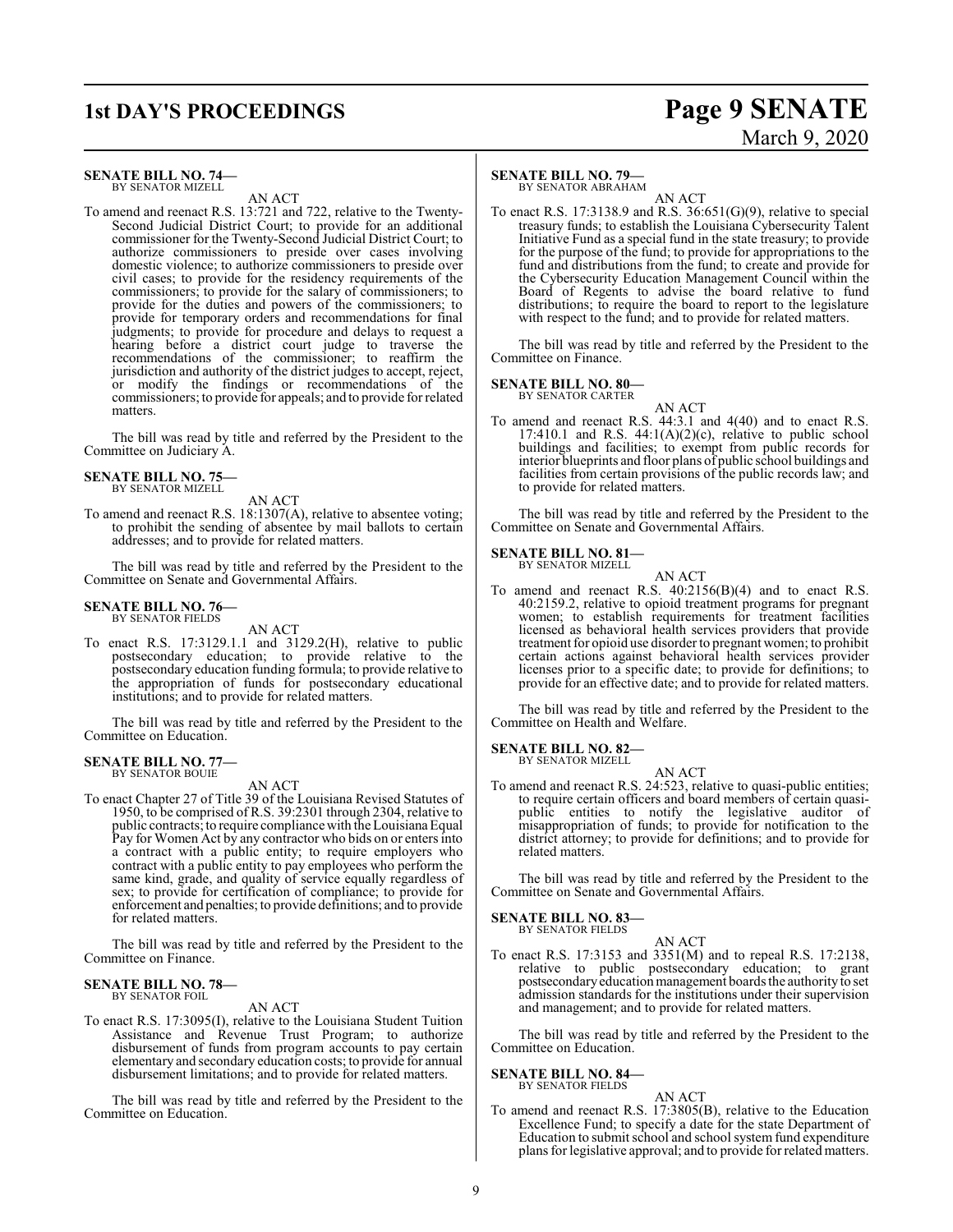### **Page 10 SENATE** 1st DAY'S PROCEEDINGS

The bill was read by title and referred by the President to the Committee on Education.

#### **SENATE BILL NO. 85—** BY SENATOR CONNICK

AN ACT

To amend and reenact R.S. 22:1962(C) and to enact R.S. 32:1042(E), relative to self-insurers; to provide for application of unfair trade practice prohibitions to self-insurers; and to provide for related matters.

The bill was read by title and referred by the President to the Committee on Insurance.

#### **SENATE BILL NO. 86—** BY SENATOR CONNICK

AN ACT

To amend and reenact Code of Civil Procedure Article 1732(1), relative to jury trials, relative to limitations on jury trials; to provide forthe availability ofjury trials; to provide certain terms and conditions; and to provide for related matters.

The bill was read by title and referred by the President to the Committee on Judiciary A.

#### **SENATE BILL NO. 87—** BY SENATOR FRED MILLS

AN ACT

To amend and reenact R.S. 15:1506(B), relative to adult protective services; to provide for reports; to provide for content of reports; to provide for receipt of reports; and to provide for related matters.

The bill was read by title and referred by the President to the Committee on Judiciary B.

#### **SENATE BILL NO. 88—** BY SENATOR HEWITT

AN ACT

To enact R.S. 37:223, relative to attorney advertising; to provide relative to evaluations of attorney advertising; to provide relative to public records; to provide for a right of action; to provide for damages; and to provide for related matters.

The bill was read by title and referred by the President to the Committee on Senate and Governmental Affairs.

#### **SENATE BILL NO. 89—** BY SENATOR PEACOCK

AN ACT

To amend and reenact R.S. 47:321.1(G), relative to state sales and use tax; to phase-in a dedication of the temporary state sales and use tax levy to the Transportation Trust Fund; to provide for the use of the dedicated funds; and to provide for related matters.

The bill was read by title and referred by the President to the Committee on Finance.

#### **SENATE BILL NO. 90—** BY SENATOR FESI

AN ACT

To amend and reenact R.S. 22:905(A) and (D), relative to written notice required before lapsing life policies; to provide for applicability; and to provide for related matters.

The bill was read by title and referred by the President to the Committee on Insurance.

#### **SENATE BILL NO. 91—** BY SENATOR FESI

AN ACT

To repeal Subpart H of Part III of Chapter 4 of Title 22 of the Louisiana Revised Statutes of 1950, comprised of R.S. 22:1161 through 1167, relative to dental referral plans; and to provide for related matters.

The bill was read by title and referred by the President to the Committee on Insurance.

#### **SENATE BILL NO. 92—**

BY SENATOR PETERSON

AN ACT To amend and reenact R.S. 17:10.7.1(E)(6), relative to the return of certain charter schools from the Recovery School District to the transferring school system; to provide for certain enrollment preferences; and to provide for related matters.

The bill was read by title and referred by the President to the Committee on Education.

#### **SENATE BILL NO. 93—**

BY SENATOR SMITH AN ACT

To enact R.S. 40:2009.24, relative to the use of bed rails in nursing home facilities; to provide certain criteria that must be met prior to installation of bed rails; to provide definitions; and to provide for related matters.

The bill was read by title and referred by the President to the Committee on Health and Welfare.

#### **SENATE BILL NO. 94—** BY SENATOR ALLAIN

AN ACT To amend and reenact R.S.  $9:2795(A)(1)$  and to enact R.S. 9:2795(G), relative to the limitation of liability of a landowner of property used for recreational purposes; to provide for definitions; to provide for the award of reasonable attorney fees and court costs in certain circumstances; and to provide for related matters.

The bill was read by title and referred by the President to the Committee on Judiciary A.

#### **SENATE BILL NO. 95—**

BY SENATOR ALLAIN

AN ACT To amend and reenact R.S. 38:291(Z)(2), relative to the St. Mary Levee District; to provide for the selection and appointment of the members of the board of commissioners; and to provide for related matters.

The bill was read by title and referred by the President to the Committee on Senate and Governmental Affairs.

#### **SENATE BILL NO. 96—** BY SENATOR WARD

- AN ACT
- To amend and reenact Civil Code Articles 3492 and 3493, relative to prescription; to provide for certain prescriptive periods; to provide terms and conditions; and to provide for related matters.

The bill was read by title and referred by the President to the Committee on Judiciary A.

### **SENATE BILL NO. 97—**<br>BY SENATOR PEACOCK

AN ACT

To enact R.S. 9:2800.25, relative to limitations for certain medical claims; to provide for limitations on recovery of medical or healthcare expenses incurred as the result of an offense or quasi offense; and to provide for related matters.

The bill was read by title and referred by the President to the Committee on Judiciary A.

#### **SENATE BILL NO. 98—** BY SENATOR PEACOCK

#### AN ACT

To enact Part II of Chapter 34 of Title 37 of the Louisiana Revised Statutes of 1950, to be comprised of R.S. 37:2661, relative to the Audiology and Speech-Language Pathology Interstate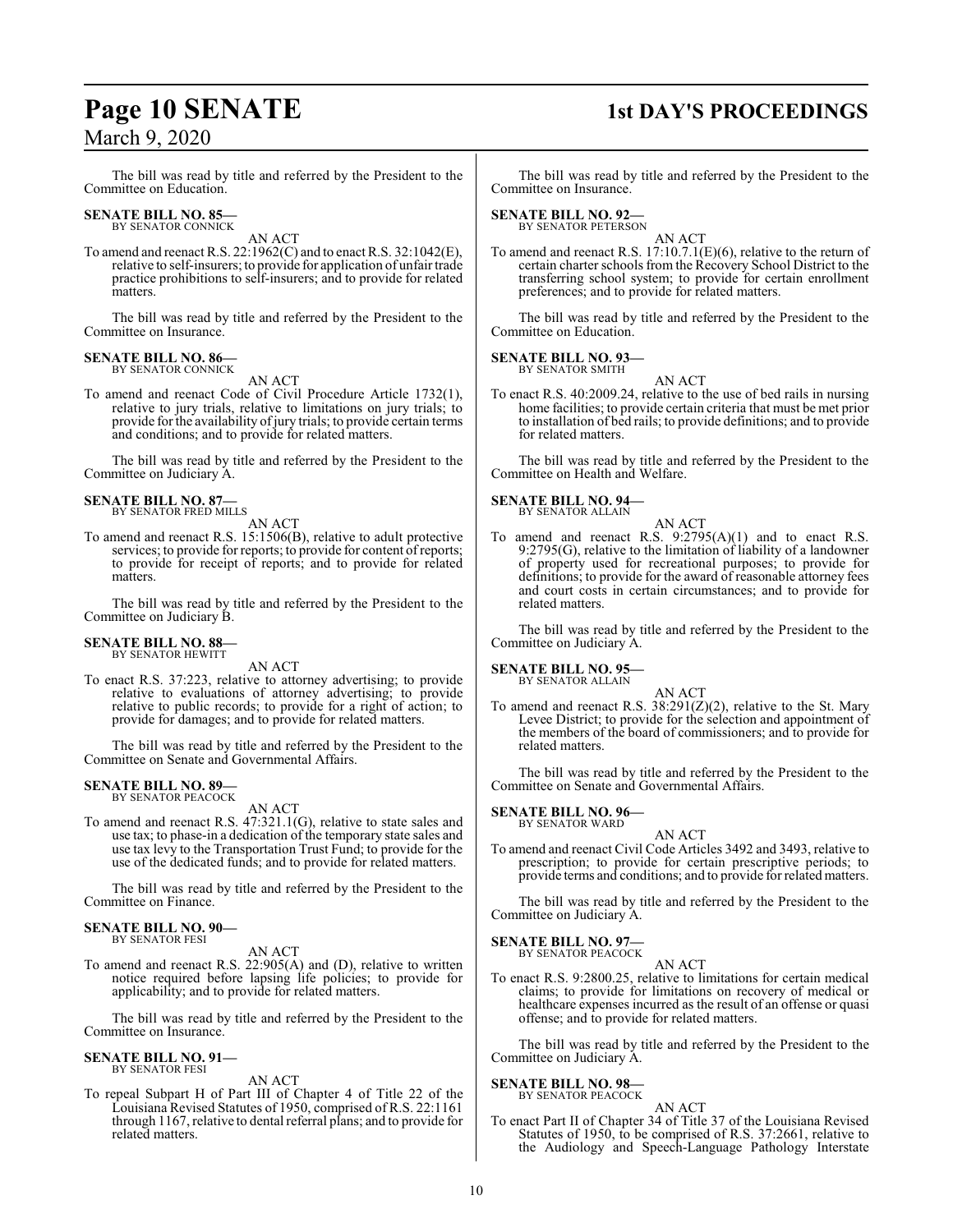### **1st DAY'S PROCEEDINGS Page 11 SENATE** March 9, 2020

Compact; to provide for the model language required to participate in the compact; to provide for the effectiveness of the compact upon adoption by ten member states; to provide for the definitions, powers, duties, and functions of the compact; to designate Chapter 34 of Title 37 of the Louisiana Revised Statutes of 1950, comprised of R.S. 37:2650 through 2666, "PART I. SPEECH-LANGUAGE PATHOLOGISTS AND AUDIOLOGISTS"; to provide for an effective date; and to provide for related matters.

The bill was read by title and referred by the President to the Committee on Commerce, Consumer Protection, and International Affairs.

#### **SENATE BILL NO. 99—** BY SENATOR MCMATH

AN ACT

To amend and reenact R.S. 13:721 and 722, relative to the Twenty-Second Judicial District Court; to provide for an additional commissioner for the Twenty-Second Judicial District Court; to authorize commissioners to preside over cases involving criminal and civil matters including domestic violence matters; to provide for the salary of commissioners; to provide for the duties and powers of the commissioners; to provide for temporary orders and recommendations for final judgments; to provide for delays to challenge the findings of a commissioner; to provide the procedure for challenging the findings of a commissioner; to reaffirm the jurisdiction and authority of the district judges to accept, reject, or modify the findings and recommendations of the commissioners; and to provide for related matters.

The bill was read by title and withdrawn from the files of the Senate prior to introduction.

#### **SENATE BILL NO. 100—** BY SENATOR FIELDS

AN ACT

To enact R.S. 17:3128(B)(4), relative to the master plan for postsecondary education; to provide for a historically black college and university designation within the master plan; and to provide for related matters.

The bill was read by title and referred by the President to the Committee on Education.

#### **SENATE BILL NO. 101—** BY SENATOR FIELDS

AN ACT

To amend and reenact R.S. 22:1454(A), relative to rating standards and methods; to prohibit rate classifications based upon the insured's credit score; and to provide for related matters.

The bill was read by title and referred by the President to the Committee on Insurance.

#### **SENATE BILL NO. 102—** BY SENATOR FIELDS

#### AN ACT

To amend and reenact R.S. 32:402(B)(3) and to enact R.S. 47:532.1(F), relative to payments to public license tag agents and auto title companies for the office of motor vehicles; to provide with respect to acceptable payment methods to public license tag agents and auto title companies; and to provide for related matters.

The bill was read by title and referred by the President to the Committee on Transportation, Highways and Public Works.

### **SENATE BILL NO. 103—** BY SENATOR CATHEY

AN ACT

To enact R.S. 17:5027(E), relative to TOPS-Tech Award eligibility; to provide relative to the time period to enroll in an eligible postsecondary institution as a first-time freshman; and to provide for related matters.

The bill was read by title and referred by the President to the Committee on Education.

#### **SENATE BILL NO. 104—**

BY SENATOR MILLIGAN

AN ACT To amend and reenact R.S. 25:374(A)(1), 379.2(B) and (C)(3), 379.3(C), 380.1(C)(2) and (D), 380.2(B) and (C), 380.22(C) and (D), 380.23(B) and (C), 380.52(C) and (E), 380.53(B) and (C), 380.82(C) and (E), 380.83(B) and (C), 380.92(C) and (E), 380.93(B) and (C), 380.132(C), 380.133(B) and (C), 380.152(C) and (E), 380.153(B) and (C), R.S. 36:801.6, 801.7, 801.9, 801.12, 801.16, 801.20, 801.22, to enact R.S. 25:379.7, 380.6, 380.27, 380.57, 380.87, 380.97, 380.137, and 380.157, and to repeal R.S. 25:379.2(C)(4), relative to museums; to provide for meetings and membership of certain museum governing boards; to provide for authority of each governing board; to authorize the secretary of state to establish policies, rules, and regulations for the operation of each museum; and to provide for related matters.

The bill was read by title and referred by the President to the Committee on Senate and Governmental Affairs.

#### **SENATE BILL NO. 105—**

BY SENATOR PEACOCK AN ACT

To enact R.S. 49:164.1, relative to state symbols; to provide for the official state butterfly; and to provide for related matters.

The bill was read by title and referred by the President to the Committee on Senate and Governmental Affairs.

#### **SENATE BILL NO. 106—**

BY SENATOR BOUIE

AN ACT To amend and reenact R.S. 17:10.7.1(F)(1), relative to the return of certain schools from the Recovery School District to the transferring school system; to provide relative to the duties and responsibilities of the local school superintendent with respect to the charter ofsuch schools; and to provide for related matters.

The bill was read by title and referred by the President to the Committee on Education.

#### **SENATE BILL NO. 107—** BY SENATOR BOUIE

AN ACT

To amend and reenact R.S. 18:1906, relative to census tabulations for reapportionment and redistricting purposes; to provide the manner by which persons in correctional facilities shall be allocated for such purposes; to provide procedures; and to provide for related matters.

The bill was read by title and referred by the President to the Committee on Senate and Governmental Affairs.

#### **SENATE BILL NO. 108—**

BY SENATORS CATHEY AND CORTEZ AN ACT

To amend and reenact the heading of Part IV of Chapter 6 of Title 3 ofthe Louisiana Revised Statutes of 1950, R.S. 3:661, 662, 663, 665(B) and (C), 667(C), (D)(3), (4), (5), and (6), and (E), 669,  $670(B)$ , (C), and (E)(2) and (4), relative to the Louisiana Public Livestock Market Charter Law; to expand the definition of livestock market to include buying stations; to provide for definitions; to change certain terms; and to provide for related matters.

The bill was read by title and referred by the President to the Committee on Agriculture, Forestry, Aquaculture, and Rural Development.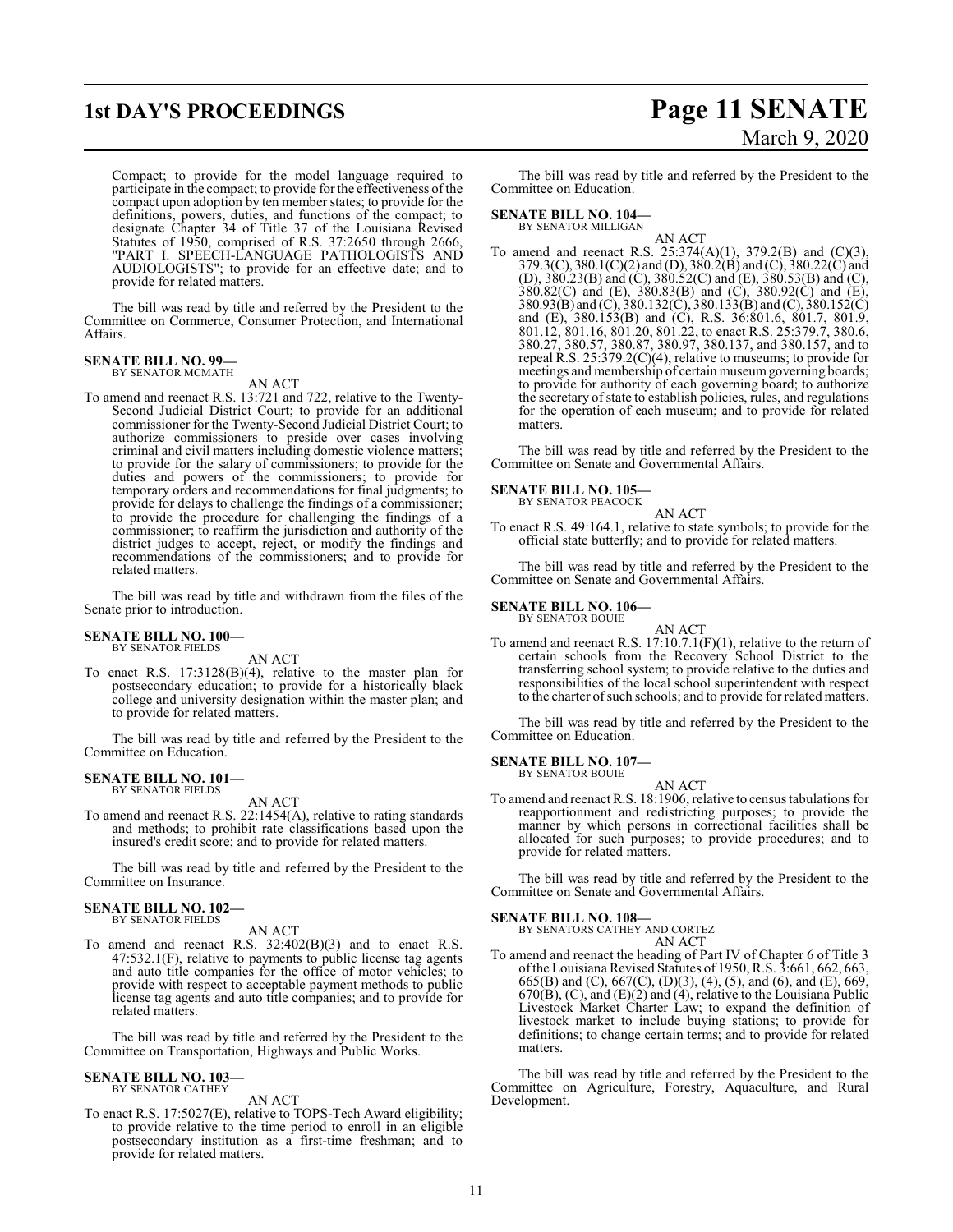#### **SENATE BILL NO. 109—** BY SENATOR FIELDS

AN ACT

To enacts R.S. 6:331, relative to banking; to provide for checkcashing; to prohibit a bank from charging fees relative to checkcashing; to provide for terms and conditions; and to provide for related matters.

The bill was read by title and referred by the President to the Committee on Commerce, Consumer Protection, and International Affairs.

#### **SENATE BILL NO. 110—** BY SENATOR ALLAIN

AN ACT

To enact R.S. 9:1256 and 1257, relative to servitudes; to provide relative to predial servitudes; to provide relative to servitudes of drain; to provide for alteration and extinction of certain servitudes of drain; to provide for exercise of certain servitudes of drain; to provide for acts by the dominant and servient estate owners; to provide certain terms, procedures, conditions, effects, and requirements; and to provide for related matters.

The bill was read by title and referred by the President to the Committee on Judiciary A.

#### **SENATE BILL NO. 111—** BY SENATOR FIELDS

AN ACT

To enact R.S.  $39:36(A)(3)(b)(i)(ll)$  and  $51(G)$ , relative to the contents of the executive budget and the general appropriation bill regarding contributions to be applied to the unfunded accrued liability of each department and budget unit of the state; to provide for an effective date; and to provide for related matters.

The bill was read by title and referred by the President to the Committee on Finance.

#### **SENATE BILL NO. 112—** BY SENATOR FIELDS

AN ACT

To amend and reenact R.S. 17:407.23(A), (B), and (C), relative to the Early Childhood Care and Education Network; to provide relative to the uniform assessment and accountability systemfor publicly funded early childhood education programs; and to provide for related matters.

The bill was read by title and referred by the President to the Committee on Education.

#### **SENATE BILL NO. 113—** BY SENATOR FIELDS

AN ACT

To amend and reenact R.S. 17:3130(B), relative to postsecondary education; to provide relative to the powers of the Board of Regents; to require the use of the funding formula in making operating budget recommendations for all of postsecondary education; and to provide for related matters.

The bill was read by title and referred by the President to the Committee on Education.

#### **SENATE BILL NO. 114—** BY SENATOR FIELDS

AN ACT

To amend and reenact R.S. 6:1009, relative to the Louisiana Check-Cashing Law; to provide for cashing of checks by licensed check-cashers; to provide for fees to cash certain types of checks; to provide for terms and conditions; and to provide for related matters.

The bill was read by title and referred by the President to the Committee on Commerce, Consumer Protection, and International Affairs.

## **Page 12 SENATE 1st DAY'S PROCEEDINGS**

#### **SENATE BILL NO. 115—**

BY SENATOR CONNICK AN ACT

To enact R.S. 37:223, relative to advertisements; to provide for advertisements of legal services; to require certain disclosures; to provide for terms and conditions; and to provide for related matters.

The bill was read by title and referred by the President to the Committee on Judiciary A.

#### **SENATE BILL NO. 116—** BY SENATOR TALBOT

AN ACT To amend and reenact R.S. 42:881 and R.S. 46:802(B)(7) and to repeal R.S. 39:21.3(G), relative to the Group Benefits Estimating Conference; to abolish the Group Benefits Estimating Conference; to repeal the duties and membership of the Group Benefits Estimating Conference; to remove references to the Group Benefits Estimating Conference; and to provide for related matters.

The bill was read by title and referred by the President to the Committee on Finance.

#### **SENATE BILL NO. 117—**

BY SENATOR HENSGENS AND REPRESENTATIVE COUSSAN AN ACT

To enact R.S. 49:191(12)(b) and repeal R.S. 49:191(9)(e), relative to the Department of Natural Resources; to provide for the recreation of the Department of Natural Resources and the statutory entities made a part of the department by law; to provide for the effective termination date for all statutory authority for the existence of such statutory entities; and to provide for related matters.

The bill was read by title and referred by the President to the Committee on Natural Resources.

### **SENATE BILL NO. 118—** BY SENATOR SMITH

AN ACT To amend and reenact R.S.  $38:2212(C)(1)$ , relative to public works projects; to increase the "contract limit" for public works; to provide for a date for the annual adjustment of the "contract limit" for public works; to provide for an effective date; and to provide for related matters.

The bill was read by title and referred by the President to the Committee on Finance.

#### **SENATE BILL NO. 119—** BY SENATOR ROBERT MILLS

AN ACT

To enact R.S. 22:1272, relative to property and casualty insurance; to provide relative to defense costs; to prohibit inclusion of defense costs in insurance contracts under certain circumstances; to provide for waivers; to provide for an effective date; and to provide for related matters.

The bill was read by title and referred by the President to the Committee on Insurance.

#### **SENATE BILL NO. 120—** BY SENATOR SMITH

AN ACT To amend and reenact R.S. 4:144(B), relative to the Louisiana State Racing Commission; to require that three members of the commission be affiliated with the horse racing industry; and to provide for related matters.

The bill was read by title and referred by the President to the Committee on Judiciary B.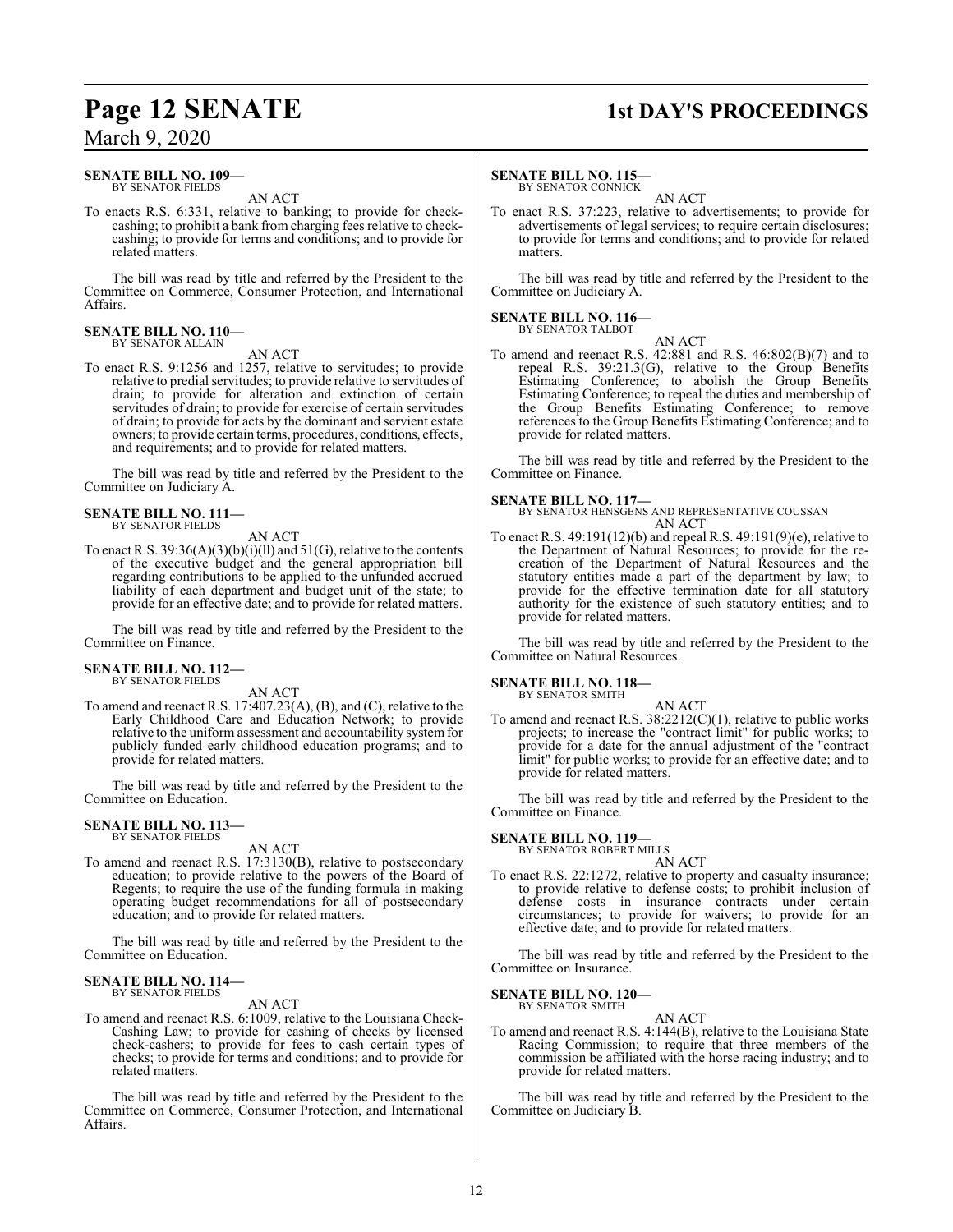#### **SENATE BILL NO. 121—** BY SENATOR CARTER

A JOINT RESOLUTION

Proposing to amend Article XII, Section 6(A)(1) of the Constitution of Louisiana, relative to lotteries; to authorize the creation of three separate lottery games with proceeds from each game dedicated to veterans, senior citizens, and special needs persons; and to specify an election for submission of the proposition to electors and provide a ballot proposition.

The bill was read by title and referred by the President to the Committee on Judiciary B.

#### **SENATE BILL NO. 122—** BY SENATOR CARTER

#### AN ACT

To amend and reenact R.S. 42:808(F), relative to the Office of Group Benefits; to provide for the coverage of certain dependents; to provide for notice to certain parents and grandparents; to provide for the right to appeal to an appeal review panel in certain circumstances; to provide relative to the authority of appeal review panels; and to provide for related matters.

The bill was read by title and referred by the President to the Committee on Finance.

#### **SENATE BILL NO. 123—** BY SENATOR WARD

AN ACT

To amend and reenact R.S. 32:1(4.1) through (4.4), (38), (40), (41),  $(64.1)$ , and  $(92)$ ,  $76.1(B)$ ,  $201(A)$ ,  $401(17)$ ,  $(19)$ , and  $(20)$ ,  $851(5)$ ,  $1252(1)$  and  $(30)$ , and R.S.  $47:301(17)$ , and to enact R.S.  $32:1(17.1)$  and  $195.1$ , relative to electric bicycles; to provide relative to classifications of electric bicycles; to provide relative to limitations on passing bicycles; to provide relative to riding an electrical bicycle; to provide for definitions and terms; and to provide for related matters.

The bill was read by title and referred by the President to the Committee on Transportation, Highways and Public Works.

#### **SENATE BILL NO. 124—** BY SENATOR BOUDREAUX

AN ACT

To amend and reenact R.S. 13:1883(D), relative to certain marshals of city courts; to provide for the salary of the marshal of the city court of the city of Lafayette; and to provide for related matters.

The bill was read by title and referred by the President to the Committee on Judiciary A.

### **SENATE BILL NO. 125—** BY SENATOR HEWITT

AN ACT

To amend and reenact R.S. 37:682(4) through (15), 683(A), (B)(1), (2), and (3), and (C), 684, 686, 693(A) and (B), 695, 698(C), 700(C) and to enact R.S. 37:682(16), relative to the Louisiana Professional Engineering and Land Surveying Board; to provide for board membership and qualifications of the members; to provide for licensure requirements of professional engineers; to provide for examinations; to remove provisions relative to professional naval architects and marine engineers; to provide for disciplinary and enforcement actions by the board; to provide for terms, conditions, and procedures; and to provide for related matters.

The bill was read by title and referred by the President to the Committee on Commerce, Consumer Protection, and International Affairs.

#### **SENATE BILL NO. 126—** BY SENATOR BARROW

AN ACT

To enact R.S. 36:259(B)(37) and R.S. 46:2271, relative to the establishment of the Commission for Identifying Risk Factors for Cortical Visual Impairment; to provide for legislative intent;

### to provide for definitions; to provide for a program to be established within the office of public health, Louisiana Department of Health; to provide for the responsibilities of the office in administering the program; to provide for membership

of the commission; to provide for responsibilities of the commission; and to provide for related matters.

The bill was read by title and referred by the President to the Committee on Health and Welfare.

#### **SENATE BILL NO. 127—** BY SENATOR BARROW

AN ACT

To amend and reenact R.S. 17:418(A)(2), relative to salaries of teachers and other school employees; to provide relative to the salary schedules established for such employees; and to provide for related matters.

The bill was read by title and referred by the President to the Committee on Education.

#### **SENATE BILL NO. 128—** BY SENATOR BARROW

AN ACT

To amend and reenact R.S. 17:223 and 416(A)(3)(b) and to repeal R.S. 17:223.1, relative to the discipline ofstudents; to require an assessment of a student prior to suspension; and to provide for related matters.

The bill was read by title and referred by the President to the Committee on Education.

#### **SENATE BILL NO. 129—**

BY SENATOR BARROW AN ACT

To enact R.S. 33:9100.21(E)(7), relative to neighborhood crime prevention and security districts; to provide for powers and duties; to provide for the submission of status reports to the legislature; and to provide for related matters.

The bill was read by title and referred by the President to the Committee on Local and Municipal Affairs.

### **SENATE BILL NO. 130—** BY SENATOR HENRY

AN ACT

To enact R.S. 18:1300.24, relative to sports wagering; to provide for a proposition election to determine whether sports wagering activities and operations will be permitted in a parish; to require the enactment and effectiveness of laws on licensing, regulation, and taxation of sports wagering activities before such activities are permitted; and to provide for related matters.

The bill was read by title and referred by the President to the Committee on Judiciary B.

### **SENATE BILL NO. 131—** BY SENATOR HENRY

AN ACT

To amend and reenact R.S. 33:7632 and 7633(A), relative to local tax incentives; to provide for purpose and applicability; to provide for cooperative endeavor agreements relative to the incentives; and to provide for related matters.

The bill was read by title and referred by the President to the Committee on Local and Municipal Affairs.

#### **SENATE BILL NO. 132—** BY SENATOR HENRY

AN ACT

To enact R.S. 39:1624(C), relative to the approval of contracts; to provide for the approval of any contract with a value greater than or equal to twenty-five million dollars annually by the Joint Legislative Committee on the Budget; to provide for the reporting to the Joint Legislative Committee on the Budget by state agencies prior to the issuance of any request for proposals

**1st DAY'S PROCEEDINGS Page 13 SENATE** March 9, 2020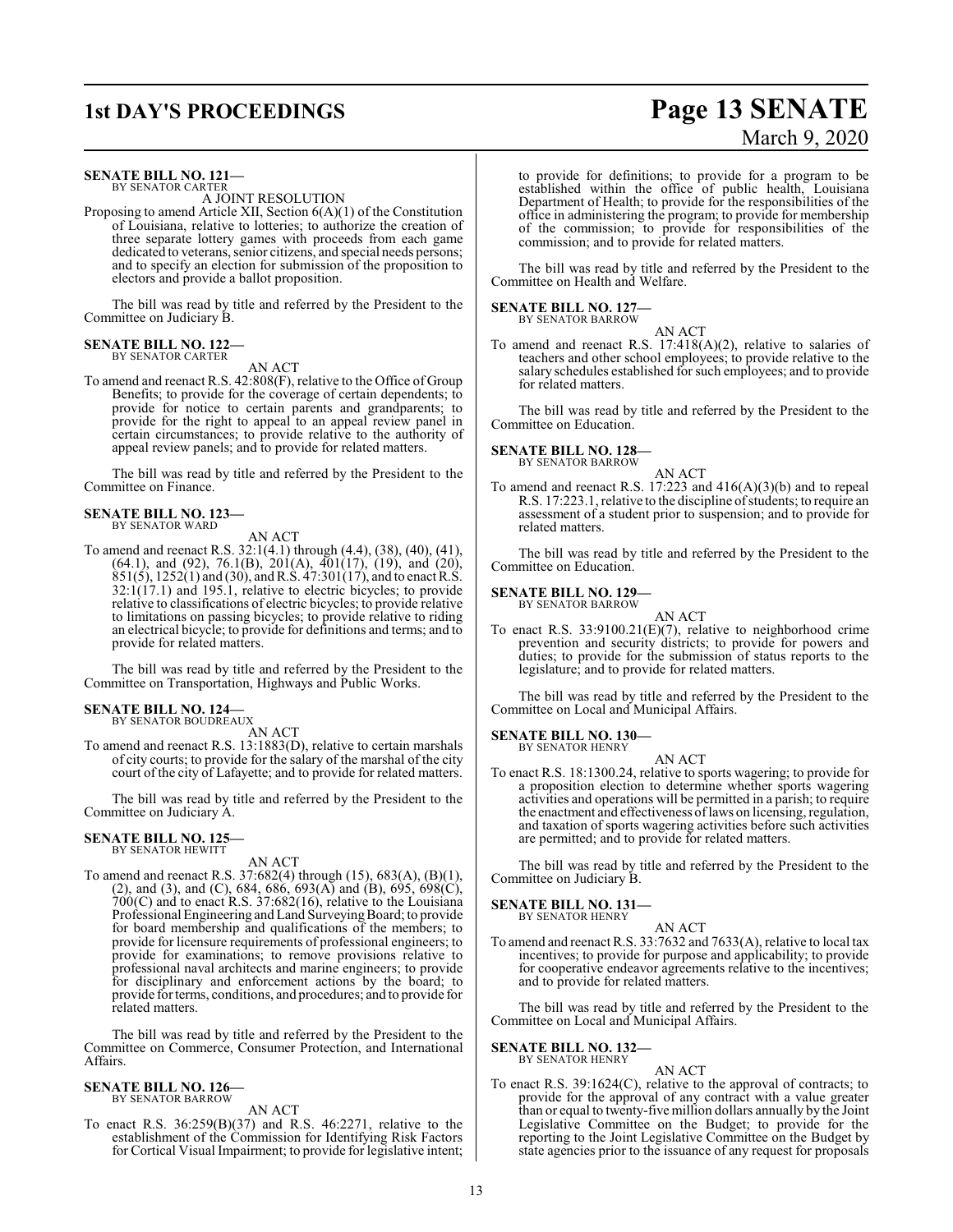### **Page 14 SENATE** 1st DAY'S PROCEEDINGS

that could result in expenditures of twenty-five million dollars or more annually; to provide for an effective date; and to provide for related matters.

The bill was read by title and referred by the President to the Committee on Finance.

#### **SENATE BILL NO. 133—** BY SENATOR CARTER

AN ACT

To amend and reenact R.S. 33:2011(A), relative to occupational diseases; to provide with respect to the extension of a presumption beyond retirement for a firefighter that develops cancer; and to provide for related matters.

The bill was read by title and referred by the President to the Committee on Local and Municipal Affairs.

#### **SENATE BILL NO. 134—** BY SENATOR WOMACK

AN ACT

To amend and reenact R.S. 32:412(O), relative to motor vehicles; to provide for identification of persons who need accommodation; relative to health conditions that impede communication; and to provide for related matters.

The bill was read by title and referred by the President to the Committee on Transportation, Highways and Public Works.

#### **SENATE BILL NO. 135—**

BY SENATOR CARTER

AN ACT

To enact R.S. 23:332 (I), relative to discrimination; to provide relative to discrimination in employment; to provide certain prohibitions relative to discrimination based upon hair texture or protective hairstyles; to provide for definitions; and to provide for related matters.

The bill was read by title and referred by the President to the Committee on Labor and Industrial Relations.

#### **SENATE BILL NO. 136—** BY SENATOR CARTER

AN ACT

To enact Chapter 6-B of Title 23 of the Louisiana Revised Statutes of 1950, to be comprised of R.S. 23:671 through 677, relative to minimum wage; to provide for state minimum wage; to provide for annual increases to the minimum wage; to provide for enforcement; to provide for exceptions; to provide relative to a civil action; to provide for venue; to provide for damages; to provide for reporting of certain information; to provide for terms, conditions, and procedure; and to provide for related matters.

The bill was read by title and referred by the President to the Committee on Labor and Industrial Relations.

#### **SENATE BILL NO. 137—** BY SENATOR FOIL

AN ACT

To amend and reenact R.S. 13:5716, relative to coroners; to provide for cremation of bodies; to provide for notification; to provide for an investigation; to provide for a permit; and to provide for related matters.

The bill was read by title and referred by the President to the Committee on Judiciary B.

### **SENATE BILL NO. 138—** BY SENATOR ALLAIN

#### AN ACT

To amend and reenact R.S.  $47:339(B)(7)$ , to enact R.S.  $47:340(G)(6)(c)$  and (d) and R.S.  $47:340.1$ , and to repeal R.S.  $47:302(V)(2)$ , relative to tax collection; to provide for requirements to file tax returns; to provide for compensation to remote sellers; to provide for the collection of sales and use tax

from marketplace facilitators and remote sellers; to provide for definitions; to provide for certain conditions and limitations; to provide for applicability; to provide for an effective date; and to provide for related matters.

The bill was read by title and referred by the President to the Committee on Revenue and Fiscal Affairs.

## **SENATE BILL NO. 139—** BY SENATOR ALLAIN

To amend and reenact R.S. 47:103(D) and 287.614(D)(3), relative to income tax filing extensions; to provide for a state income tax filing extension when a timely federal extension request has been filed; to provide for submission of the federal extension to the secretary of the Department of Revenue; to provide for an effective date; and to provide for related matters.

AN ACT

The bill was read by title and referred by the President to the Committee on Revenue and Fiscal Affairs.

#### **SENATE BILL NO. 140—** BY SENATOR REESE

AN ACT

To enact R.S. 10:9-528 and 18:429 and to amend and reenact R.S. 18:58; to provide for notification of cyber events by certain offices to the secretary of state; and to provide for related matters.

The bill was read by title and referred by the President to the Committee on Senate and Governmental Affairs.

#### **SENATE BILL NO. 141—**

BY SENATOR WARD A JOINT RESOLUTION

Proposing to amend Article VII, Section 4(D)(1), the introductory paragraph of  $(D)(4)$ , and  $(D)(4)(a)$  of the Constitution of Louisiana, relative to the allocation of severance tax to parishes; to reallocate severance tax to the parishes; to provide relative to the use of a portion of the severance tax allocation for transportation projects; and to specify an election for submission of the proposition to electors and provide a ballot proposition.

The bill was read by title and referred by the President to the Committee on Revenue and Fiscal Affairs.

**SENATE BILL NO. 142—** BY SENATOR MORRIS

#### AN ACT

To enact R.S. 37:1303, relative to the practice of medicine; to prohibit certain agreements restricting the practice of medicine by a primary care physician or a physician specialist; to provide for the effect of agreements; and to provide for related matters.

The bill was read by title and referred by the President to the Committee on Commerce, Consumer Protection, and International Affairs.

#### **SENATE BILL NO. 143—**

BY SENATOR MORRIS AN ACT

To enact R.S. 23:921(M), relative to employment contracts; to prohibit certain contracts restricting a physician from the practice ofmedicine outside ofthe parish in which the physician is employed; and to provide for related matters.

The bill was read by title and referred by the President to the Committee on Commerce, Consumer Protection, and International Affairs.

#### **SENATE BILL NO. 144—** BY SENATOR JOHNS

AN ACT To amend and reenact R.S.  $6:969.18(A)(2)(a)$ , relative to the Louisiana Motor Vehicle Sales Finance Act; to increase the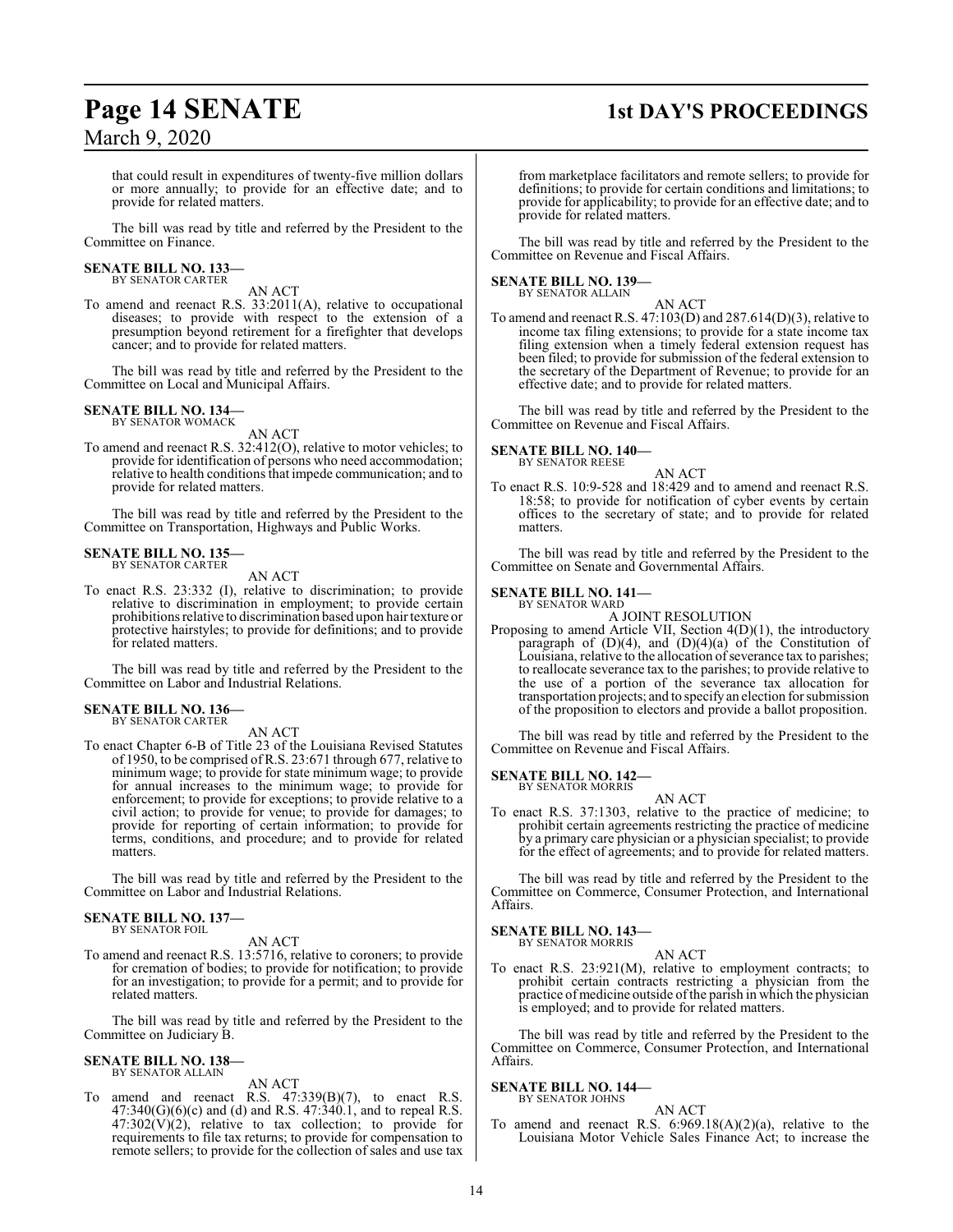## **1st DAY'S PROCEEDINGS Page 15 SENATE** March 9, 2020

documentation and compliance fee authorized to be collected by a motor vehicle seller; and to provide for related matters.

The bill was read by title and referred by the President to the Committee on Transportation, Highways and Public Works.

### **SENATE BILL NO. 145—** BY SENATOR ROBERT MILLS

AN ACT

To amend and reenact RS. 13:970(K) and (L), relative to the Twentysixth Judicial District Court; to provide relative to filing fees; to authorize the clerk of court to collect filing fees as determined by the judges of the district; to provide relative to transcription charges; and to provide for related matters.

The bill was read by title and referred by the President to the Committee on Finance.

#### **SENATE BILL NO. 146—** BY SENATOR JOHNS

AN ACT

To amend and reenact R.S. 37:831(44) through (80), 842(C), the introductory paragraph of (D), the introductory paragraph of  $(E)$ , the introductory paragraph of (F), the introductory paragraph of (G), and (H),  $845(3)$ ,  $848(D)$ , (E), and (F), and  $855(A)$  and to enact R.S. 37:831(81), 842(I), 842.1, 845(10), and 848(G), relative to funeral homes; to provide for the licensure and regulation of funeral director assistants; to provide for qualifications; to provide for examinations; to provide for fees; to provide for license renewals; to provide relative to unlawful actions; to provide for terms, conditions, and procedures; and to provide for related matters.

The bill was read by title and referred by the President to the Committee on Commerce, Consumer Protection, and International Affairs.

#### **SENATE BILL NO. 147—** BY SENATOR FOIL

AN ACT

To amend and reenact R.S. 13:5715(A)(1), relative to coroners; to provide regarding the release of a body by a coroner; and to provide for related matters.

The bill was read by title and referred by the President to the Committee on Judiciary B.

#### **SENATE BILL NO. 148—** BY SENATOR TALBOT

AN ACT

To enact Part II of Chapter 20 of Title 22 of the Louisiana Revised Statutes of 1950, to be comprised ofR.S. 22:2472 through 2483, and to repeal R.S. 22:1641(1)(j); relative to the Louisiana Health Reinsurance Association; to provide for creation; to provide for membership; to provide for assessments; to provide for capacity to sue; to provide for domicile; to provide for definitions; to provide for examination by the commissioner of insurance; to provide for immunity for members and employees; and to provide for related matters.

The bill was read by title and referred by the President to the Committee on Insurance.

#### **Motion**

Senator Mizell moved that the Senate proceed to the House of Representatives to meet in Joint Session.

### **Joint Session of the Legislature**

The joint session of the legislature was called to order at 1:04 P.M. by the Honorable Patrick Page Cortez, President of the Senate.

On motion of Senator Beth Mizell, the calling of the roll on the part of the Senate was dispensed with.

On motion of Speaker Pro-Tempore Magee, the calling of the roll on the part of the House was dispensed with.

The President of the Senate appointed the following special committee to escort the Honorable John Bel Edwards, Governor of the State of Louisiana, to the joint session.

On the part of the Senate: Senators Allain, Hewitt, Johns, Peterson, and Ward.

On the part of the House: Representatives Bishop, Bourrique, Brass, Carpenter, and Turner.

#### **Prayer**

Prayer was offered by Father Michael Allelo of St. Thomas Moore Church in Baton Rouge.

### **Pledge of Allegiance**

Patrick Page Cortez, President of the Senate, led the joint session in reciting the Pledge of Allegiance to the Flag of the United States of America.

The Color Guard was presented by the Louisiana Youth Challenge Program of Gillis W. Long Center in Carville.

Mayor Rodney Grogan of Patterson, LA sang *The National Anthem*.

The President of the Senate introduced the Honorable John Bel Edwards, who addressed the joint session of the legislature.

On motion of Senator Beth Mizell, the Senate retired to its own chamber.

#### **After Joint Session**

### **ROLL CALL**

The Senate was called to order by the President of the Senate with the following Senators present:

#### PRESENT

| Mr. President                                         | Foil                                   | Peacock           |
|-------------------------------------------------------|----------------------------------------|-------------------|
| Allain                                                | Hensgens                               | Pope              |
| Barrow                                                | Hewitt                                 | Price             |
| Bernard                                               | Johns                                  | Reese             |
| Bouie                                                 | Lambert                                | Smith             |
| Carter                                                | McMath                                 | Talbot            |
| Cathey                                                | Mills, F.                              | Tarver            |
| Connick                                               | Mills, R.                              | Ward              |
| Fesi                                                  | Mizell                                 | Womack            |
| Fields                                                | Morris                                 |                   |
| Total - 29                                            |                                        |                   |
|                                                       | <b>ABSENT</b>                          |                   |
| Abraham<br>Boudreaux<br>Cloud<br>Harris<br>Total - 10 | Henry<br>Jackson<br>Luneau<br>Milligan | Peterson<br>White |
|                                                       |                                        |                   |

The President of the Senate announced there were 29 Senators present and a quorum.

#### **Senate Business Resumed After Joint Session**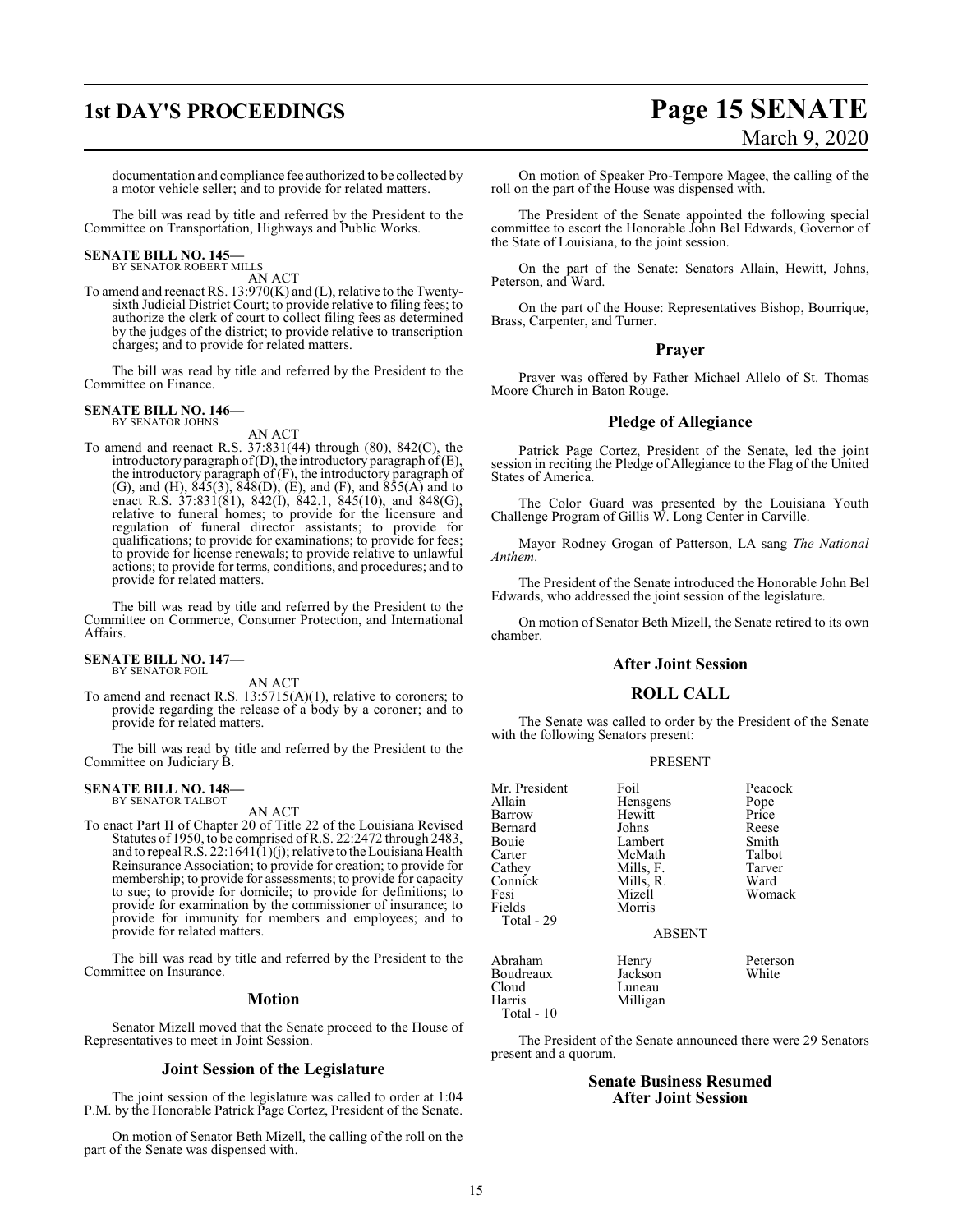### **Page 16 SENATE 1st DAY'S PROCEEDINGS**

March 9, 2020

#### **Introduction of Senate Bills and Joint Resolutions, Resumed**

#### **SENATE BILL NO. 149—** BY SENATOR CARTER

AN ACT

To enact R.S. 26:80(F)(3) and 280(F)(3), relative to alcohol and tobacco control; to provide relative to qualifications of applicants for permits; to provide certain exceptions; and to provide for related matters.

The bill was read by title and referred by the President to the Committee on Judiciary B.

#### **SENATE BILL NO. 150—** BY SENATOR CARTER

AN ACT

To amend and reenact R.S. 17:100.5(A), 224, 252(A)(2)(h), 253(G), and to repeal R.S. 17:223.1, relative to alternative schools and alternative education programs; to provide relative to students at risk of dropping out of school; to provide relative to the discipline of students; and to provide for related matters.

The bill was read by title and referred by the President to the Committee on Education.

#### **SENATE BILL NO. 151—** BY SENATOR JOHNS

AN ACT

To amend and reenact R.S.  $33:4574.1(A)(1)(b)$ , relative to tourist commissions and convention and visitors bureaus; to provide for a uniform definition of hotel for purposes of the hotel occupancy and sales and use taxes levied by tourist commissions and visitors bureaus; to provide for an effective date; and to provide for related matters.

The bill was read by title and referred by the President to the Committee on Local and Municipal Affairs.

#### **SENATE BILL NO. 152—** BY SENATOR BOUDREAUX

AN ACT

To enact R.S. 23:922, relative to a prohibition on the restraint of the practice of medicine in contracts or agreements; and to provide for related matters.

The bill was read by title and referred by the President to the Committee on Commerce, Consumer Protection, and International Affairs.

#### **SENATE BILL NO. 153—** BY SENATOR FOIL

AN ACT

To amend and reenact Civil Code Articles 355 and 356, relative to continuing tutorship; to provide for the filing of a petition; to provide for the appointment of tutors; to provide for the appointment of co-tutors; and to provide for related matters.

The bill was read by title and referred by the President to the Committee on Judiciary A.

## **SENATE BILL NO. 154—** BY SENATOR HEWITT

AN ACT

To amend and reenact R.S. 51:61, 64, and 65, relative to foreign trade zones; to provide relative to the Plaquemines Port, Harbor and Terminal District; to provide authorization for the district to make application to be designated as a foreign trade zone; and to provide for related matters.

The bill was read by title and referred by the President to the Committee on Transportation, Highways and Public Works.

#### **SENATE BILL NO. 155—**

BY SENATOR LUNEAU AN ACT

To amend and reenact R.S. 42:1111(A)(3), relative to the Code of Governmental Ethics, to provide relative to payment from a nonpublic source; to provide for the supplementary compensation of all members of the Jimmy D. Long, Sr. Louisiana School for Math, Science, and the Arts; and to provide for related matters.

The bill was read by title and referred by the President to the Committee on Senate and Governmental Affairs.

**SENATE BILL NO. 156—** BY SENATOR LUNEAU

AN ACT

To amend and reenact R.S. 22:868(A), relative to insurers; to provide relative to insurance contracts; to provide relative to limiting of actions; to provide certain prohibitions; to provide relative to jurisdiction and venue; and to provide for related matters.

The bill was read by title and referred by the President to the Committee on Insurance.

**SENATE BILL NO. 157—** BY SENATOR WOMACK

AN ACT

To amend and reenact R.S. 39:72.1(A), and to enact R.S. 39:72.1(D), relative to certain appropriations; to provide authorization for the payment of outstanding contracts in certain circumstances; to provide for an effective date; and to provide for related matters.

The bill was read by title and referred by the President to the Committee on Finance.

**SENATE BILL NO. 158—** BY SENATOR LUNEAU

AN ACT

To amend and reenact R.S. 33:2501.1, relative to classified fire and police civil service; to provide for the awarding of attorney fees in the case of an appeal taken by an employee to the board; to provide for the maximum amount of attorney fees to be awarded to the appealing employee; and to provide for related matters.

The bill was read by title and referred by the President to the Committee on Local and Municipal Affairs.

**SENATE BILL NO. 159—** BY SENATOR SMITH

AN ACT

To enact R.S. 56:325.1(A)(5), relative to fishing; to provide for fishing by bow and arrow; to provide for possession limits, quotas, and daily take limits for red drum taken by bow and arrow; and to provide for related matters.

The bill was read by title and referred by the President to the Committee on Natural Resources.

#### **SENATE BILL NO. 160—** BY SENATOR TALBOT

AN ACT To amend and reenact R.S. 23:1203.1(A)(4), (5), and (6), (B), the introductory paragraph of  $(D)$ ,  $(H)$ ,  $(I)$ ,  $(J)(1)$ ,  $(L)$ , and  $(M)(1)$ and to enact R.S.  $23:1203.1(A)(7)$  and  $(M)(3)$  and  $(4)$ , relative to workers' compensation; to provide for the promulgation of a prescription medication formulary; to provide criteria for promulgation of the formulary; to provide for certain updates; to provide a variance for certain medical conditions or treatment not specifically addressed in the formulary; to authorize the assistant secretary to adopt an existing formulary; to provide for the management of opioid medications as a criteria for adoption of the formulary; and to provide for related matters.

The bill was read by title and referred by the President to the Committee on Labor and Industrial Relations.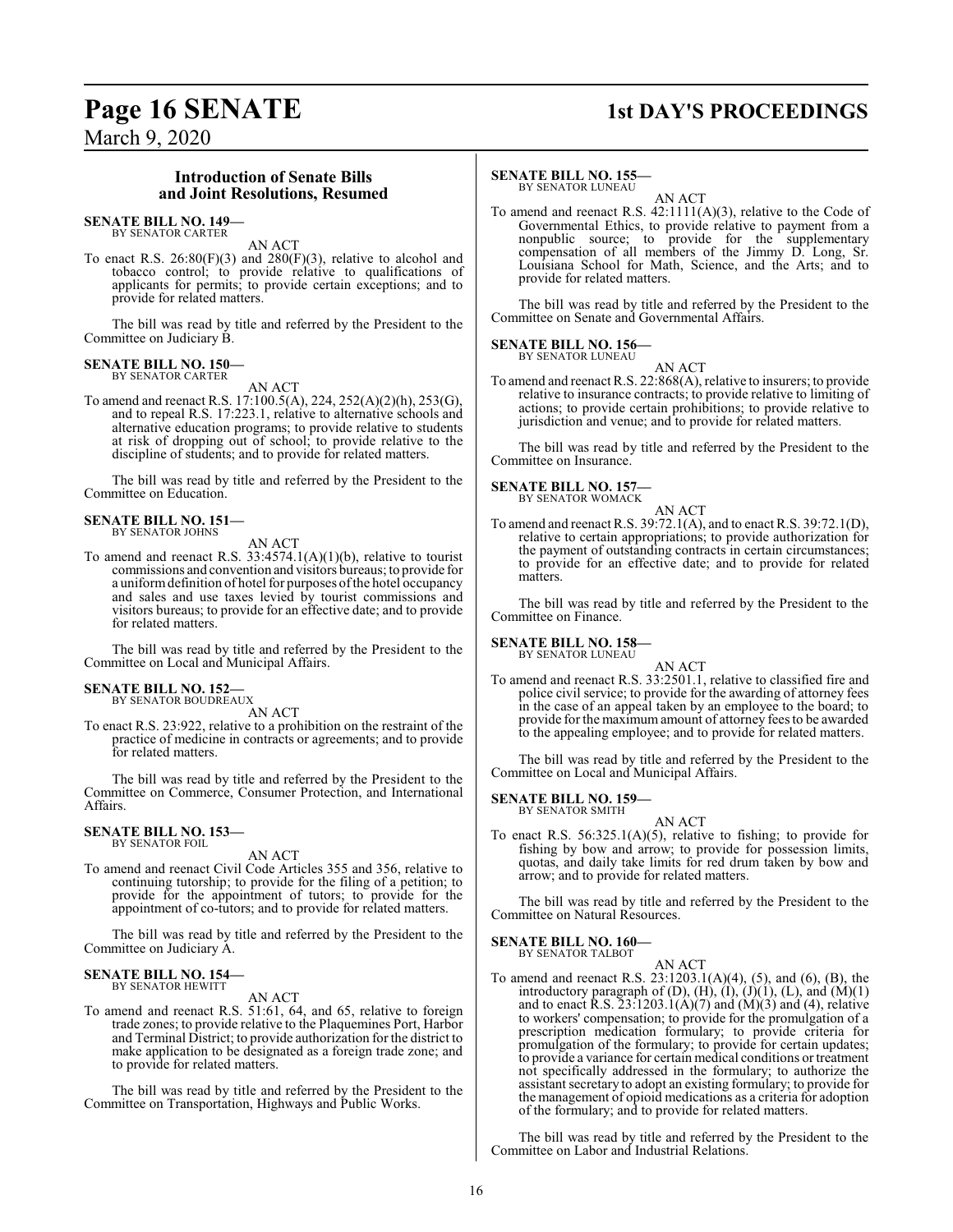### **1st DAY'S PROCEEDINGS Page 17 SENATE**

#### **SENATE BILL NO. 161—** BY SENATOR SMITH

AN ACT

To amend and reenact R.S.  $18:501(A)(1)$  and  $(B)(1)$  and the introductory paragraph of 552(A), relative to elections; to provide relative to the withdrawal of candidates from an election; to provide with respect to election materials; and to provide for related matters.

The bill was read by title and referred by the President to the Committee on Senate and Governmental Affairs.

#### **SENATE BILL NO. 162—** BY SENATOR HENSGENS

AN ACT

To amend and reenact R.S. 56:8(16)(a)(ii) and (b)(i), and to enact R.S.  $56:8(16)(a)(v)$ , relative to the definition of bona fide resident; to provide for alternative forms of proof of residency; and to provide for related matters.

The bill was read by title and referred by the President to the Committee on Natural Resources.

**SENATE BILL NO. 163—** BY SENATOR CATHEY AND REPRESENTATIVE MCFARLAND AN ACT

To enact R.S. 3:3816(8), relative to the Horticulture Commission; to provide relative to professions regulated by the Horticulture Commission; to provide relative to licensure requirements; to provide an exemption for certain contractors to licensure requirements; to provide for definitions; and to provide for related matters.

The bill was read by title and referred by the President to the Committee on Agriculture, Forestry, Aquaculture, and Rural Development.

#### **SENATE BILL NO. 164—** BY SENATOR ALLAIN

AN ACT

To amend and reenact R.S. 47:337.48(A), 337.51(A)(2), and 337.63(B) and to enact R.S. 47:337.61(5), relative to local sales and use tax administration; to provide relative to local sales and use tax disputes; to provide for guidelines for the use of summary proceedings; to provide relative to access to the Board of Tax Appeals; and to provide for related matters.

The bill was read by title and referred by the President to the Committee on Revenue and Fiscal Affairs.

#### **SENATE BILL NO. 165—** BY SENATOR ALLAIN

AN ACT

To amend and reenact R.S. 26:  $80(A)(12)$  and  $(E)$  and  $280(A)(11)$ and (E), R.S. 27:28(B)(3) and (J), 425(A) and (B), 426(A)(3),  $427(B)(1)(e)$ , and  $447(B)(1)$ , the introductory paragraph of R.S.  $47:1678(B)$  and (E),  $9050(B)(1)$  and (2), and  $9060(D)(2)$ , and to enact R.S. 27:28.1, relative to tax clearances; to provide relative to tax clearances for alcohol permits, casino operating contractors, casino employees, video draw poker, or other gaming permits, procurement contracts, lottery retailers, and vendors; to provide uniformity to tax clearances issued by the Department of Revenue; to provide relative to suitability requirements; to provide for an effective date; and to provide for related matters.

The bill was read by title and referred by the President to the Committee on Revenue and Fiscal Affairs.

#### **SENATE BILL NO. 166—**

BY SENATOR HEWITT

AN ACT To amend and reenact R.S. 39:21.3(E)(1), to enact R.S. 39:21.3(H), and to repeal R.S.  $39:21.3(E)(4)$  and (5), relative to the forecast of the Medicaid program; to provide for the duties of the Health and Social Services Estimating Conference; to provide for the

Medicaid Estimating Conference; to provide relative to the duties and meetings of the Medicaid Estimating Conference; to provide relative to the principals and participants of the Medicaid EstimatingConference; to provide for the termination ofthe Medicaid Subcommittee ofthe Health and Social Services Estimating Conference; to provide for an effective date; and to provide for related matters.

The bill was read by title and referred by the President to the Committee on Finance.

### **SENATE BILL NO. 167—** BY SENATOR FRED MILLS

AN ACT

To enact Chapter 2-A-1 of Title 38 of the Louisiana Revised Statutes of 1950, to be comprised of R.S. 38:95 through 95.5, relative to regional drainage and flood mitigation districts; to authorize the creation of regional drainage and flood mitigation districts; to provide with respect to a governing board for a district; to provide with respect to the membership of the governing board and for the term and compensation of board members; to provide for the powers and duties of the governing board; to provide definitions; and to provide for related matters.

The bill was read by title and referred by the President to the Committee on Transportation, Highways and Public Works.

#### **SENATE BILL NO. 168—**

BY SENATOR FRED MILLS AN ACT

To enact R.S. 40:5.9.1, relative to public drinking water; to create and provide for the Community Drinking Water Infrastructure Sustainability Act; to provide for public purpose; to provide for a statewide system of community water system accountability; to provide for rulemaking; to provide for development of a letter grade schedule reflective of community water system quality and performance; to provide for publication of quality and performance scores and letter grades; to provide for requirement of an improvement plan; to provide for penalties; and to provide for related matters.

The bill was read by title and referred by the President to the Committee on Health and Welfare.

#### **SENATE BILL NO. 169—**

BY SENATOR FRED MILLS AN ACT

To enact R.S. 40:2116.1, relative to facility need review; to provide for legislative authority for facility need review; to provide for healthcare provider types subject to facility need review; to provide for the facility need review council; to provide for compliance with the Open Meetings Law; and to provide for related matters.

The bill was read by title and referred by the President to the Committee on Health and Welfare.

### **SENATE BILL NO. 170—** BY SENATOR FRED MILLS

AN ACT

To enact Subpart E of Part 1 of Chapter 5-E of Title 40 of the Louisiana Revised Statutes of 1950, to be comprised of R.S. 40:1248, relative to healthcare emergency visit alternative treatment reimbursement; to provide for participation eligibility; to provide for graduated benchmarks and enhanced reimbursement rate percentages; to provide for funding; to provide for exclusions; to provide for rulemaking; and to provide for related matters.

The bill was read by title and referred by the President to the Committee on Health and Welfare.

# March 9, 2020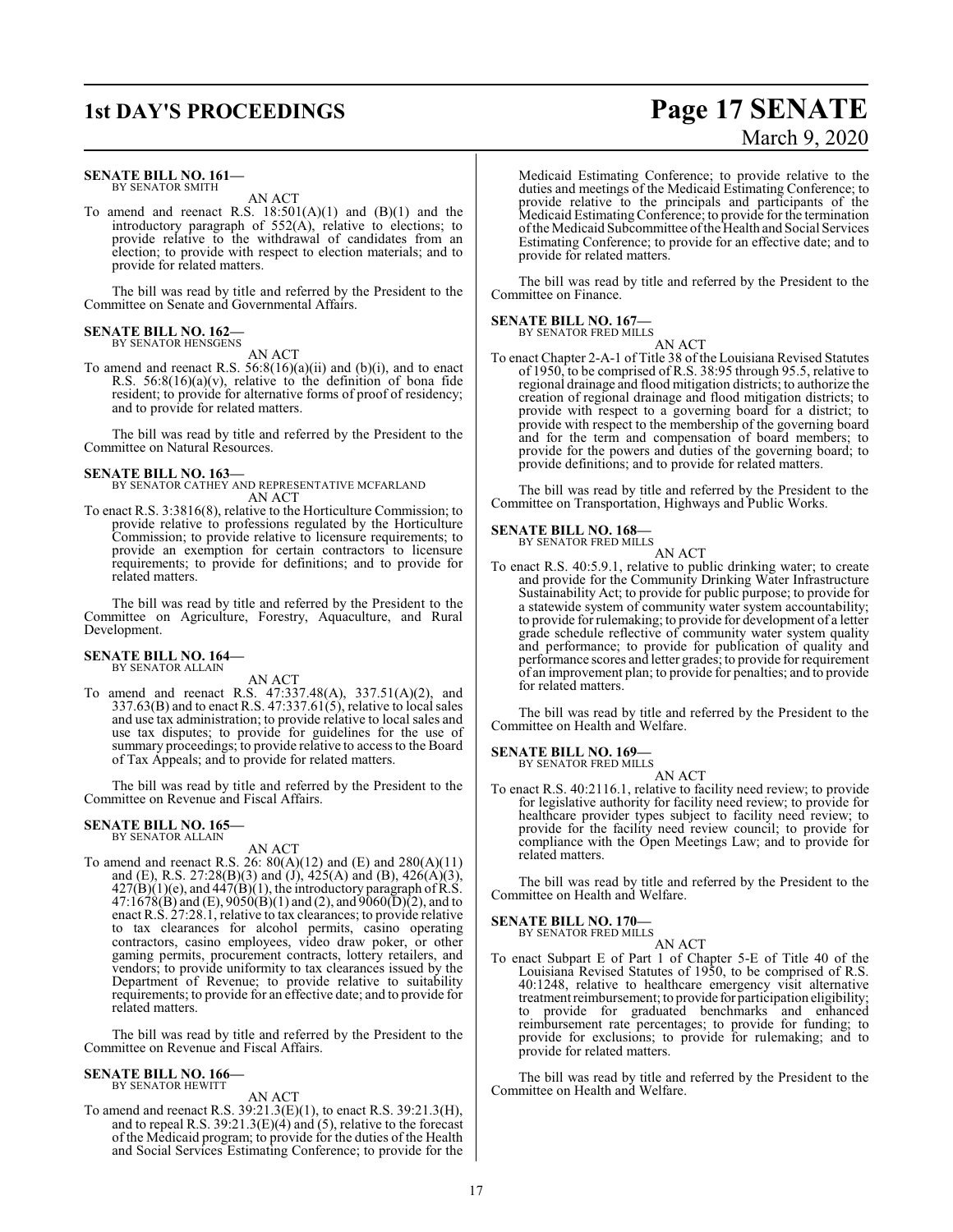#### **SENATE BILL NO. 171—** BY SENATOR MIZELL

AN ACT

To amend and reenact R.S. 17:491(A) and 497.4, relative to school bus operators; to require school bus operators to be certified in CPR and first aid; and to provide for related matters.

The bill was read by title and referred by the President to the Committee on Education.

## **SENATE BILL NO. 172—** BY SENATOR MIZELL

AN ACT

To enact Chapter 7-A of Title 4 of the Louisiana Revised Statutes of 1950, to be comprised of R.S. 4:441 through 446, relative to school athletic programs and sporting events; to require that schools designate interscholastic or intramural athletic teams according to the biological sex of the students; to provide that teams that are designated for females are not open to participation by biological males; to provide protections for schools from adverse actions by licensing or accrediting organizations; to provide for causes of action; to provide for legislative findings; to provide for definitions; to provide for remedies; and to provide for related matters.

The bill was read by title and referred by the President to the Committee on Education.

#### **SENATE BILL NO. 173—** BY SENATOR BERNARD

AN ACT

To amend and reenact R.S. 18:503 and to enact R.S. 503.1, relative to the withdrawal or disqualification of candidates; to provide for proper notice of withdrawal or disqualification if candidate's name is on the ballot; to provide relative to the secretary of state; and to provide for related matters.

The bill was read by title and referred by the President to the Committee on Senate and Governmental Affairs.

#### **SENATE BILL NO. 174—** BY SENATOR BERNARD

AN ACT

To amend and reenact R.S. 22:1063(C), 1068(B)(2), 1074(B)(2), 1091(B)(9), 1092(I), and the introductory paragraph of R.S. 22:2401, relative to health insurance; to make technical changes in references to federal law; and to provide for related matters.

The bill was read by title and referred by the President to the Committee on Insurance.

#### **SENATE BILL NO. 175—** BY SENATOR BERNARD

AN ACT

To amend and reenact R.S. 22:801 and 802 and to repeal R.S. 22:145, 171, 254(A), (B), (D), (E), and (F), 257(A)(9), 332(A)(13), 333(B) and (C), 341(C), 804, 807, and 808, relative to statutory deposits; to provide for authority to receive and hold insurer deposits; to provide for the terms and conditions of making and maintaining deposits; to provide for an effective date; and to provide for related matters.

The bill was read by title and referred by the President to the Committee on Insurance.

#### **SENATE BILL NO. 176—** BY SENATOR ALLAIN

#### AN ACT

To enact Part III of Chapter 4 of Title 41 of the Louisiana Revised Statutes of 1950, to be comprised of R.S. 41:211, relative to boundary agreements with the state; to provide for water bottom boundary agreements; to provide certain terms, conditions, procedures, and requirements; to provide for an effective date; and to provide for related matters.

## **Page 18 SENATE 1st DAY'S PROCEEDINGS**

The bill was read by title and referred by the President to the Committee on Natural Resources.

#### **SENATE BILL NO. 177—**

BY SENATOR ALLAIN A JOINT RESOLUTION

Proposing to amend Article IX, Section 3 and 4(A) of the Constitution of Louisiana, relative to water bottoms; to provide relative to certain boundary agreements between state and private landowners; to provide for public access and the reservation of mineral rights; to provide certain terms and conditions; and to specify an election for submission of the proposition to electors and provide a ballot proposition.

The bill was read by title and referred by the President to the Committee on Natural Resources.

#### **SENATE BILL NO. 178—**

BY SENATOR ALLAIN

AN ACT To amend and reenact R.S. 26:271.2(2)(b), 271.4, and 308(A), (B),  $(C)(1)$ ,  $(2)$ ,  $(8)$  and  $(11)(b)$ ,  $(D)$ ,  $(E)$ , and  $(F)(1)$ , relative to the delivery of alcoholic beverages; to provide for third party delivery companies; to provide for delivery agreements; to provide for requirements; to provide for limitations; and to provide for related matters.

The bill was read by title and referred by the President to the Committee on Judiciary B.

**SENATE BILL NO. 179—** BY SENATOR JOHNS



To amend and reenact R.S. 40:1573(3) and (4) and to enact R.S. 40:1573(5) and 1580.2, relative to the state fire marshal's office; to provide for short-term rental dwellings; to provide for registration; to provide for requirements; to provide for penalties; to provide for inspections; to provide for enforcement; and to provide for related matters.

The bill was read by title and referred by the President to the Committee on Commerce, Consumer Protection, and International Affairs.

### **SENATE BILL NO. 180—** BY SENATOR MORRIS

AN ACT

To amend and reenact R.S. 22:512(16), 513, 519, 1545(C)(2), and  $1571(E)(1)$  and to enact R.S.  $22:1545(C)(7)$ , relative to title insurers; to provide definitions; to provide for qualifications and licensing of individual and agency title insurers; and to provide for related matters.

The bill was read by title and referred by the President to the Committee on Insurance.

### **SENATE BILL NO. 181—** BY SENATOR HARRIS

AN ACT

To amend and reenact R.S. 14:62 and 92(C), (D), and (E)(1) and (2), relative to the crime of simple burglary; to provide mandatory sentences for persons who commit simple burglary of a motor vehicle resulting in certain property damage; to provide mandatory sentences for adults who solicit juveniles to commit simple burglary of a motor vehicle; and to provide for related matters.

The bill was read by title and referred by the President to the Committee on Judiciary C.

#### **SENATE BILL NO. 182—** BY SENATOR HARRIS

AN ACT

To amend and reenact R.S. 26:282 and to enact R.S. 26:80.1, relative to alcoholic beverage permits; to provide for permit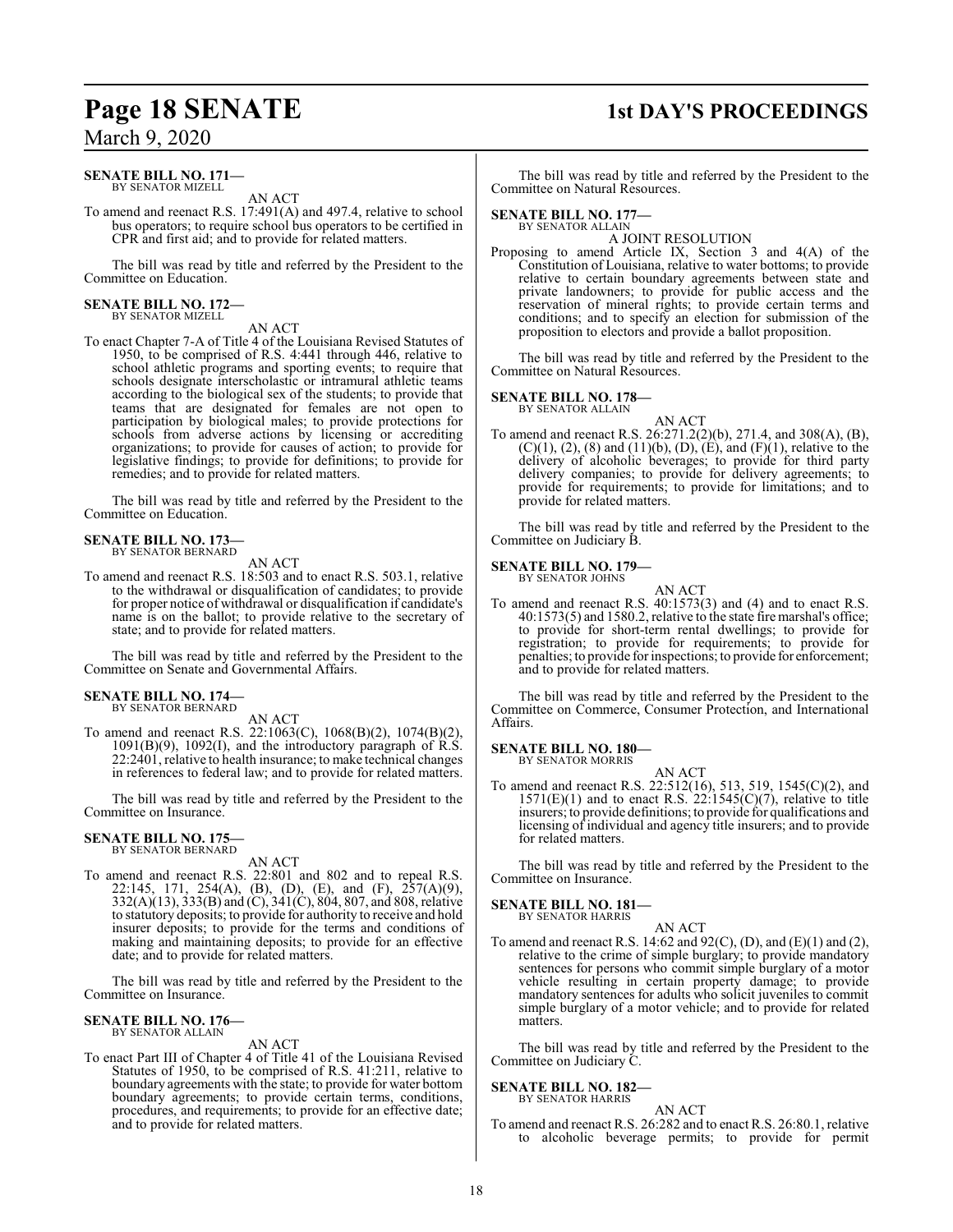## **1st DAY'S PROCEEDINGS Page 19 SENATE** March 9, 2020

applications; to provide for grounds for denial; and to provide for related matters.

The bill was read by title and referred by the President to the Committee on Judiciary B.

## **SENATE BILL NO. 183—** BY SENATOR HARRIS

AN ACT

To amend and reenact R.S. 18:428(A) and (F), and to enact R.S.  $18.428(G)$  and  $1309(A)(5)$ ; relative to law enforcement assistance at polling places under certain circumstances; to provide for law enforcement officers to assist in preserving order; to provide for the protection of election officials; and to provide for related matters.

The bill was read by title and referred by the President to the Committee on Senate and Governmental Affairs.

#### **SENATE BILL NO. 184—** BY SENATOR JOHNS

AN ACT

To enact R.S. 3:4676, relative to the Louisiana Weights and Measures Law; to provide relative to the sale of petroleum products; to require fraud protection requirements for retail motor fuel devices; to provide relative to the authority of the commissioner of agriculture and forestry; to provide relative to conflicts of law; to provide for definitions; to provide for an effective date; and to provide for related matters.

The bill was read by title and referred by the President to the Committee on Agriculture, Forestry, Aquaculture, and Rural Development.

#### **SENATE BILL NO. 185—** BY SENATOR HARRIS

AN ACT

To amend and reenact R.S. 47:4315(A)(6), relative to the restoration tax abatement program; and to provide for related matters.

The bill was read by title and referred by the President to the Committee on Revenue and Fiscal Affairs.

#### **SENATE BILL NO. 186—** BY SENATOR HARRIS

AN ACT

To amend and reenact R.S. 13:2492 and 2495, relative to courts; to provide relative to the Municipal and Traffic Court of New Orleans; to provide relative to judgeships, divisions, clerks, procedures, terms, conditions, and requirements; and to provide for related matters.

The bill was read by title and referred by the President to the Committee on Judiciary A.

#### **SENATE BILL NO. 187—** BY SENATOR WHITE

A JOINT RESOLUTION

Proposing to amend Article VII, Section 21(F) of the Constitution of Louisiana, relative to ad valorem tax exemptions; to authorize the legislature to provide by law for the implementation of the industrial property tax exemption program; to authorize the legislature to provide uniform procedures; and to specify an election for submission of the proposition to electors and provide a ballot proposition.

The bill was read by title and referred by the President to the Committee on Revenue and Fiscal Affairs.

#### **SENATE BILL NO. 188—** BY SENATOR WHITE

AN ACT

To enact R.S. 14:2(B)(29), relative to crimes of violence; to make the crime of possession of firearm or carrying concealed weapon by a person convicted of certain felonies a crime of violence; and to provide for related matters.

The bill was read by title and referred by the President to the Committee on Judiciary C.

#### **SENATE BILL NO. 189—** BY SENATOR WHITE

AN ACT

To enact Subpart L-1 of Part II-A of Chapter 1 of Subtitle 1 of Title 39 of the Louisiana Revised Statutes of 1950, to be comprised of R.S. 39:100.36, relative to special funds; to create the 2020 Capital Project Fund as a special fund in the state treasury; to provide for the dedication of certain revenues and for the deposit of and use of monies in the fund; to provide for an effective date; and to provide for related matters.

The bill was read by title and referred by the President to the Committee on Finance.

#### **SENATE BILL NO. 190—**

BY SENATOR WHITE

AN ACT To provide for the creation, transfer, dedication, deposit, and use, as specified, of certain treasury funds; to provide for an effective date; and to provide for related matters.

The bill was read by title and referred by the President to the Committee on Finance.

### **SENATE BILL NO. 191—** BY SENATOR WHITE

AN ACT To enact R.S. 44:4(59) and 22.2, relative to public records; to provide for contracts with the Department of Economic Development; to provide for confidentiality of certain information submitted pursuant to a contract with the Department of Economic Development; to provide for terms and conditions; and to provide for related matters.

The bill was read by title and referred by the President to the Committee on Senate and Governmental Affairs.

#### **SENATE BILL NO. 192—** BY SENATOR WHITE

AN ACT

To amend and reenact R.S. 51:923, relative to the Department of Economic Development and the Board of Commerce and Industry; to provide for the members, authority, and powers and duties of the members of the board; to provide for local public entity participation; and to provide for related matters.

The bill was read by title and referred by the President to the Committee on Commerce, Consumer Protection, and International Affairs.

#### **SENATE BILL NO. 193—** BY SENATOR HEWITT

AN ACT

To enact R.S. 42:1123(47) and (48), relative to the Code of Governmental Ethics; to provide for certain exceptions fromthe code for certain members of local fire and police civil service boards; to provide for exceptions for certain associations representing members or classified employees before such boards; and to provide for related matters.

The bill was read by title and referred by the President to the Committee on Senate and Governmental Affairs.

**SENATE BILL NO. 194—**

BY SENATOR HEWITT

AN ACT To enact Chapter 1-D of Title 13 of the Louisiana Revised Statutes of 1950, to be comprised of R.S. 13:65 through 67, relative to personal financial disclosure statements for judges and justices of the peace; to require all elected judges and justices of the peace to file an annual financial statement with the office of the judicial administrator for the Louisiana Supreme Court; to provide relative to requirements and procedures for reporting;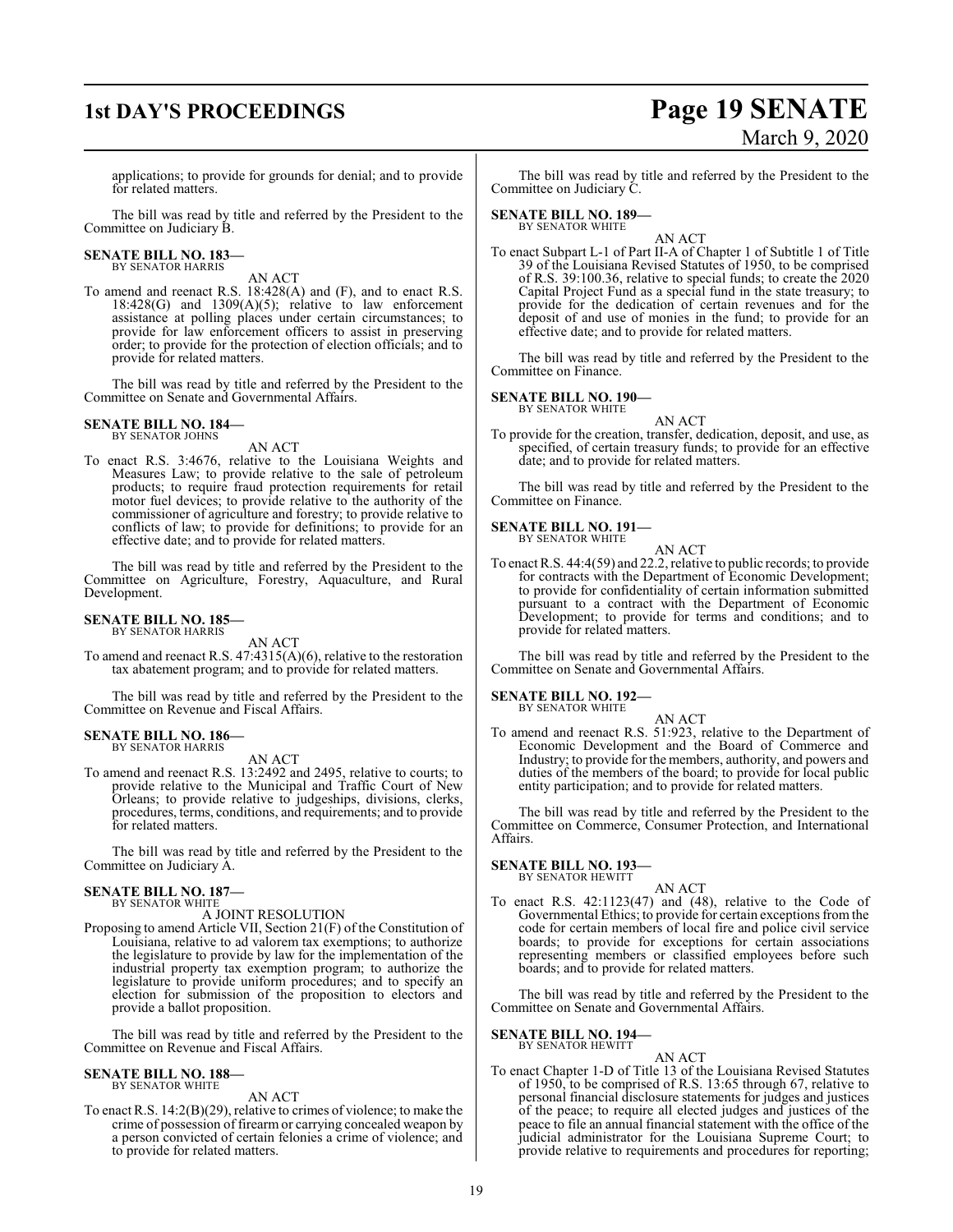### **Page 20 SENATE 1st DAY'S PROCEEDINGS**

to provide for reporting forms; to provide for a website with access to filed financial disclosure reports and those persons who failed to comply with requirements; to provide for definitions; to provide for the issuance of notice of delinquencies; to provide for requirements and procedures for noncompliance with reporting requirements; and to provide for related matters.

The bill was read by title and referred by the President to the Committee on Judiciary A.

#### **SENATE BILL NO. 195—** BY SENATOR BERNARD

AN ACT

To enact R.S. 22:887(J), relative to cancellation and reinstatement by an insurer; to require notice of reinstatement to be issued to interested persons; to provide for an effective date; and to provide for related matters.

The bill was read by title and referred by the President to the Committee on Insurance.

#### **SENATE BILL NO. 196—** BY SENATOR FIELDS

AN ACT

To enact R.S. 17:3129.1, relative to public postsecondary education; to provide relative to the postsecondary education funding formula; to provide relative to the appropriation of funds for postsecondaryeducational institutions; and to provide for related matters.

The bill was read by title and referred by the President to the Committee on Education.

### **SENATE BILL NO. 197—** BY SENATOR FIELDS

AN ACT

To enact R.S. 17:3129.2.1, relative to public postsecondary education; to provide relative to funding for postsecondary education; and to provide for related matters.

The bill was read by title and referred by the President to the Committee on Education.

### **SENATE BILL NO. 198—**

BY SENATOR PEACOCK AN ACT

To enact R.S. 49:158.3, relative to the designation of the month of September as Childhood Cancer Awareness Month; and to provide for related matters.

The bill was read by title and referred by the President to the Committee on Senate and Governmental Affairs.

#### **SENATE BILL NO. 199—** BY SENATOR MCMATH

AN ACT

To enact R.S. 37:1293, relative to physician practice standards in a medical spa; to provide for public purpose; to provide for definitions; to provide for minimum responsibilities of the medical director of a medical spa; to provide for minimum responsibilities of a supervising physician in a medical spa; to provide for minimumresponsibilitiesof a nonphysician provider in a medical spa; to provide for rulemaking by the Louisiana State Board of Medical Examiners; to provide for limitation of scope of practice for nonphysician providers; and to provide for related matters.

On motion of Senator McMath the bill was read by title and withdrawn from the files of the Senate.

#### **SENATE BILL NO. 200—** BY SENATOR FESI

AN ACT

To amend and reenact R.S. 49:214.36(E), relative to the Coastal Zone Management Program; to provide for enforcement actions; to provide for the award of costs and attorney fees in such action; to provide for the award of damages; and to provide for related matters.

The bill was read by title and referred by the President to the Committee on Natural Resources.

#### **SENATE BILL NO. 201—**

BY SENATOR CARTER AN ACT

To amend and reenact R.S. 23:1711(G)(1), relative to unemployment compensation; to provide for the proper classification of employees; to remove the administrative procedure requiring a written warning to be issued to the employer; to provide relative to an increase in administrative penalties for the misclassification of employees; and to provide for related matters.

The bill was read by title and referred by the President to the Committee on Labor and Industrial Relations.

#### **SENATE BILL NO. 202—**

BY SENATOR TALBOT AN ACT

To amend and reenact R.S. 22:1044(E)(2), relative to insurance coverage for participation in a clinical trial; to require health insurance coverage for a treatment provided or study conducted in a Phase I clinical trial for cancer; to provide for an effective date; and to provide for related matters.

The bill was read by title and referred by the President to the Committee on Insurance.

**SENATE BILL NO. 203—**

BY SENATOR HENSGENS AN ACT

To enact R.S. 33:3819(M), relative to the board of commissioners of Waterworks District No. 1 of Vermilion Parish; to permit an increase in per diem for the commissioners of the board for attending meetings; and to provide for related matters.

The bill was read by title and referred by the President to the Committee on Local and Municipal Affairs.

#### **SENATE BILL NO. 204—**

BY SENATOR TALBOT

To enact R.S. 22:1054.1, relative to health insurance coverage for cancer treatments; to prohibit denial of coverage in certain circumstances; to require coverage of prescription drugs that target a specific mutation for a minimum initial period; to require a physician's certification for continued coverage; to provide for an effective date; and to provide for related matters.

AN ACT

The bill was read by title and referred by the President to the Committee on Insurance.

**SENATE BILL NO. 205—** BY SENATOR ALLAIN

AN ACT

To amend and reenact R.S. 47:284.614(C), relative to the reporting of federal income tax adjustments; to define the term final determination; to provide for an effective date; and to provide for related matters.

The bill was read by title and referred by the President to the Committee on Revenue and Fiscal Affairs.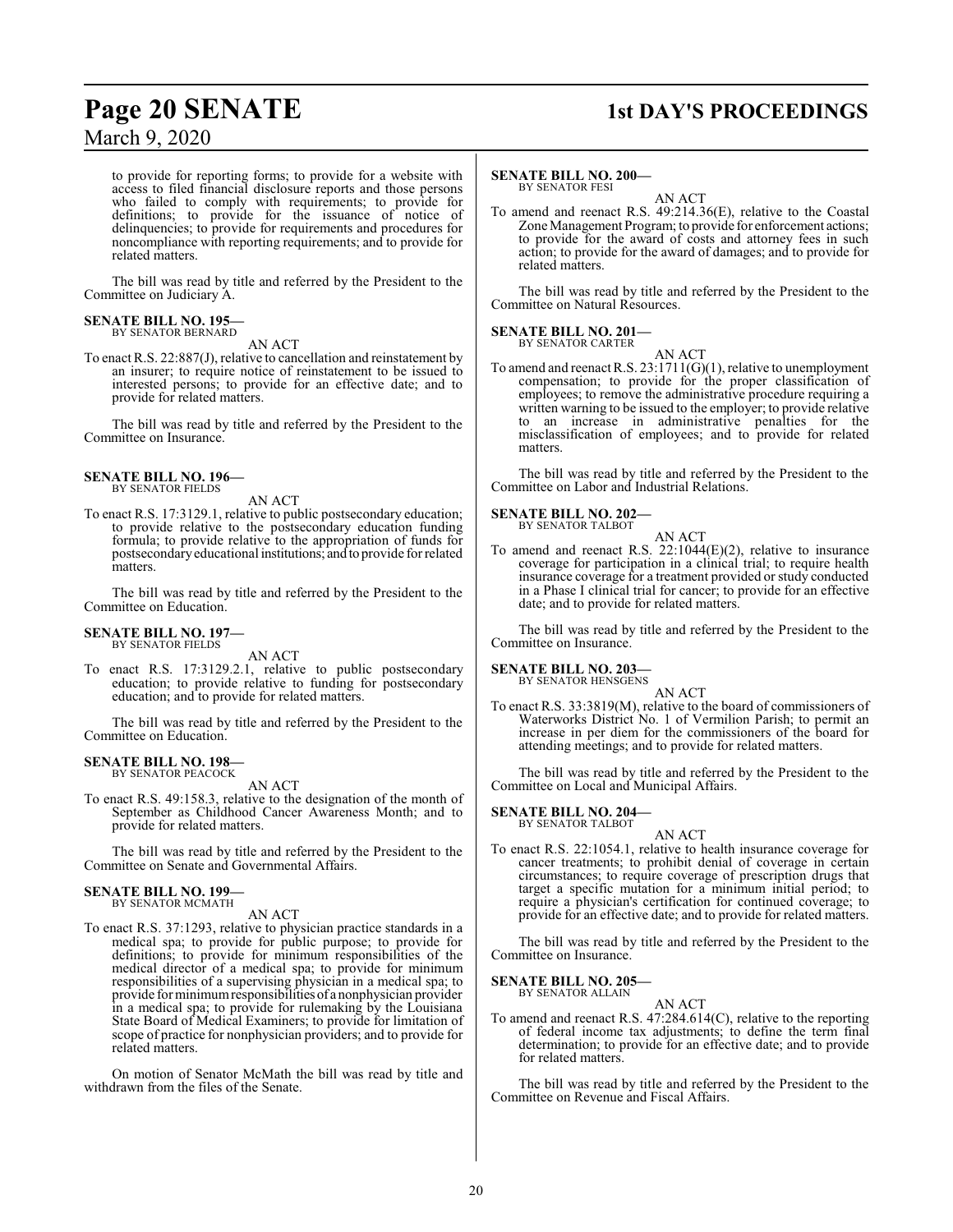#### **SENATE BILL NO. 206—** BY SENATOR SMITH

AN ACT

To enact R.S. 17:1805(D)(7) and 3391, relative to public postsecondary education; to require opioid overdose response plans at each public postsecondary education institution; to provide relative to the duties of a college or university police officer; and to provide for related matters.

The bill was read by title and referred by the President to the Committee on Education.

#### **SENATE BILL NO. 207—** BY SENATOR SMITH

#### A JOINT RESOLUTION

Proposing to amend Article VII, Section 23(C) of the Constitution of Louisiana, relative to ad valorem property tax millage rate adjustments; to provide for maximum authorized millage rates; and to specify an election for submission of the proposition to electors and provide a ballot proposition.

The bill was read by title and referred by the President to the Committee on Revenue and Fiscal Affairs.

#### **SENATE BILL NO. 208—** BY SENATOR CLOUD

AN ACT

To amend and reenact R.S. 40:1379.3(W), relative to statewide permits for concealed handguns; to exempt active duty or reserve members of the armed forces of the United States from concealed handgun permit fees; and to provide for related matters.

The bill was read by title and referred by the President to the Committee on Judiciary B.

#### **SENATE BILL NO. 209—** BY SENATOR MORRIS

AN ACT

To enact R.S. 42:1267, relative to in-service training for state employees; to provide for the development and implementation of an online testing program for prospective police officers and firefighters by the Department of Civil Service; and to provide for related matters.

The bill was read by title and referred by the President to the Committee on Senate and Governmental Affairs.

#### **SENATE BILL NO. 210—** BY SENATOR BARROW

AN ACT

To enact R.S. 30:2162(B)(3), relative to solid waste; to provide for the issuance of permits, registrations, variances, and licenses to operate certain landfills; and to provide for related matters.

The bill was read by title and referred by the President to the Committee on Environmental Quality.

### **SENATE BILL NO. 211—** BY SENATOR ALLAIN

AN ACT

To amend and reenact R.S. 47:1624(A)(1), relative to tax collection and administration; to equalize the interest rates on unpaid taxes and refunds of tax overpayments; to provide for an effective date; and to provide for related matters.

The bill was read by title and referred by the President to the Committee on Revenue and Fiscal Affairs.

#### **SENATE BILL NO. 212—** BY SENATOR CATHEY

AN ACT

To amend and reenact R.S. 3:3403(A)(2), relative to the Louisiana Agricultural Commodities Commission; to provide for changes to the membership ofthe commission; and to provide for related matters.

The bill was read by title and referred by the President to the Committee on Agriculture, Forestry, Aquaculture, and Rural Development.

#### **SENATE BILL NO. 213—** BY SENATOR CATHEY

AN ACT

To enact R.S. 22:1043.1, relative to medical necessity determinations; to provide criteria for determining the medical necessity of treatments for substance use disorders; to provide for definitions; and to provide for related matters.

The bill was read by title and referred by the President to the Committee on Insurance.

### **SENATE BILL NO. 214—** BY SENATOR HEWITT

AN ACT To amend and reenact the introductory paragraph of R.S.  $14:98.1(A)(1)$  and (d) and (2), the introductory paragraph of 98.2(A)(1) and (d), (2), and (3), and (D)(3), R.S. 32:378.2(A) and  $(B)(1)(a)(ii)(aa)$  and  $(bb)$ ,  $414(A)(1)(c)$  and  $(D)(1)(b)$ , the introductory paragraph of  $667(A)$ ,  $(B)(1)(b)$ , and  $(c)$ , and  $(3)$ , and  $(H)(3)$  and  $(I)(1)(a)$ ,  $(b)$ ,  $(c)$ , and  $(d)$ , and the introductory paragraph of  $668(B)(1)(a)$ , and (i), and (c) and (2), to enact R.S.  $32:667(K)$ , and to repeal R.S. 14:98.1(A)(3) and 14:98.2(A)(4), relative to restricted driver's licenses; to reduce the blood alcohol concentration that requires operation of anyvehicle with a functioning ignition interlock device; to change references to criminal offenses for driving while intoxicated; to provide for a change in time periods that a driver is required to have an ignition interlock device; to provide for an extension of time that a driver is required to have an ignition interlock device after notice of a violation reset; and to provide for related matters.

The bill was read by title and referred by the President to the Committee on Transportation, Highways and Public Works.

#### **SENATE BILL NO. 215—** BY SENATOR CARTER

AN ACT To enact R.S. 17:414.3(G) and 3996(B)(59), relative to school funds; to provide for the management and use of the school fund of certain schools; and to provide for related matters.

The bill was read by title and referred by the President to the Committee on Education.

#### **SENATE BILL NO. 216** BY SENATOR CATHEY

AN ACT

To amend and reenact R.S. 22:856 and 901(A) and (B), relative to annuities; to provide relative to applications for insurance for annuities; to provide relative to insurable interest for purposes of annuity contracts; and to provide for related matters.

The bill was read by title and referred by the President to the Committee on Insurance.

#### **SENATE BILL NO. 217—** BY SENATOR CARTER

AN ACT

To enact Chapter 5 of Subtitle VII of Title 47 of the Louisiana Revised Statutes of 1950, to be comprised of R.S. 47:6361, relative to rebates for tolls paid by qualified businesses; to authorize a rebate for certain qualified businesses; to provide for definitions, requirements, and limitations; to provide relative to the amount, approval, and issuance of rebates; to require the Department of Transportation and Development to develop and approve applications and issue receipts to businesses; to authorize the promulgation of rules and regulations; to require the Department of Revenue to issue rebates; and to provide for related matters.

The bill was read by title and referred by the President to the Committee on Transportation, Highways and Public Works.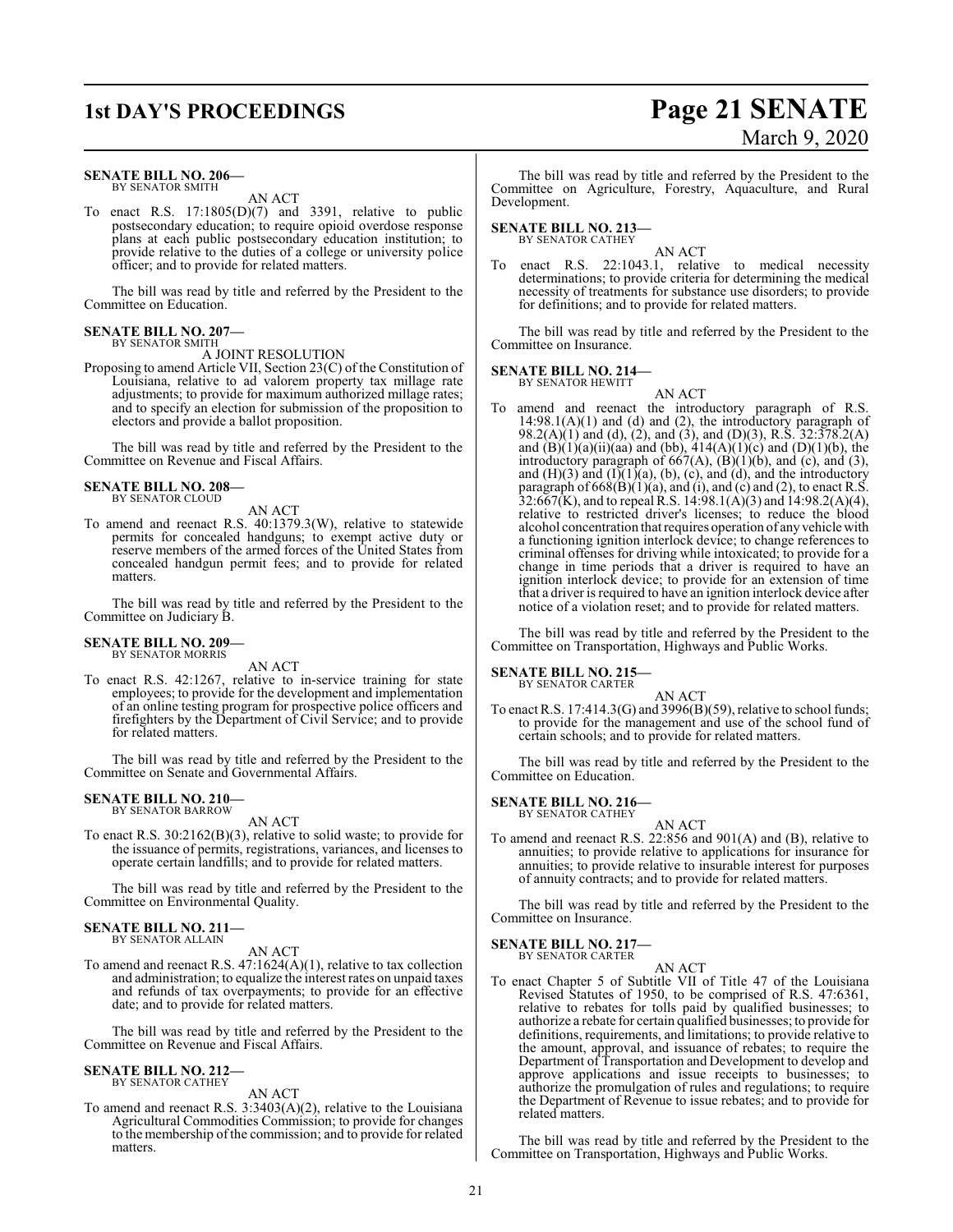#### **SENATE BILL NO. 218—** BY SENATOR CLOUD

AN ACT

To amend and reenact the introductory paragraph of R.S. 18:461(A)(2) and to enact R.S. 18:461(A)(4), relative to qualifying for candidates; to provide proof of identity; and to provide for related matters.

The bill was read by title and referred by the President to the Committee on Senate and Governmental Affairs.

#### **SENATE BILL NO. 219—** BY SENATOR BARROW

AN ACT

To amend and reenact R.S. 22:1454(A), relative to rating standards and methods; to prohibit rate classifications based upon the gender of an insured; and to provide for related matters.

The bill was read by title and referred by the President to the Committee on Insurance.

#### **SENATE BILL NO. 220—** BY SENATOR BARROW

### AN ACT

To amend and reenact Code of Criminal Procedure Article 977(A)(2) and  $(C)$ , 978 $(A)(2)$  and  $(3)$ , the introductory paragraph of  $(B)$ , (B)(4), and (D), 989, 992, and 993, to enact Code of Criminal Procedure Article 983(F)(6), and to repeal Code of Criminal Procedure Article 977(D) and 978(E), relative to expungement; to shorten the cleansing period for expungement of misdemeanor and felony offenses; to make certain offenses eligible for expungement; to provide relative to costs of expungement; and to provide for related matters.

The bill was read by title and referred by the President to the Committee on Judiciary C.

#### **SENATE BILL NO. 221—** BY SENATOR FIELDS

AN ACT

To amend and reenact R.S.  $17:24.4(E)$  and  $(F)(1)(a)$  and  $(c)$ , relative to the Louisiana Competency-Based Education Program; to provide relative to state content standards and related assessments; to provide relative to the development, implementation, and administration of Louisiana Educational Assessment Program tests; and to provide for related matters.

The bill was read by title and referred by the President to the Committee on Education.

#### **SENATE BILL NO. 222—** BY SENATOR POPE

#### AN ACT

To enact R.S. 32:1736(F), relative to the Louisiana Towing and Storage Act; to provide relative to towing of vehicles from private property; to provide relative to verifying ownership of property; and to provide for related matters.

The bill was read by title and referred by the President to the Committee on Transportation, Highways and Public Works.

#### **SENATE BILL NO. 223** BY SENATOR PEACOCK

AN ACT

To amend and reenact R.S. 39:98.2(A), R.S. 56:797(C), and 798(B)(1), relative to the investments the Treasury Department is authorized to invest the monies in the Millennium Trust, the Rockefeller Wildlife Refuge Trust and Protection Fund, and the Russell Sage or Marsh Island Refuge Fund; to provide for an effective date; and to provide for related matters.

The bill was read by title and referred by the President to the Committee on Finance.

## **Page 22 SENATE 1st DAY'S PROCEEDINGS**

#### **SENATE BILL NO. 224—**

BY SENATOR BARROW

AN ACT To enact Subpart D-1A of Part II of Chapter 3 of Title 46 of the Louisiana Revised Statutes of 1950, to be comprised of R.S. 46:286.16, relative to foster care of youth; to create a Foster Youth's Bill of Rights; to provide for rights of youth in foster care; and to provide for related matters.

The bill was read by title and referred by the President to the Committee on Health and Welfare.

#### **SENATE BILL NO. 225—**

BY SENATOR CONNICK AN ACT

To amend and reenact R.S.  $38:330.3(A)(1)(c)$  and to enact R.S.  $38:330.3(B)(4)$  and  $330.8(D)$ , relative to levee districts; to provide for revenue generated by taxes levied by levee districts; to authorize the use of funds generated from one or more levee districts; to provide for related matters.

The bill was read by title and referred by the President to the Committee on Transportation, Highways and Public Works.

### **SENATE BILL NO. 226—**

BY SENATOR HENSGENS

AN ACT To amend and reenact R.S. 47:463.24(D), relative to special motor vehicle license plates for retired law officers; to provide with respect to the criteria for eligibility for a retired law officer's special license plate; to add eligibility for law officers injured in the line of duty who retired for medical reasons due to permanent injuries sustained in the line of duty regardless of length of employment to persons eligible for a retired law officer's special license plate; and to provide for related matters.

The bill was read by title and referred by the President to the Committee on Transportation, Highways and Public Works.

## **SENATE BILL NO. 227—** BY SENATOR PRICE

AN ACT To amend and reenact Children's Code Articles 603(2)(e), 680, 1022, and 1226, R.S. 13:1139 and 1587.1(C), R.S. 15:1082, 1098.1(A), and 1099.1, R.S. 24:175(B) and 176(B), R.S. 44:3(A)(6), and R.S. 46:1251(B), 1901(B), 2411, and 2417(C) and to repeal Children's Code Article 606(A)(6), (7), and (8), relative to the continuous revision of the Children's Code; to provide for definitions; to provide for the grounds for a child in need of care; to provide for the rights of the parties in a disposition hearing; to provide for service of nonresident parents; to provide for references to the Children's Code; to provide Comments; and to provide for related matters.

The bill was read by title and referred by the President to the Committee on Judiciary A.

#### **SENATE BILL NO. 228—**

BY SENATOR HENSGENS AN ACT

To amend and reenact R.S. 33:3887.7 and R.S. 40:1281.26, relative to sewerage systems and districts; to provide for individual sewerage district consolidation and merger; to provide for individual sewerage systems; and to provide for related matters.

The bill was read by title and referred by the President to the Committee on Local and Municipal Affairs.

**SENATE BILL NO. 229—** BY SENATOR MCMATH

### AN ACT

To amend and reenact R.S. 15:500 through 502, relative to evidence from criminalistics laboratories; to provide relative to information pertaining to certificates of analysis; to provide with respect to admissibility as evidence; to provide with respect to notice of opposing party and certification of subpoena request;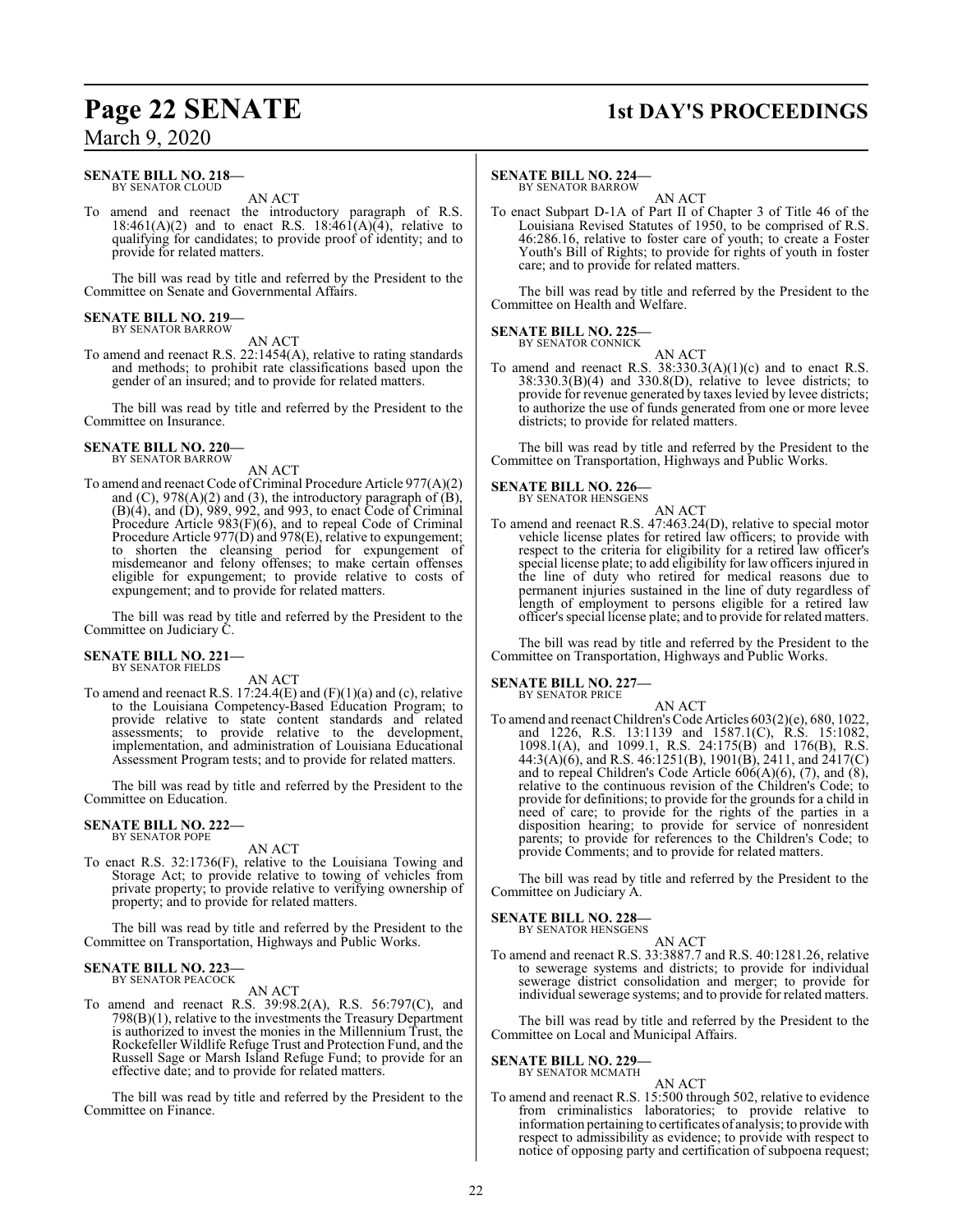## **1st DAY'S PROCEEDINGS Page 23 SENATE** March 9, 2020

to provide with respect to time delays to provide notice; to provide relative to testimony by simultaneous broadcast; and to provide for related matters.

The bill was read by title and referred by the President to the Committee on Judiciary B.

#### **SENATE BILL NO. 230—** BY SENATOR BARROW

AN ACT

To amend and reenact Children's Code Article 1570.1 and R.S. 46:2136.1, relative to domestic abuse assistance; to provide relative to costs and fees associated with protective orders; to provide that failure to appear at a hearing for a protective order does not, in and of itself, constitute grounds for assessing costs and fees against a victim of domestic abuse; to provide definitions; and to provide for related matters.

The bill was read by title and referred by the President to the Committee on Judiciary A.

## **SENATE BILL NO. 231—** BY SENATOR TALBOT

#### AN ACT

To amend and reenact R.S. 22:1203, 1205, and 1215.1, to enact R.S. 22:1209, 1210, 1216, and 1217, and to repeal R.S. 22:1205(7), relative to the Louisiana Health Plan; to provide relative to coverage for preexisting conditions; to provide for assessment of service charges; to provide for fees; to provide for policy provisions and penalties; to provide relative to health insurance rejections; and to provide for related matters.

The bill was read by title and referred by the President to the Committee on Insurance.

SENATE BILL NO. 232—<br>BY SENATORS HENSGENS, ABRAHAM, ALLAIN, BERNARD, CATHEY, CLOUD, CORTEZ, FESI, HENRY, HEWITT, JOHNS, MCMATH,<br>MILLIGAN, ROBERT MILLS, MIZELL, PEACOCK, REESE, TALBOT,<br>WHITE AND WOMACK AND REPRESENTATIVES B AN ACT

To amend and reenact R.S. 49:214.36(D) and (E), relative to the Louisiana Coastal Zone Management Program; to provide for the authority to bring enforcement actions; to provide for the imposition of civil liability and the assessment of damages; to provide certain terms, procedures, conditions, requirements, and effects; and to provide for related matters.

The bill was read by title and withdrawn from the files of the Senate prior to introduction.

#### **SENATE BILL NO. 233** BY SENATOR HARRIS

#### AN ACT

To amend and reenact Children's Code Articles 897(B)(2) and  $899(B)(2)$ , relative to conditions for probation; to provide relative to the payment of restitution for damages caused by the delinquent act of a child; to authorize the court to order the parents, tutor, guardian, or legal custodian of a child to pay restitution for acts committed by the child; to authorize the court to require the child's parent or legal guardian to perform community service; to authorize court to require child and parent or legal guardian to participate in a court approved decision making course; and to provide for related matters.

The bill was read by title and referred by the President to the Committee on Judiciary C.

### **SENATE BILL NO. 234—** BY SENATOR HEWITT

AN ACT

To amend and reenact R.S. 34:3492(1), (10), (11), and (14), 3493(A)(1), 3499(F), 3501, and 3503(A)(2) and (3), relative to the Louisiana International Gulf Transfer Terminal Authority; to provide with respect to the issuance of bonds; to revise definitions; and to provide for related matters.

The bill was read by title and referred by the President to the Committee on Transportation, Highways and Public Works.

### **SENATE BILL NO. 235—** BY SENATOR CONNICK

A JOINT RESOLUTION

Proposing to amend Article VI, Section 39 of the Constitution of Louisiana, relative to the taxing authority of levee districts; to provide for the millage limits on certain levee districts; and to specify an election for submission of the proposition to electors and provide a ballot proposition.

The bill was read by title and referred by the President to the Committee on Transportation, Highways and Public Works.

#### **SENATE BILL NO. 236—**

BY SENATOR WARD A JOINT RESOLUTION

Proposing to amend Article VII, Section 21(F) of the Constitution of Louisiana, relative to ad valorem property tax exemptions; to establish exemptions for certain property; to establish exemptions for certain capital investment projects; to authorize the administration of the exemptions; to provide for approval from political subdivisions; to provide for gubernatorial approval; to provide for certain requirements; and to specify an election for submission of the proposition to electors and provide a ballot proposition.

The bill was read by title and referred by the President to the Committee on Revenue and Fiscal Affairs.

#### **SENATE BILL NO. 237—** BY SENATOR WARD

AN ACT To amend and reenact R.S.  $49:953(A)(1)(a)(x)$ , (E)(3), and (I)(1), 978.3(3), (4), and (5), 978.4 and to enact R.S. 49:978.3(6), relative to the Small Business Protection Act; to provide for the small business impact statement; to provide procedures regarding administrative rules; to provide for definitions; to provide for notifications; to provide for the electronic transfer of certain information; and to provide for related matters.

The bill was read by title and referred by the President to the Committee on Senate and Governmental Affairs.

**SENATE BILL NO. 238—** BY SENATOR ALLAIN

#### AN ACT

To enact R.S. 18:1505.2(T), relative to campaign contributions; to provide for repayment of personal contributions or loans; to provide for an effective date; and to provide for related matters.

The bill was read by title and referred by the President to the Committee on Senate and Governmental Affairs.

#### **SENATE BILL NO. 239—**

BY SENATOR CONNICK AN ACT

To enact Subpart A-1 of Part I of Chapter 10 of Title 17 of the Louisiana Revised Statutes of 1950, to be comprised of R.S. 17:2061 through 2063, relative to intercollegiate athletics; to provide relative to the compensation of student athletes; to provide relative to compliance with certain national athletic association rules, requirements, and standards; to provide with respect to a student athlete's scholarship, professional and legal representation, and contractual rights and responsibilities; to provide relative to athletic program contracts; to provide for a task force to review the matter of compensation for student athletes and to provide for the membership and reporting requirements of the task force; to provide for effectiveness; and to provide for related matters.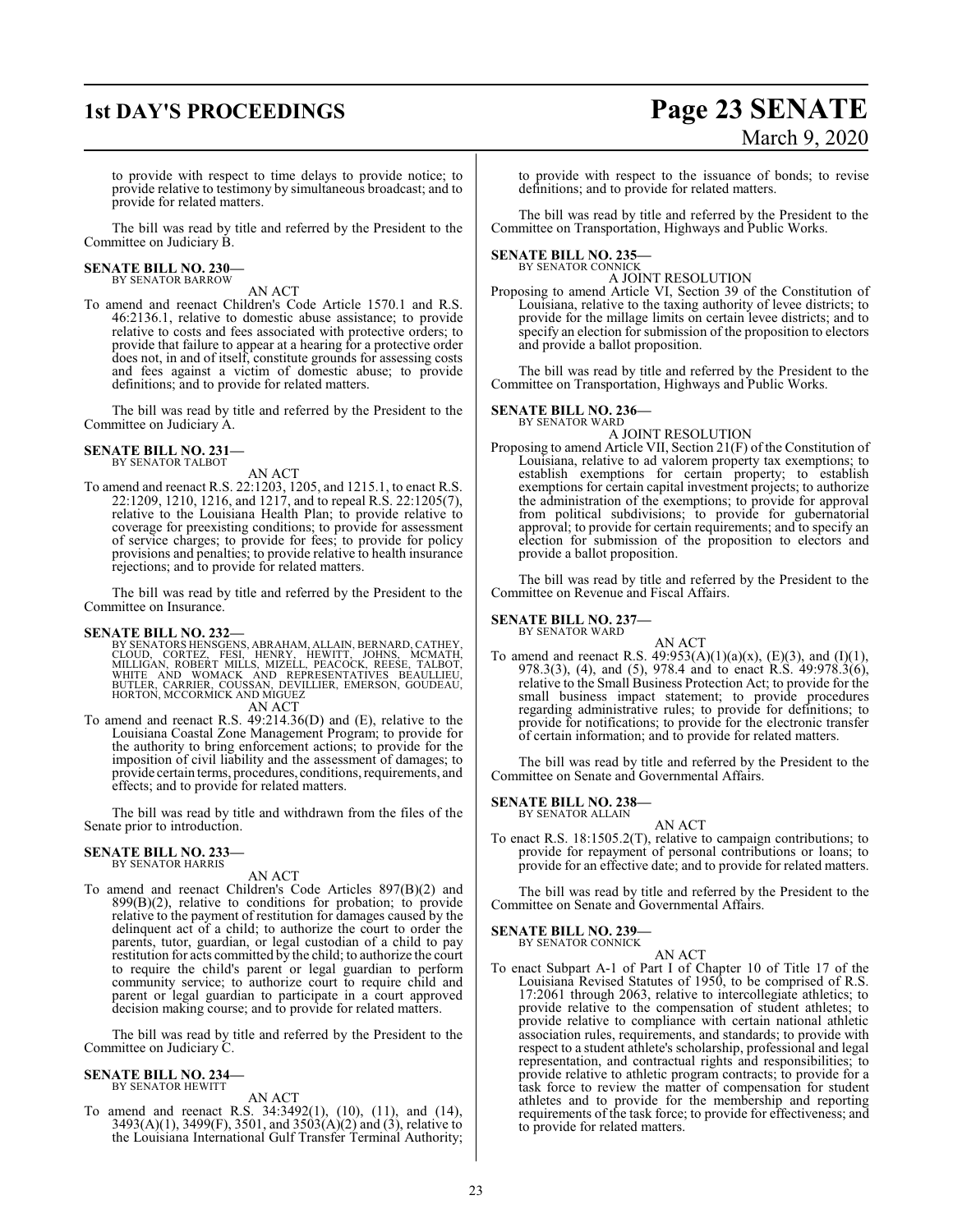## **Page 24 SENATE 1st DAY'S PROCEEDINGS**

The bill was read by title and referred by the President to the Committee on Education.

#### **SENATE BILL NO. 240—** BY SENATOR CONNICK

AN ACT

To amend and reenact R.S. 23:1221(4)(p), relative to workers' compensation; to provide for disability benefits; to provide for disability benefits following permanent hearing loss; to provide for terms and conditions; and to provide for related matters.

The bill was read by title and referred by the President to the Committee on Labor and Industrial Relations.

#### **SENATE BILL NO. 241—** BY SENATOR CONNICK

AN ACT

To amend and reenact Civil Code Article 3493.10 and to repeal Civil Code Article 3492; to extend the general prescriptive period for delictual actions; to provide terms and conditions; to provide for an effective date; and to provide for related matters.

The bill was read by title and referred by the President to the Committee on Judiciary A.

#### **SENATE BILL NO. 242—** BY SENATOR CONNICK

AN ACT

To amend and reenact Civil Code Art. 3493.10 and Code of Civil Procedure Art. 1732(1), and to repeal Civil Code Art. 3492, relative to civil actions; to provide relative to prescriptive periods and jury trials; to extend the general prescriptive period for delictual actions; to provide with respect to jury trials; to provide certain terms, procedures, conditions, and requirements; to provide for an effective date; and to provide for related matters.

The bill was read by title and referred by the President to the Committee on Judiciary A.

#### **SENATE BILL NO. 243—** BY SENATOR SMITH

AN ACT

To amend and reenact R.S. 46:2134(B), relative to domestic abuse; to provide information to be included in the petition; to authorize the judge to seal the petitioner's address under certain circumstances; and to provide for related matters.

The bill was read by title and referred by the President to the Committee on Judiciary A.

## **SENATE BILL NO. 244—** BY SENATOR SMITH

AN ACT

To amend and reenact R.S. 48:231(A)(6), relative to the Department of Transportation and Development; to provide relative to proposal of the annual construction program; to provide for prioritization of projects; and to provide for related matters.

The bill was read by title and referred by the President to the Committee on Transportation, Highways and Public Works.

#### **SENATE BILL NO. 245—** BY SENATOR SMITH

AN ACT

To amend and reenact R.S.  $47:1705(B)(1)(a)$  and (b)(i), relative to adjustments of ad valorem millages; to provide for maximum authorized millage rates; and to provide for related matters.

The bill was read by title and referred by the President to the Committee on Revenue and Fiscal Affairs.

### **SENATE BILL NO. 246—**

BY SENATOR SMITH AN ACT

To enact R.S. 17:100.9, relative to student information; to provide for access by certain individuals to certain student information with parental permission; and to provide for related matters.

The bill was read by title and referred by the President to the Committee on Education.

## **SENATE BILL NO. 247—** BY SENATOR CONNICK

AN ACT

To enact Civil Code Art. 2324.3, relative to civil liability and damages; to provide relative to payments from collateral sources; to prohibit certain uses and effects; to provide certain requirements, prohibitions, and exceptions; to provide certain terms and conditions; and to provide for related matters.

The bill was read by title and referred by the President to the Committee on Judiciary A.

### **SENATE BILL NO. 248—** BY SENATOR CARTER

A JOINT RESOLUTION

Proposing to add Article XIII-A of the Constitution of Louisiana, to be comprised of Sections 1 through 11, relative to the exercise of legislative power; to provide that the electorate may propose and adopt or reject laws by initiative; to provide procedures for implementing the initiative; to provide for the functions of the legislature, governor, secretary of state, legislative fiscal officer, the Louisiana State Law Institute, and registrars of voters in connection therewith; to provide for disclosure of funds received to influence the passage of an initiative measure; and to specify an election for submission of the proposition to electors and provide a ballot proposition.

The bill was read by title and referred by the President to the Committee on Senate and Governmental Affairs.

#### **SENATE BILL NO. 249—** BY SENATOR CARTER

AN ACT

To amend and reenact Code of Civil Procedure Art. 192.2(B), relative to interpreters in certain civil proceedings; to provide relative to costs; and to provide for related matters.

The bill was read by title and referred by the President to the Committee on Judiciary A.

#### **SENATE BILL NO. 250—** BY SENATOR CARTER

AN ACT

To enact R.S. 23:388.1 andR.S. 39:103(A)(1)(g) and 121(8), relative to apprenticeship; to require contractors for capital outlay projects to employ certain registered apprentices; to provide for apprenticeship agreements; to provide for capital outlay contracts; to provide for waivers; and to provide for related matters.

The bill was read by title and referred by the President to the Committee on Labor and Industrial Relations.

#### **SENATE BILL NO. 251—** BY SENATOR CARTER

AN ACT

To enact R.S. 23:388.1 and R.S. 51:934, relative to apprenticeship; to require employers who receive certain economic development incentives for new construction or expansion projects to employ registered apprentices for a certain number of hours on the incentivized project; to provide for waivers; and to provide for related matters.

The bill was read by title and referred by the President to the Committee on Labor and Industrial Relations.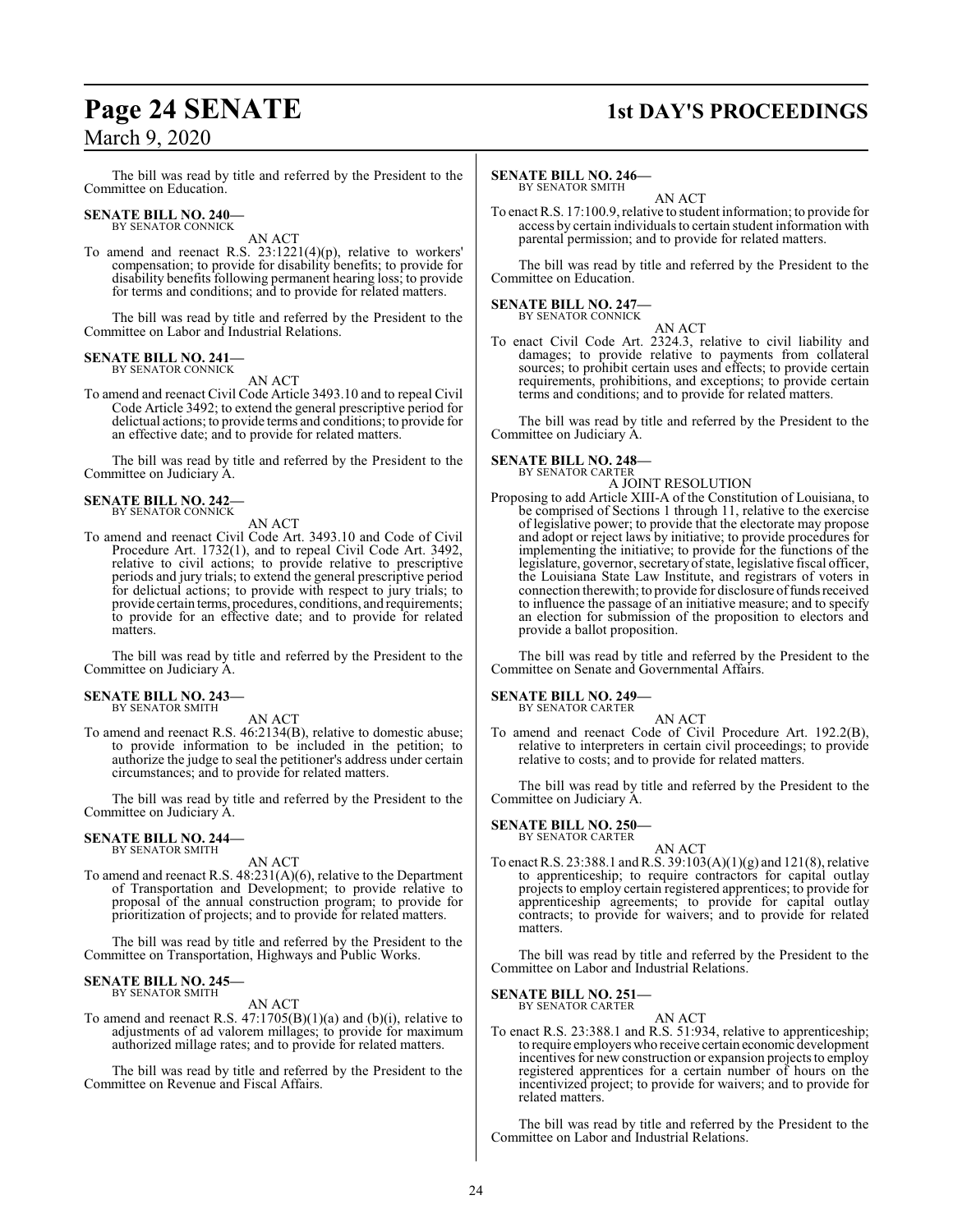### **1st DAY'S PROCEEDINGS Page 25 SENATE**

#### **SENATE BILL NO. 252—** BY SENATOR CARTER

AN ACT

To amend and reenact R.S.  $32:402.1(A)(1)(a)$  and  $(2)(b)$ ,  $407(A)(2)(a)$ , and  $408(A)(1)$ , relative to driver education; to provide for driver education to include instruction relative to accessible parking and access aisles; and to provide for related matters.

The bill was read by title and referred by the President to the Committee on Transportation, Highways and Public Works.

#### **SENATE BILL NO. 253—** BY SENATOR CARTER

AN ACT

To enact R.S. 3:2363.1, relative to the raffle of certain animals; to prohibit raffling or giving away certain animals as a novelty or prize at a carnival or fair; to provide for exemptions; to provide for a penalty; and to provide for related matters.

The bill was read by title and referred by the President to the Committee on Agriculture, Forestry, Aquaculture, and Rural Development.

#### **SENATE BILL NO. 254—** BY SENATOR CARTER

AN ACT To amend and reenact R.S. 33:1965, relative to the regulation of fire departments and working conditions of fireman employed by departments; and to provide for related matters.

The bill was read by title and referred by the President to the Committee on Local and Municipal Affairs.

#### **SENATE BILL NO. 255—** BY SENATOR CARTER

AN ACT

To amend and reenact R.S. 47:9008(C) and to enact R.S. 47:9008(B), (D), and (E), 9029(B)(3), (4), and (5), and 9031 through 9033, relative to the Louisiana Lottery Corporation Law; to provide for the creation of lottery games; to provide for lottery proceeds; to create additional funds in the Lottery Proceeds Fund; to dedicate proceeds from certain lottery games to certain funds within the Lottery Proceeds Fund; to create boards to determine how certain lottery proceeds are spent; to provide an effective date; to provide for board membership and procedures; and to provide for related matters.

The bill was read by title and referred by the President to the Committee on Judiciary B.

### **SENATE BILL NO. 256—** BY SENATOR CARTER

AN ACT

To enact R.S. 40:5.3.1, relative to beverages in children's meals offered in restaurants; to provide for public purpose; to provide for certain menu, printed advertisement, and verbal offering priorities; to provide for definitions; to provide for exceptions; to provide for enforcement by the Louisiana Department of Health; to provide for rulemaking; and to provide for related matters.

The bill was read by title and referred by the President to the Committee on Health and Welfare.

#### **SENATE BILL NO. 257—** BY SENATOR CARTER

AN ACT

To enact R.S. 27:416(C)(3)(c), relative to the Video Poker Devices Control Law; to provide for licenses and types of licensing; to provide for qualified truck stop facilities, number of devices, and fuel sales; to provide for force majeure or catastrophic events; and to provide for related matters.

The bill was read by title and referred by the President to the Committee on Judiciary B.

#### **SENATE BILL NO. 258—**

BY SENATOR CARTER

AN ACT To amend and reenact R.S. 33:2211(A)(2), R.S. 33:2214(A)(1), and (B)(1) relative to the city of Westwego Police Department; to provide for laws governing employment of municipal police, including matters of compensation, leave, and hours; and to provide for related matters.

The bill was read by title and referred by the President to the Committee on Local and Municipal Affairs.

#### **SENATE BILL NO. 259—** BY SENATOR CARTER

AN ACT

To amend and reenact R.S.  $18:114(B)(1)$ , (E), and (F) and R.S.  $18:1461.2(A)(3)$  and to repeal R.S.  $18:114(J)$ , relative to voter registration; to provide for voter registration through driver's license facilities; to provide procedures and requirements for voter registration through driver's license facilities; to provide procedures and requirements for application to obtain, renew, or change the name or address on a driver's license or identification card issued by the Department of Public Safety and Correction; to provide relative to the powers, functions, and duties of the deputy secretary for public safety services of the Department of Public Safety and Corrections, employees of driver's license facilities, the secretary of state, and registrars of voters; to provide for criminal penalties; and to provide for related matters.

The bill was read by title and referred by the President to the Committee on Senate and Governmental Affairs.

#### **SENATE BILL NO. 260—**

BY SENATOR CARTER

AN ACT To amend and reenact R.S. 46:231.12(A), (E), and (F) and to repeal R.S. 46:231.12(G), relative to aid for needy families; to provide relative to employment, education, and related services for FITAP participants; to provide relative to workers' compensation and liability coverage for certain participants; to provide for terms and procedures; and to provide for related matters.

The bill was read by title and referred by the President to the Committee on Health and Welfare.

#### **SENATE BILL NO. 261—** BY SENATOR CARTER

AN ACT

To enact R.S. 14:107.6, relative to offenses affecting the general peace and order; to create the crime of illegal throwing of haterelated objects during a parade or demonstration; to provide definitions; to provide penalties; and to provide for related matters.

The bill was read by title and referred by the President to the Committee on Judiciary C.

#### **SENATE BILL NO. 262—** BY SENATOR TALBOT

AN ACT

To enact R.S. 22:1828 and Subpart E of Part II of Chapter 6 of Title 22 of the Louisiana Revised Statutes of 1950, to be comprised of R.S. 22:1885.1 through 1885.8, relative to health insurance; to provide for assignment of benefits; to provide for definitions; to provide for an independent arbitration process for the resolution of payment disputes between health insurance issuers and certain healthcare providers; to provide for applicability; to provide for hold harmless provisions; to provide for criteria to be used by an independent dispute resolution entity; to provide for rulemaking; and to provide for related matters.

The bill was read by title and referred by the President to the Committee on Insurance.

# March 9, 2020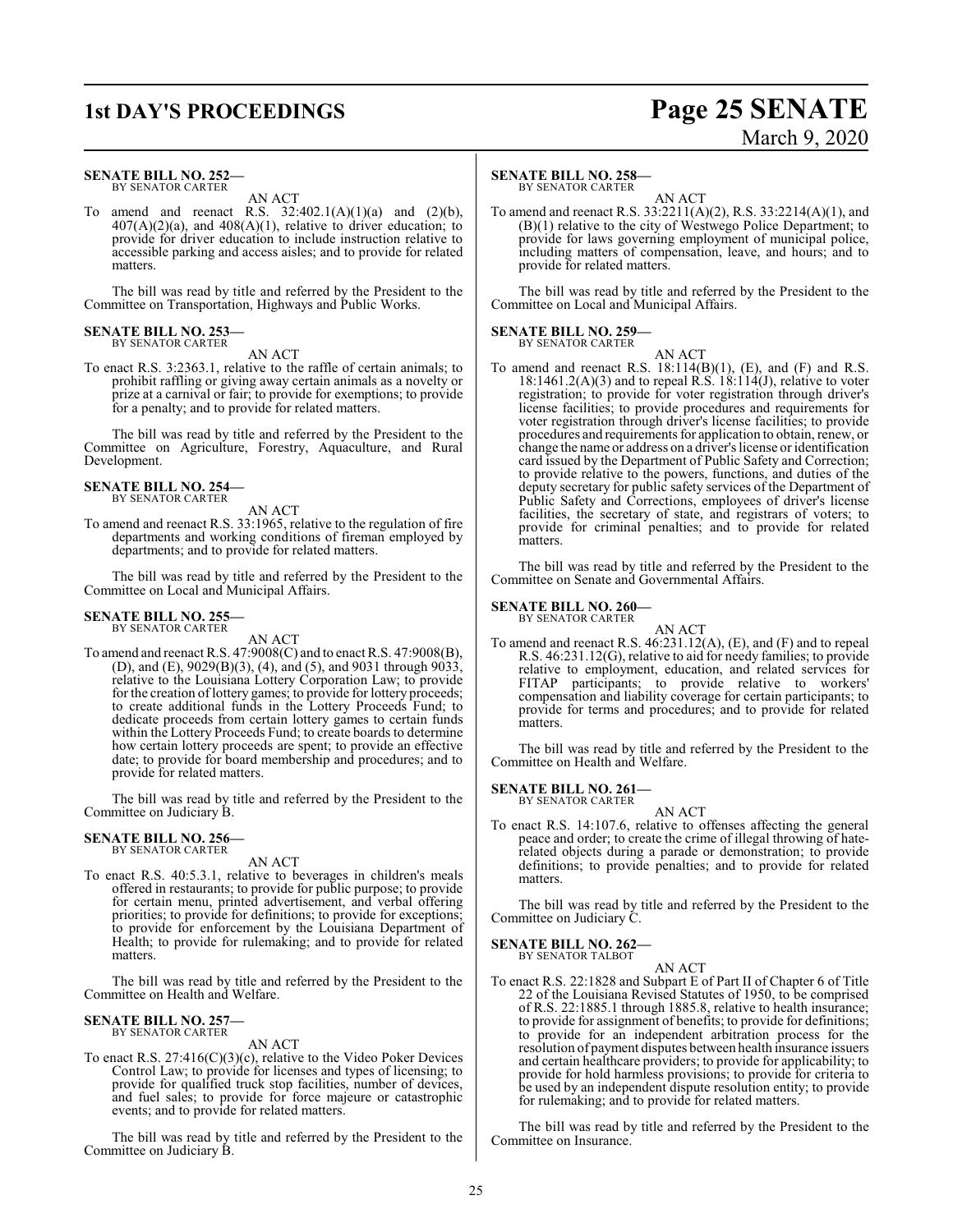### **Page 26 SENATE 1st DAY'S PROCEEDINGS**

March 9, 2020

#### **SENATE BILL NO. 263—** BY SENATOR MIZELL

AN ACT

To amend and reenact R.S. 13:5104(A) and R.S. 24:6, relative to venue for suits against the legislature or a legislative entity; to provide venue for any suit challenging to the authority of the legislature or either house thereof; to provide venue for any challenging the authority of any committee, commission, or agency of the legislative branch; to provide venue for any suit challenging the issuance or enforcement of a legislative subpoena; to provide venue for any offense of contempt of the legislature; and to provide for related matters.

The bill was read by title and referred by the President to the Committee on Judiciary A.

### **SENATE BILL NO. 264—**

BY SENATOR PETERSON

AN ACT To amend and reenact R.S. 33:4071(A)(1)(e) as provided in Act No. 366 of the 2018 Regular Session of the Louisiana Legislature, 4084(A)(1)(b) and (2) and (E), 4085(A) and (B), 4090, and 4091 and to enact R.S.  $33:4084(A)(1)(c)$  and  $4096(A)(1)(c)(iv)$ , relative to the Sewerage and Water Board of New Orleans; to provide relative to the board; to provide for the purchase of supplies and machinery and equipment; to provide for the letting and bidding of public contracts over a certain amount; to provide relative to the costs of the installation of connections and subsequent work; to provide for reports of board; to provide relative to exemptions related to the Orleans Parish School Board; and to provide for related matters.

The bill was read by title and withdrawn from the files of the Senate prior to introduction.

### **SENATE BILL NO. 265—** BY SENATOR PETERSON

AN ACT

To amend and reenact R.S. 38:2191(C), relative to public contracts; to provide that the payment of attorney fees and interest on amounts due for failure to pay progressive stage or final payments under certain circumstances, may be waived by contract; and to provide for related matters.

The bill was read by title and referred by the President to the Committee on Finance.

#### **SENATE BILL NO. 266—** BY SENATOR TALBOT

AN ACT

To enact R.S. 9:2800.25, relative to civil liability and damages; to provide relative to payments from collateral sources; to prohibit the court from awarding a plaintiff the amount of medical expenses reduced or paid by a collateral source; and to provide for related matters.

The bill was read by title and referred by the President to the Committee on Judiciary A.

#### **SENATE BILL NO. 267—** BY SENATOR BOUDREAUX

AN ACT

To repeal R.S. 40:1046(K), relative to the sunset provision for the authorization of use of therapeutic marijuana; to repeal the termination date; and to provide for related matters.

The bill was read by title and referred by the President to the Committee on Health and Welfare.

#### **SENATE BILL NO. 268—** BY SENATOR JOHNS

AN ACT

To amend and reenact R.S. 6:327(C) and to enact R.S. 6:327.1, 771, and 1142, relative to banks; to provide for the abandonment of safety deposit boxes; to allow for the disposal of unsalable contents; to provide procedures for disposing of or selling of

abandoned contents; to provide relative to the State Unclaimed Property Program; to provide relative to savings and loan associations and savings banks; and to provide for related matters.

The bill was read by title and referred by the President to the Committee on Commerce, Consumer Protection, and International Affairs.

#### **SENATE BILL NO. 269—**

BY SENATOR FIELDS AND REPRESENTATIVE HUGHES AN ACT

To amend and reenact R.S. 17:3921.2(B)(5) and (E), relative to education technology; to require the state Department of Education to include Internet bandwidth assets available through the Louisiana Optical Network Infrastructure in the statewide educational technology plan; to require the Board of Regents to authorize elective participation by school boards in such infrastructure; and to provide for related matters.

The bill was read by title and referred by the President to the Committee on Education.

### **SENATE BILL NO. 270—**

BY SENATOR FIELDS

AN ACT To amend and reenact R.S.  $13:3049(B)(1)(a)$  and (b), and (2)(a), relative to juror compensation; to provide for daily compensation; to provide for mileage; and to provide for related matters.

The bill was read by title and referred by the President to the Committee on Judiciary A.

#### **SENATE BILL NO. 271—**

BY SENATOR JOHNS

AN ACT To amend and reenact R.S. 22:1872(23), 1873(C), 1874(A)(3), and 1878, relative to the Health Care Consumer Billing and Disclosure Protection Act; to provide for definitions; to provide relative to billing by contracted healthcare providers; and to provide for related matters.

The bill was read by title and referred by the President to the Committee on Insurance.

**SENATE BILL NO. 272—**

BY SENATOR ABRAHAM A JOINT RESOLUTION

Proposing to add Article VII, Section 21(O) of the Constitution of Louisiana, to provide for ad valorem property tax exemptions; to establish an exemption for certain property subject to a cooperative endeavor agreement requiring payments in lieu of taxes; to provide for requirements and limitations; and to specify an election for submission of the proposition to electors and provide a ballot proposition.

The bill was read by title and referred by the President to the Committee on Revenue and Fiscal Affairs.

**SENATE BILL NO. 273—** BY SENATOR HEWITT

AN ACT

To enact Chapter 31-A of Title 51 of the Louisiana Revised Statutes of 1950, to be comprised of R.S. 51:2111 through 2116, and to amend and reenact R.S. 44:4.1, relative to registration with the secretary of state by managed service providers servicing public bodies; to provide requirements for doing business; to provide for definitions; to provide for exceptions to public records law; and to provide for related matters.

The bill was read by title and referred by the President to the Committee on Senate and Governmental Affairs.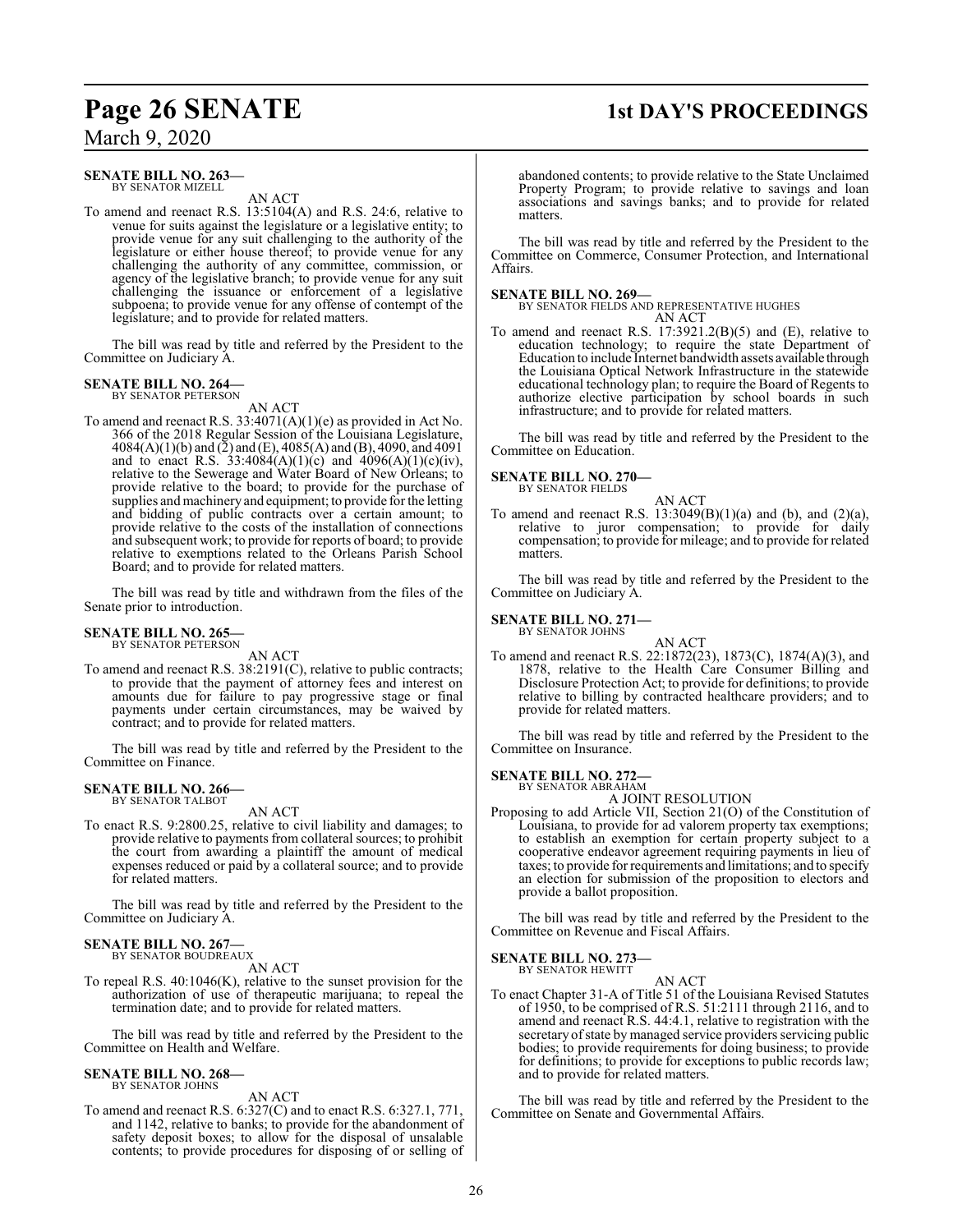#### **SENATE BILL NO. 274—** BY SENATOR ALLAIN

AN ACT

To enact R.S. 47:114.1, relative to reporting requirements to the Department ofRevenue; to require businesses and governmental entities that pay certain service providers to file reports; to provide for the format of the reports; to provide for exceptions; to provide for penalties; and to provide for related matters.

The bill was read by title and referred by the President to the Committee on Revenue and Fiscal Affairs.

#### **SENATE BILL NO. 275—** BY SENATOR HEWITT

AN ACT

To enact R.S. 49:214.26(E) and (F), relative to the coastal management program; to provide relative to administration; to provide relative to designees ofthe secretary; to provide relative to certain contracts; to provide certain prohibitions, requirements, and effects; to provide terms and conditions; and to provide for related matters.

The bill was read by title and referred by the President to the Committee on Natural Resources.

#### **SENATE BILL NO. 276—** BY SENATOR JACKSON

A JOINT RESOLUTION

Proposing to amend Article V, Section 23 of the Constitution of Louisiana and to add Article X, Section 31 of the Constitution of Louisiana, relative to public office and employment; to provide relative to the holding of public office or public employment; to provide relative to age; to provide for the elimination of the mandatory retirement age for judges; to provide for an effective date; and to specify an election for submission of the proposition to electors and provide a ballot proposition.

The bill was read by title and referred by the President to the Committee on Judiciary A.

#### **SENATE BILL NO. 277—** BY SENATOR WARD

AN ACT

To enact R.S. 40:1504, relative to fire protection districts; to authorize the governing authority of certain parishes; to provide, by ordinance, for the governance of districts created by the parish; and to provide for related matters.

The bill was read by title and referred by the President to the Committee on Local and Municipal Affairs.

#### **SENATE BILL NO. 278—** BY SENATOR JOHNS

AN ACT

To amend and reenact R.S. 37:1477(C) and (D) and 1478(B), relative to home inspectors; to provide for requirements of licensure of home inspectors; to provide relative to prohibited actions by a home inspector; to provide for conditions; and to provide for related matters.

The bill was read by title and referred by the President to the Committee on Commerce, Consumer Protection, and International Affairs.

#### **SENATE BILL NO. 279—** BY SENATOR PETERSON

#### A JOINT RESOLUTION

Proposing to add Article XII, Section 17 of the Constitution of Louisiana, relative to the establishment of a state minimum hourly wage; to provide relative to employers with fifty fulltime employees or more; to provide for a minimum hourly wage; to provide relative to employees eighteen years of age and older; and to specify an election for submission of the proposition to electors and provide a ballot proposition.

## **1st DAY'S PROCEEDINGS Page 27 SENATE** March 9, 2020

The bill was read by title and referred by the President to the Committee on Labor and Industrial Relations.

#### **SENATE BILL NO. 280—** BY SENATOR LUNEAU

AN ACT To amend and reenact R.S. 23:1121(B)(1), 1124, the introductory paragraph of  $1201.1(A)$ ,  $1201.1(I)(1)$  and  $(K)$ , and  $1226(B)(3)(a)$  and (c), relative to workers' compensation; to provide for medical examinations; to provide for suspension of workers' compensation benefits; to provide for procedures; to provide for hearings; to provide for the reinstatement of benefits; and to provide for related matters.

The bill was read by title and referred by the President to the Committee on Labor and Industrial Relations.

#### **SENATE BILL NO. 281—**

BY SENATOR LUNEAU AN ACT

To enact R.S. 39:1648.1, relative to contracts with Medicaid managed care organizations; to provide for minimum requirements; to provide for staff requirements; to provide for healthcare provider audits; to provide for frequency of updating provider rosters; and to provide for related matters.

The bill was read by title and referred by the President to the Committee on Health and Welfare.

#### **SENATE BILL NO. 282—**

BY SENATOR FRED MILLS AN ACT

To amend and reenact R.S. 13:783(F)(7), relative to clerks of court; to provide for payment of premium costs for retirees from certain clerk of court offices; to provide for requirements; and to provide for related matters.

The bill was read by title and referred by the President to the Committee on Judiciary B.

**SENATE BILL NO. 283—** BY SENATOR ALLAIN

AN ACT

To amend and reenact R.S. 47:337.48(A)(1), 337.49(A), 337.50(A), and  $337.51(A)$  and  $(B)(1)$ , relative to local sales and use tax administration; to provide relative to notices; to provide relative to the time to protest to collector's determination of tax due; to provide relative to the time to appeal an assessment; and to provide for related matters.

The bill was read by title and referred by the President to the Committee on Revenue and Fiscal Affairs.

#### **SENATE BILL NO. 284—** BY SENATOR SMITH

- AN ACT
- To amend and reenact enact R.S.  $42:808(A)(11)(a)$  and  $851(R)$ , relative to state group insurance; to provide for certain insurance coverage through the office of group benefits for certain state employees and officials after the conclusion of their state service; to provide relative to the eligibility of such persons to participate in programs sponsored by the office of group benefits; to provide for limitations; and to provide for related matters.

The bill was read by title and referred by the President to the Committee on Finance.

## **SENATE BILL NO. 285—** BY SENATOR MCMATH

### AN ACT

To amend and reenact R.S. 48:77(B)(2), and to repeal R.S. 48:77(B)(3), relative to the dedication and use of certain monies derived from certain general fund revenues for various Transportation Trust Fund and other transportation uses; to provide for and revise the allocation of certain monies derived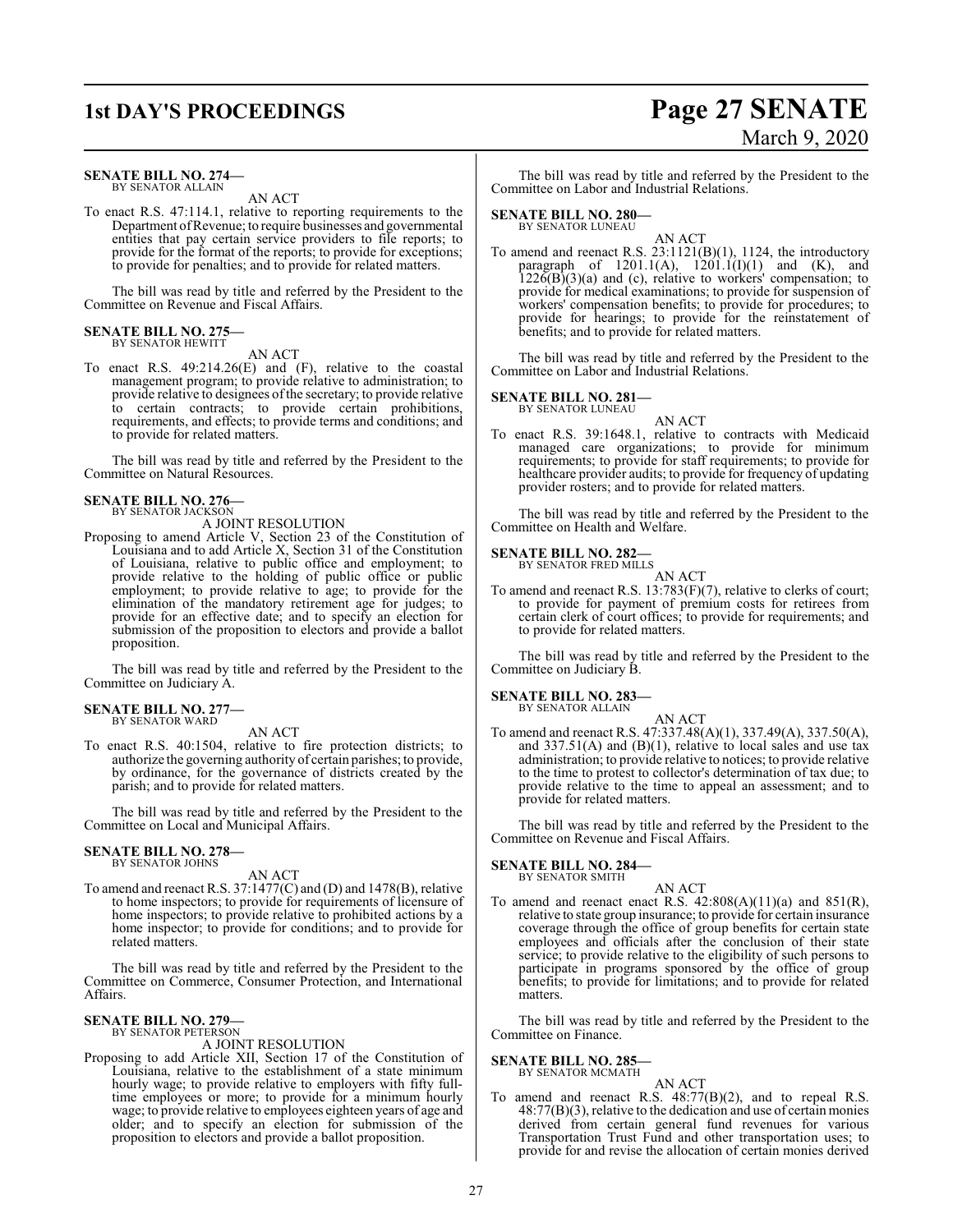### **Page 28 SENATE 1st DAY'S PROCEEDINGS**

March 9, 2020

from certain general fund revenues upon deposit in the Transportation Trust Fund; and to provide for related matters.

The bill was read by title and referred by the President to the Committee on Finance.

### **SENATE BILL NO. 286—** BY SENATOR POPE

AN ACT

To enact R.S. 46:1954.1, relative to animals that assist certain persons; to create a prohibition for misrepresenting the entitlement to assistance animals; to provide for definitions; to provide for penalties; and to provide for related matters.

The bill was read by title and referred by the President to the Committee on Health and Welfare.

#### **SENATE BILL NO. 287—** BY SENATOR BARROW

AN ACT

To amend and reenact R.S.  $23:341(A)$ , and  $(B)(1)$ , and  $342$ , and to enact R.S. 23:341.1, relative to employment; to provide for the reasonable accommodations of female employees who become temporarily disabled due to pregnancy, childbirth, or related medical conditions; to define certain terms; to provide terms and conditions of employer accommodations; to provide for the equal treatment of employees; and to provide forrelated matters.

The bill was read by title and referred by the President to the Committee on Labor and Industrial Relations.

#### **SENATE BILL NO. 288—**

BY SENATORS BARROW AND PETERSON AN ACT

To amend and reenact R.S. 37:595(B)(1) and 563(13), (14), (15),  $(16)$ ,  $(17)$  and the introductory paragraphs of R.S. 37:600 $(A)$ and (B), and to enact R.S. 37:563(18), (19), (20), (21) and 588, relative to cosmetology; to provide for the licensing of persons engaged in natural hair braiding; to provide for schools to conduct instruction on the practice of alternative hair design; to provide for disciplinary actions by the Louisiana State Board of Cosmetology; and to provide for related matters.

The bill was read by title and referred by the President to the Committee on Commerce, Consumer Protection, and International Affairs.

#### **SENATE BILL NO. 289—** BY SENATOR BARROW

AN ACT

To amend and reenact R.S. 22:1641(8) and to enact R.S. 22:976.1, relative to prohibitions on certain health insurance cost-sharing practices; to provide for definitions; to provide for fairness in enrollee cost-sharing; and to provide for related matters.

The bill was read by title and referred by the President to the Committee on Insurance.

#### **SENATE BILL NO. 290—** BY SENATOR JACKSON

AN ACT

To enact Part III-A of Chapter 2 of Title 17 of the Louisiana Revised Statutes of 1950, comprised ofR.S. 17:621 through 626, relative to school counseling; to provide for comprehensive school counseling programs; and to provide for related matters.

The bill was read by title and referred by the President to the Committee on Education.

#### **SENATE BILL NO. 291—** BY SENATOR JACKSON

AN ACT

To enact R.S. 17:607 and 608, relative to the training and certification ofschool counseling volunteers; to require the state Department of Education to develop and implement a program

to train and certify such volunteers; and to provide for related matters.

The bill was read by title and referred by the President to the Committee on Education.

## **SENATE BILL NO. 292—** BY SENATOR JACKSON

AN ACT

To amend and reenact R.S. 22:1016(A) and to enact Subpart P of Part III of Chapter 4 of Title 22 of the Louisiana Revised Statutes of 1950, to be comprised of R.S. 22:1260.41 through 1260.48, relative to health insurance; to provide for utilization reviews; to provide for definitions; to provide for documentation; to provide for decisions and notifications; to provide for reporting; and to provide for related matters.

The bill was read by title and referred by the President to the Committee on Insurance.

**SENATE BILL NO. 293—** BY SENATOR JACKSON

AN ACT

To enact R.S. 17:10.1(J), relative to the school and district accountability system; to limit the use of certain test scores; and to provide for related matters.

The bill was read by title and referred by the President to the Committee on Education.

**SENATE BILL NO. 294—** BY SENATOR JACKSON

AN ACT

To enact R.S. 17:194.1, relative to school nutrition programs; to provide relative to student meals; to provide relative to the reservice of food; and to provide for related matters.

The bill was read by title and referred by the President to the Committee on Education.

**SENATE BILL NO. 295—** BY SENATOR BARROW

AN ACT

To enact R.S. 42:860, relative to the state Office of Group Benefits; to require coverage for treatment for severe obesity; to provide for certain requirements; and to provide for related matters.

The bill was read by title and referred by the President to the Committee on Finance.

**SENATE BILL NO. 296—** BY SENATOR BARROW

AN ACT

To amend and reenact the introductory paragraph of R.S. 37:1218, R.S. 37:1218(5), and 1218.1(A), relative to the administration of immunizations by pharmacists; to provide for pharmacist training; to provide for authority to administer vaccinations regardless of age of the patient and without an individual prescription; and to provide for related matters.

The bill was read by title and referred by the President to the Committee on Health and Welfare.

#### **SENATE BILL NO. 297—** BY SENATOR BARROW

AN ACT

To enact R.S. 17:443(E), relative to the discipline of teachers; to provide that a teacher arrested for any sexual offense affecting minors be placed on administrative leave until disposition ofthe charges in his favor; and to provide for related matters.

The bill was read by title and referred by the President to the Committee on Education.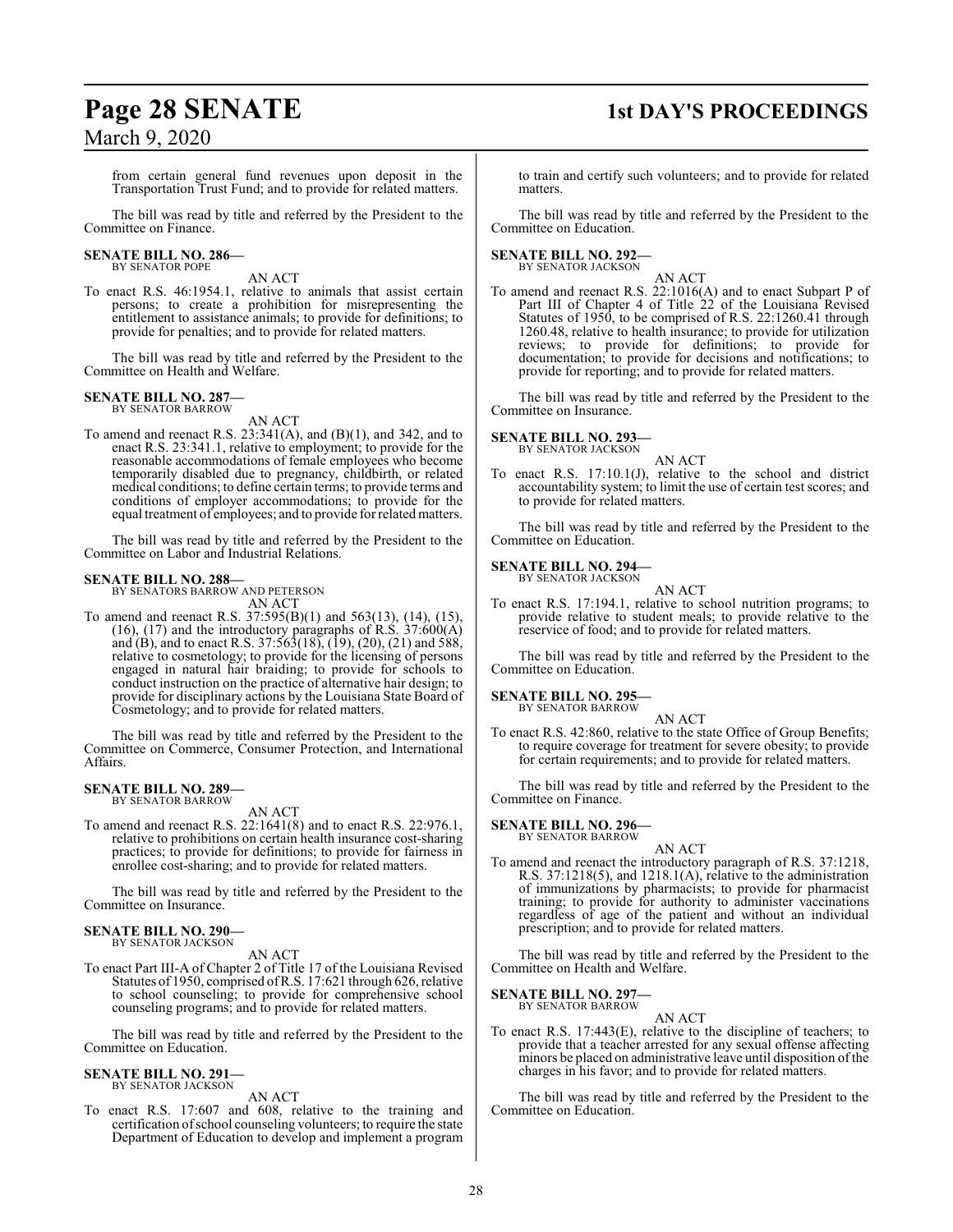#### **SENATE BILL NO. 298—**

BY SENATOR JACKSON AN ACT

To amend and reenact R.S. 17:10.1(B), 3883(A)(3), 3886(A),  $3902(B)(5)$ , and  $3997(D)(1)(a)$  and (2), and to repeal R.S.  $17:10.1(\text{C})$  and  $3883(\text{A})(6)$ ,  $(7)$ , and  $(8)$ , relative to methodology used for school and district accountability and teacher evaluations; to remove requirements for the use of a value-added assessment model in determinations made with regard to school and district accountability and teacher evaluations; to repeal requirements relative to an advisory subcommittee of the Accountability Commission; and to provide for related matters.

The bill was read by title and referred by the President to the Committee on Education.

#### **SENATE BILL NO. 299—**

BY SENATOR JACKSON AN ACT

To amend and reenact R.S. 22:1454(A), relative to rating standards and methods; to prohibit the use of credit scores, employment classifications, or marital status to classify risks; and to provide for related matters.

The bill was read by title and referred by the President to the Committee on Insurance.

### **SENATE BILL NO. 300—** BY SENATOR JACKSON

AN ACT

To amend and reenact R.S. 4:714, 719(B) and 740(A), relative to charitable gaming; to provide relative to restrictions, requirements, transfers, and prohibitions; to provide relative to gaming time limits; and to provide for related matters.

The bill was read by title and referred by the President to the Committee on Judiciary B.

#### **SENATE BILL NO. 301—** BY SENATOR JACKSON

AN ACT

To enact R.S. 26:901(36) and 911(E), relative to vapor products; to provide for prohibitions; to direct the Louisiana State Law Institute to arrange in alphabetical order and renumber certain definitions; and to provide for related matters.

The bill was read by title and referred by the President to the Committee on Judiciary B.

#### **SENATE BILL NO. 302—** BY SENATOR BARROW

AN ACT

To amend and reenact R.S. 14:403.2(A) and (C), the introductory paragraph of R.S. 15:1503, (2), (3), (4)(b), (5), (6), (8), (9), the introductory paragraph of (10), (11), and the introductory paragraph of (12), 1504(B)(1) and (2), 1505(A), 1506(B) and  $(C)$ , 1507(A) through (D),  $(F)$ ,  $(G)$ ,  $(H)(1)$ ,  $(2)$ , and  $(3)$ ,  $(1)(1)$ and (2), 1508(A), (B)(1), (2), and (5), and (D), 1509, 1510(A), and  $1511(A)(1), (B), (C), (D)(2), (3),$  and (7), and to repeal R.S. 15:1503(13), relative to the Adult Protective Services Act; to provide for technical changes; to provide for definitions; to provide for timing of reports; and to provide for related matters.

The bill was read by title and referred by the President to the Committee on Judiciary B.

#### **SENATE BILL NO. 303—** BY SENATOR MORRIS

AN ACT

To amend and reenact R.S.  $32:415.2(A)(2)(a)$  and  $863.1(C)(1)(a)$ , relative to issuing of citations; relative to electronic citations; relative to issuance of a notice of suspension or revocation of driving privilege; and to provide for related matters.

The bill was read by title and referred by the President to the Committee on Transportation, Highways and Public Works.

### **SENATE BILL NO. 304—**

BY SENATOR PEACOCK

AN ACT To repeal R.S. 18:1505.2(H)(7)(a), relative to campaign contribution limits from political committees; to provide for elimination of current restrictions; and to provide for related matters.

The bill was read by title and referred by the President to the Committee on Senate and Governmental Affairs.

### **SENATE BILL NO. 305—** BY SENATOR PEACOCK

AN ACT

To amend and reenact R.S. 9:223(A), 224(A), (B), (D), and (E), 225, 226(A) through (C), and 228, and to repeal R.S. 9:223(B),  $224(C)$ ,  $226(D)$ , and  $227$ , relative to marriage licenses; to provide for the application for a marriage license; to provide for the application form; to provide for required information; to provide for required documentation; to provide with respect to the use of birth certificates in the process of applying for a marriage license; to provide for documentation in lieu of a birth certificate; to provide for court orders; and to provide for related matters.

The bill was read by title and referred by the President to the Committee on Judiciary A.

### **SENATE BILL NO. 306—** BY SENATOR HEWITT

AN ACT To enact R.S. 56:109(D)(6), relative to lands administered by the Department of Wildlife and Fisheries; to provide for requirements for use of certain department administered lands; to provide for exceptions from requirements to use certain department administered lands; and to provide for related matters.

The bill was read by title and referred by the President to the Committee on Natural Resources.

#### **SENATE BILL NO. 307—**

BY SENATOR WARD

AN ACT To amend and reenact R.S. 27:417(B)(2), and to enact R.S. 27:417(B)(3), relative to Video Draw Poker Devices Control Law; to provide for qualified truck stop criteria; to provide for amenities; to provide for suspension of the operation of a required criteria or amenity for renovations; to require notification; and to provide for related matters.

The bill was read by title and referred by the President to the Committee on Judiciary B.

#### **SENATE BILL NO. 308—**

BY SENATOR HEWITT AND REPRESENTATIVE EDMONDS AN ACT

To amend and reenact R.S.  $49:308.5(B)$ ,  $(C)(1)$ , the introductory paragraph of R.S.  $49:308.5(C)(3)(a)$ , and  $(D)$ , relative to the Dedicated Fund Review Subcommittee of the Joint Legislative Committee on the Budget; to provide relative to a plan ofreview by the Dedicated Fund Review Subcommittee of certain special funds and dedications in the state treasury, including those containing fees and self-generated revenues; to provide relative to the scheduling of funds in the plan of review; to provide for an effective date; and to provide for related matters.

The bill was read by title and referred by the President to the Committee on Finance.

#### **SENATE BILL NO. 309—**

BY SENATOR BARROW

AN ACT To amend and reenact R.S. 32:863(A)(3)(a), relative to automobile insurance; to increase the lapse time before a person may be penalized for not having the required security on a vehicle; and to provide for related matters.

### **1st DAY'S PROCEEDINGS Page 29 SENATE** March 9, 2020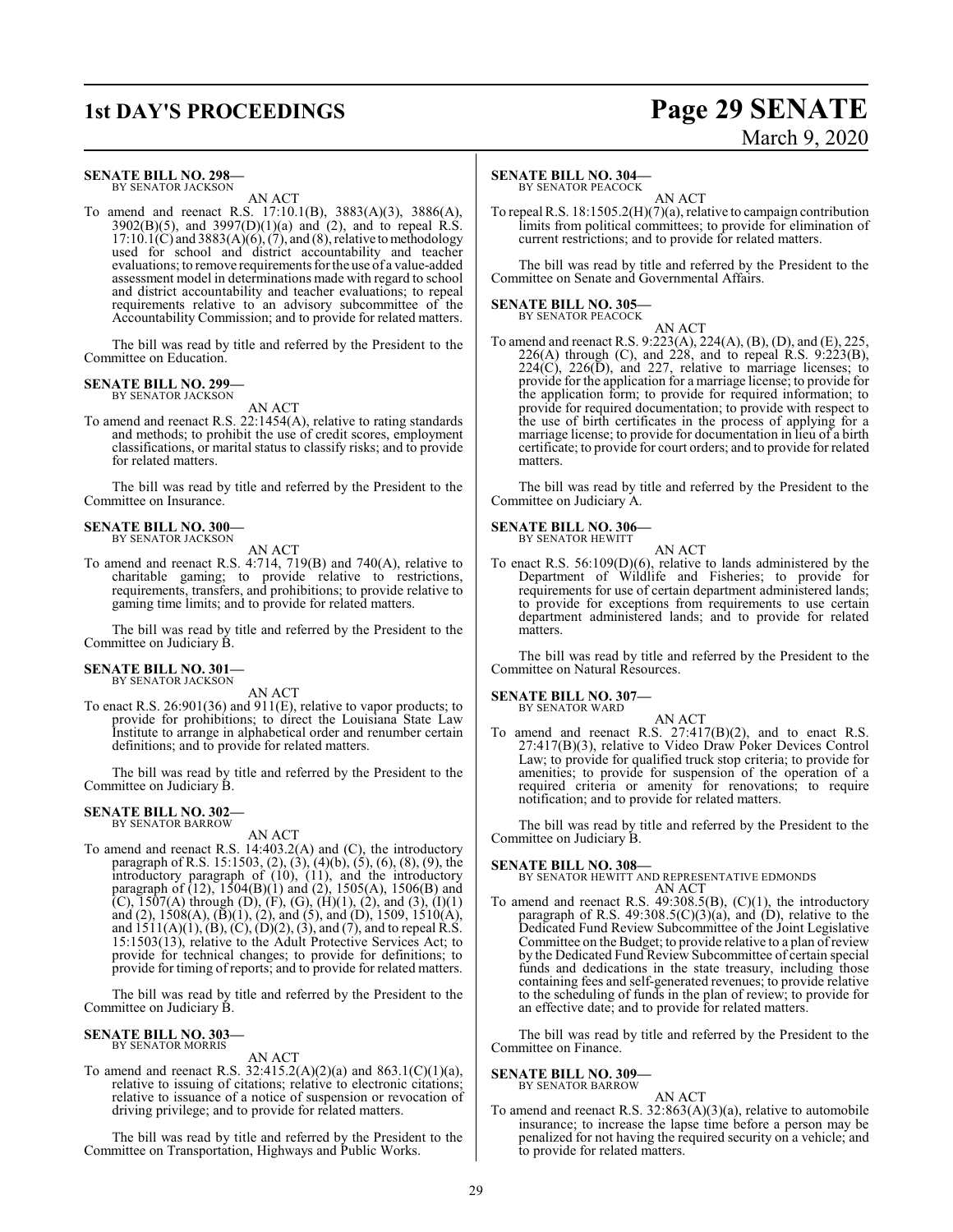## **Page 30 SENATE 1st DAY'S PROCEEDINGS**

### March 9, 2020

The bill was read by title and referred by the President to the Committee on Transportation, Highways and Public Works.

#### **SENATE BILL NO. 310—** BY SENATOR WARD

AN ACT

To enact Chapter 37 of Title 48 of the Louisiana Revised Statutes of 1950, to be compromised of R.S. 48:2206, relative to survivor benefits for certain employees of the Department of Transportation and Development; relative to death benefits; and to provide for related matters.

The bill was read by title and referred by the President to the Committee on Transportation, Highways and Public Works.

### **SENATE BILL NO. 311—** BY SENATOR PETERSON

AN ACT

To enact R.S. 40:5.6(C), relative to public drinking water testing at certain child care centers and schools; to provide for annual public water system testing of drinking water at every high risk tier 1 child day care centers and elementary, junior high, middle, and high school; and to provide for related matters.

The bill was read by title and referred by the President to the Committee on Health and Welfare.

#### **SENATE BILL NO. 312—** BY SENATOR FESI

AN ACT

To amend and reenact R.S. 30:2506(A) and (B)(1), (2), (7)(a), and (9), relative to the state Department of Education; to provide relative to the duties of the environmental and litter reduction section within the department; and to provide for related matters.

The bill was read by title and referred by the President to the Committee on Education.

## **SENATE BILL NO. 313—** BY SENATOR PETERSON

AN ACT

To enact R.S.  $33:4096(A)(1)(c)(iv)$ , relative to the Sewerage and Water Board of New Orleans; to provide relative to exemptions related to the Orleans Parish School Board; and to provide for related matters.

The bill was read by title and referred by the President to the Committee on Local and Municipal Affairs.

#### **SENATE BILL NO. 314—** BY SENATOR BARROW

AN ACT

To enact R.S. 42:855, relative to the Office of Group Benefits; to require coverage for the treatment of morbid obesity; to define morbid obesity and body mass index; to provide for an effective date; and to provide for related matters.

The bill was read by title and referred by the President to the Committee on Finance.

#### **SENATE BILL NO. 315—** BY SENATOR ROBERT MILLS

AN ACT

To amend and reenact R.S. 12:1320(D) and to enact R.S. 12:1705, relative to business organizations; to provide relative to limitations of liability; to provide for exceptions; and to provide for related matters.

The bill was read by title and referred by the President to the Committee on Judiciary A.

### **SENATE BILL NO. 316—**

BY SENATOR FIELDS AN ACT

To amend and reenact R.S. 30:2373(C)(1), (2), and (3), (D)(2), and  $(E)(2)$ , relative to the "Right-to-Know" law; to increase penalties for violations of the "Right-to-Know" law by owners or operators of facilities that manufacture, emit, or store hazardous materials; and to provide for related matters.

The bill was read by title and referred by the President to the Committee on Environmental Quality.

#### **SENATE BILL NO. 317—** BY SENATOR CARTER

AN ACT

To enact Chapter 6-B of Title 23 of the Louisiana Revised Statutes of 1950, to be comprised ofR.S. 23:671 through 676, relative to minimum wage; to provide for state minimum wage; to provide for annual increases to the minimum wage; to provide for exceptions; to provide relative to a civil action; to provide for venue; to provide for damages; to provide for reporting of certain information; to provide for terms, conditions, and procedure; and to provide for related matters.

The bill was read by title and referred by the President to the Committee on Labor and Industrial Relations.

### **SENATE BILL NO. 318—** BY SENATOR CATHEY

To enact R.S. 17:5029(E), relative to the Taylor Opportunity Program for Students; to provide for eligibility for certain military veterans to receive a TOPS-Tech Award; to provide relative to eligibility requirements; to require repayment of award amounts under certain circumstances; and to provide for related matters.

AN ACT

The bill was read by title and referred by the President to the Committee on Education.

**SENATE BILL NO. 319—** BY SENATOR CATHEY

AN ACT

To provide relative to state highways; to designate a portion of Louisiana Highway 2 and Louisiana Highway 9 in Claiborne Parish as the "Pat Garrett Trail"; and to provide for related matters.

The bill was read by title and referred by the President to the Committee on Transportation, Highways and Public Works.

### **SENATE BILL NO. 320—** BY SENATOR ALLAIN

AN ACT To amend and reenact the introductory paragraph of R.S. 14:63(J) and  $(J)(2)(b)$  and to enact R.S. 14:63 $(E)(8)$  and  $(J)(3)$ , relative to criminal trespass; to provide that the owner or occupant of a watercraft may enter or remain on waters of the state while engaged in lawful activity unless affirmatively prohibited from doing so by posted notice; to provide relative to penalties; and to provide for related matters.

The bill was read by title and referred by the President to the Committee on Judiciary C.

#### **SENATE BILL NO. 321—** BY SENATOR HEWITT

AN ACT

To amend and reenact R.S. 34:3494(A) and (B), 3495(A), (C), and (G) and 3496(A), relative to the Louisiana International Deep Water Gulf Transfer Terminal board of commissioners; to provide for a reduction in membership on the board of commissioners; to provide for membership term limits; to provide for review of reporting practices; to provide for the election of officers to the board; to provide for quorum and vote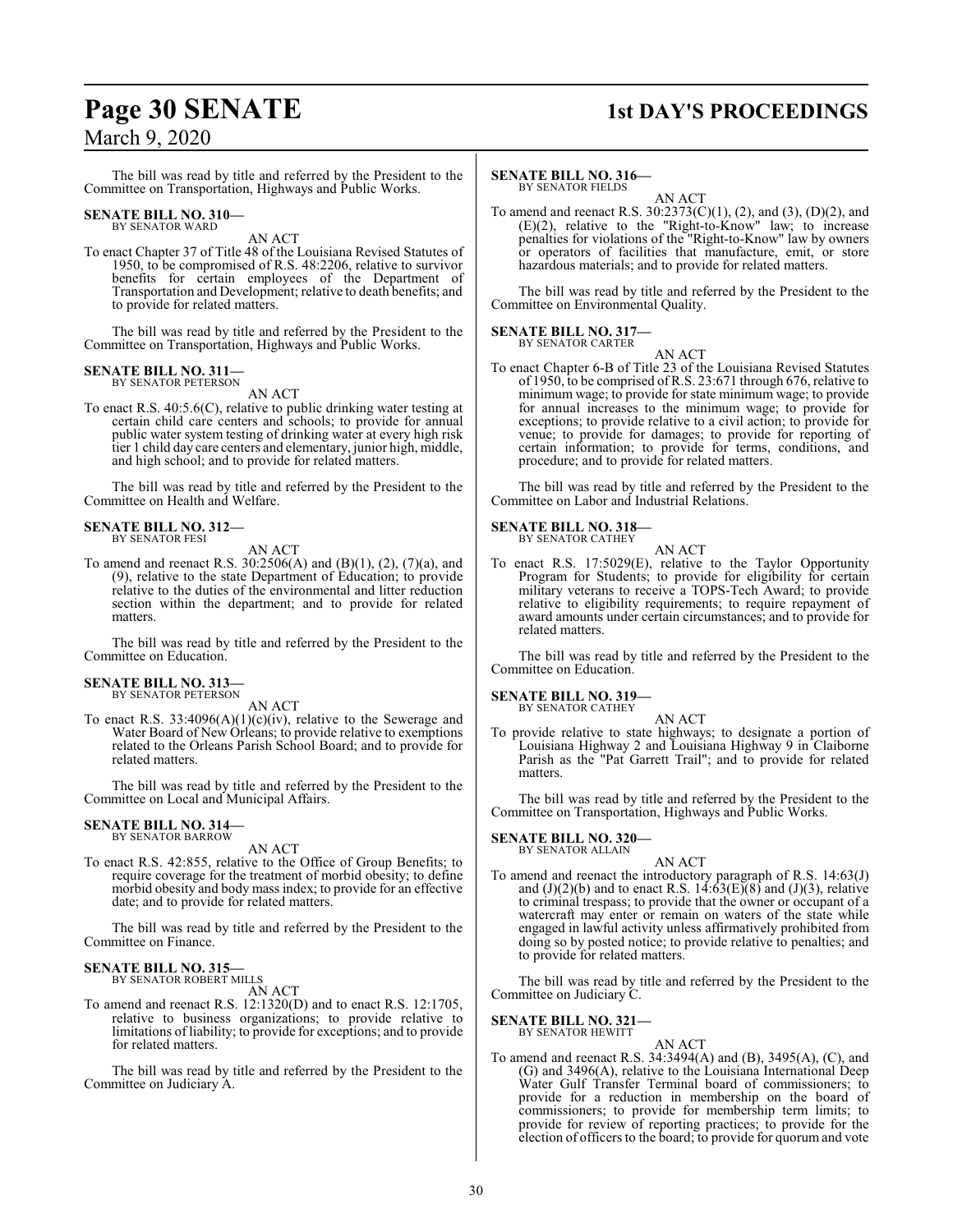## **1st DAY'S PROCEEDINGS Page 31 SENATE** March 9, 2020

requirements; to provide for an effective date; and to provide for related matters.

The bill was read by title and referred by the President to the Committee on Transportation, Highways and Public Works.

### **SENATE BILL NO. 322—** BY SENATOR SMITH

AN ACT

To amend and reenact R.S. 14:98.7(A) and R.S. 32:661(C)(1)(d) and (e),  $666(A)(1)(a)(i)$  and (3), the introductory paragraph of  $667(A)$ , (C), (H)(3), and (I)(1)(a), (c), and (d), and (2), the introductory paragraph of  $667.1(A)$ , and  $669(A)$ , to enact R.S. 32:661(D), and to repeal R.S. 32:661(C)(1)(f), relative to tests for suspected drunken drivers; to provide relative to chemical tests for intoxication required to be given to persons suspected of operating a motor vehicle while intoxicated; to provide relative to suspension of a driver's license for failure to submit to a chemical test forintoxication; to provide relative to required notice to certain driver's suspected of operating a motor vehicle while intoxicated; and to provide for related matters.

The bill was read by title and referred by the President to the Committee on Judiciary C.

## **SENATE BILL NO. 323—** BY SENATORS MORRIS AND CATHEY

AN ACT

To amend and reenact R.S. 39:91(B)(6), to enact R.S. 39:91(B)(5)(k) through (kk), and to repeal R.S. 39:91(B)(5)(g), relative to the Deepwater Horizon Economic Damages Collection Fund; to provide for the use of monies in the Deepwater Horizon Economic Damages Collection Fund for certain infrastructure projects; to provide for an effective date, and to provide for related matters.

The bill was read by title and referred by the President to the Committee on Finance.

#### **SENATE BILL NO. 324—** BY SENATOR BARROW

AN ACT

To enact R.S. 17:427.6, relative to public schools; to create the Educator Pipeline to Success Program; to support and develop principals and teachers who work in low-performing schools; and to provide for related matters.

The bill was read by title and referred by the President to the Committee on Education.

#### **SENATE BILL NO. 325—** BY SENATOR BARROW

AN ACT

To amend and reenact R.S. 17:170.2, R.S. 22:1030, R.S. 37:1218, R.S. 40:2023, and R.S. 46:1428, relative to immunizations; to provide for immunization information; to provide for immunization coverage; to provide for administration of certain immunizations by pharmacists; to provide for the availability of immunizations recommended by the Centers for Disease Control and Prevention; to provide for influenza information; to provide for technical changes; and to provide for related matters.

The bill was read by title and referred by the President to the Committee on Health and Welfare.

#### **SENATE BILL NO. 326—** BY SENATOR BARROW

AN ACT

To amend and reenact Code of Criminal Procedure Article 875.1(A) and  $887(A)$ , to enact Code of Criminal Procedure Article 202(H) and 211(E), and to repeal Code of Criminal Procedure Article 875.1(G), relative to criminal procedure; to provide relative to warrants of arrest; to provide relative to summons issued by a law enforcement officer in lieu of arrest; to provide relative to determinations of financial hardship by the court; to provide relative to costs and fees; to provide relative to requirements for a summons in lieu of arrest for certain offenses; and to provide for related matters.

The bill was read by title and referred by the President to the Committee on Judiciary C.

## **SENATE BILL NO. 327—** BY SENATOR BARROW

AN ACT

To enact R.S. 15:571.23, relative to probation, parole, or completion of sentence; to provide for certain records and transcripts to be provided to the inmate; to provide for terms and conditions; to provide for retention of records; and to provide for related matters.

The bill was read by title and referred by the President to the Committee on Judiciary B.

**SENATE BILL NO. 328—**

BY SENATOR BARROW AN ACT

To enact R.S. 23:335 and R.S. 51:2232(11) and 2603(13), relative to discrimination; to provide that race includes certain traits historically associated with one's race or ethnicity; and to provide for related matters.

The bill was read by title and referred by the President to the Committee on Labor and Industrial Relations.

#### **SENATE BILL NO. 329—**

BY SENATOR BARROW AN ACT

To enact R.S. 32:861.3, relative to motor vehicles; to require the office of motor vehicles to establish an amnesty day for persons to pay reduced fees for insurance violations; to provide for terms and conditions applicable to the amnesty day; and to provide for related matters.

The bill was read by title and referred by the President to the Committee on Transportation, Highways and Public Works.

### **SENATE BILL NO. 330—**

BY SENATOR BARROW AN ACT

To enact Chapter 15-A of Title 33 of the Louisiana Revised Statutes of 1950, to be comprised of R.S. 33:5081, relative to shared housing; to provide for legislative findings; to provide for definitions; to provide relative to operating standards; to provide for residency requirements and rights; and to provide for related matters.

The bill was read by title and referred by the President to the Committee on Local and Municipal Affairs.

#### **SENATE BILL NO. 331—** BY SENATOR PEACOCK

AN ACT

To amend and reenact R.S. 27:302 and 304, and to enact R.S. 27:306 through 316, relative to fantasy sports contests; to provide relative to the Louisiana Fantasy Sports Contests Act; to provide for definitions; to provide for the licensing and suitability of fantasy sports contest operators; to provide relative to the issuance or denial of licenses; to prohibit the transfer of licenses; to provide penalties for allowing persons under twentyone years of age to be a fantasy sports contest player; to provide relative to administrative rules; to provide relative to winnings of players with outstanding child support orders; to provide for periodic reporting; to provide relative to civil penalties; to provide relative to revocation or suspension of a license; to provide relative to investigations; to provide for obligations to participants; to provide for inactive accounts; to provide for effectiveness; and to provide for related matters.

The bill was read by title and referred by the President to the Committee on Judiciary B.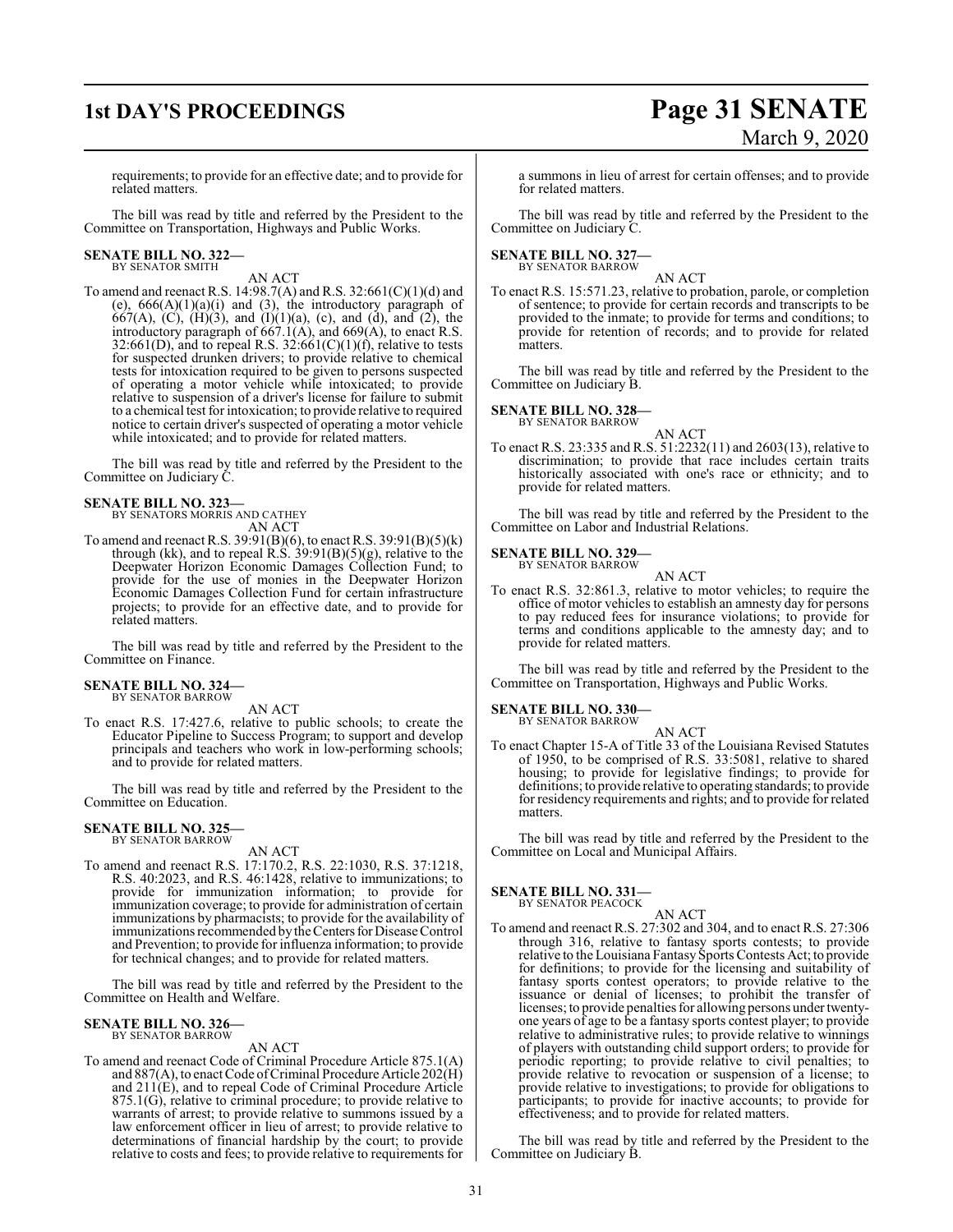### **SENATE BILL NO. 332—**

BY SENATOR PEACOCK AN ACT

To amend and reenact R.S. 13:4721, R.S. 14:90(C), 90.3(F), and 90.5(C) andR.S. 27:15(B)(1), (D), and (E), 44(10), 205(12), and 371(C) and to enact R.S. 18:1300.24 and R.S. 27:15(B)(8)(c) and Chapter 10 of Title 27 of the Louisiana Revised Statutes of 1950, to be comprised of R.S. 27:551 through 555, relative to sports wagering; to provide for a proposition election; to provide for regulatory authority of the Louisiana Gaming Control Board; to provide for definitions; to provide for the conducting of sports wagering and requirements and limitations; to authorize certain mobile wagering; and to provide for related matters.

The bill was read by title and referred by the President to the Committee on Judiciary B.

#### **SENATE BILL NO. 333—** BY SENATOR WARD

AN ACT

To amend and reenact R.S. 38:2242(B) and (F) and 2247, relative to claims and claimants under the public contracts law; to provide relative to claimant's right of action for work performed under the public contracts law; relative to proper notice, maturity and recordation of a claim against surety, contractor, or subcontractor; relative to requirements; and to provide for related matters.

The bill was read by title and referred by the President to the Committee on Transportation, Highways and Public Works.

### **SENATE BILL NO. 334—** BY SENATOR ALLAIN

AN ACT

To amend and reenactR.S. 47:1602(A)(4), 1603(A)(1), 1604, 1604.1, and  $1624(A)(1)$  and to enact R.S.  $47:1602(A)(5)$  and  $1608$ , relative to the Department of Revenue and tax administration; to provide for the funding of the Department of Revenue; to provide for the disposition of certain taxes, penalties, and interest collected by the department; to provide for certain requirements and limitations; to equalize the tax deficiency and refund interest rates; to provide for penalties for failure to file a tax return; to provide for penalties for fraud, negligence, substantial understatement of tax, and willful disregard of tax laws; to provide for definitions; to provide for an effective date; and to provide for related matters.

The bill was read by title and referred by the President to the Committee on Revenue and Fiscal Affairs.

#### **SENATE BILL NO. 335—** BY SENATOR ALLAIN

AN ACT

To amend and reenact R.S. 18:443(B)(1), 443.1(B), and the introductory paragraph of 443.2(2)(a)(ii),(3), and (7) relative to state central committees; to provide relative to composition; and to provide for related matters.

The bill was read by title and referred by the President to the Committee on Senate and Governmental Affairs.

#### **SENATE BILL NO. 336—**

BY SENATOR ALLAIN AN ACT

To amend and reenact R.S. 46:236.14(B)(4), (D), (E), (F), (G)(1), (H), and (I), and to enact R.S.  $46:236.14(B)(5)$ , relative to the Department of Children and Family Services child support employer reporting program; to provide for mandatory reporting of wages or remuneration of nonemployees by servicerecipients; to provide for deadlines and content of reports submitted by service-recipients; and to provide for related matters.

The bill was read by title and referred by the President to the Committee on Health and Welfare.

### **Page 32 SENATE 1st DAY'S PROCEEDINGS**

### **SENATE BILL NO. 337—**

BY SENATOR WARD AN ACT

To amend and reenact the introductory paragraph of R.S. 32:125(B) and 327(B), relative to passing a parked emergency vehicle; to provide for exceptions; and to provide for related matters.

The bill was read by title and referred by the President to the Committee on Transportation, Highways and Public Works.

## **SENATE BILL NO. 338—** BY SENATOR WARD

AN ACT

To enact Code of Evidence Art. 416, and to repeal R.S. 32:295.1(E), relative to civil liability and damages; to provide relative to certain evidence regarding failure to wear a safety belt; to provide for certain terms and conditions; and to provide for related matters.

The bill was read by title and referred by the President to the Committee on Judiciary A.

## **SENATE BILL NO. 339—** BY SENATOR WARD

AN ACT

To amend and reenact R.S.  $40:1046(A)(1)$ ,  $(3)$ , and  $(4)$  and to repeal R.S. 40:1046(B), relative to marijuana for therapeutic use; to provide for physician requirements; to provide for definitions; and to provide for related matters.

The bill was read by title and referred by the President to the Committee on Health and Welfare.

#### **SENATE BILL NO. 340—** BY SENATOR WARD

AN ACT To enact R.S. 17:24.10, relative to mental health screening of

students; to require the Department of Education to develop a pilot program for annual universal mental health screening; and to provide for related matters.

The bill was read by title and referred by the President to the Committee on Education.

#### **SENATE BILL NO. 341—** BY SENATOR WARD

AN ACT

To enact Subpart G-2 of Chapter 1 of Title 32 of the Louisiana Revised Statutes of 1950, to be comprised of R.S. 32:210 through 210.7, relative to autonomous delivery devices; relative to motor vehicles and traffic regulations; to provide for definitions and terms; and to provide for related matters.

The bill was read by title and referred by the President to the Committee on Transportation, Highways and Public Works.

#### **SENATE BILL NO. 342—** BY SENATOR WARD

AN ACT

To amend and reenact R.S. 40:1321(H), relative to special identification cards for persons over the age of sixty years old; to provide expiration dates; and to provide for related matters.

The bill was read by title and referred by the President to the Committee on Transportation, Highways and Public Works.

#### **SENATE BILL NO. 343—** BY SENATOR JOHNS

- AN ACT
- To amend and reenact R.S. 32:1252(20) and (25), 1270(E) and (F),  $1270.1(1)(a)(iv)$ , (b), (c), (d), (g), and (n), (2)(d), and (3)(a),  $1270.2(B)(1)$ ,  $1270.4(A)$ , the introductory paragraph of  $(B)$  and  $(B)(2)$ ,  $(D)$ , and  $(F)$ , 1270.5(A),  $(B)$ ,  $(C)(1)$ , the introductory paragraph of (D) and (D)(1),  $(8)$ , and  $(9)$ ,  $(E)$ ,  $(G)(8)$ ,  $(H)$ , and (K), 1270.6, and 1270.7, relative to marine products; provides relative to the definitions of "Franchise" and "Marine dealer";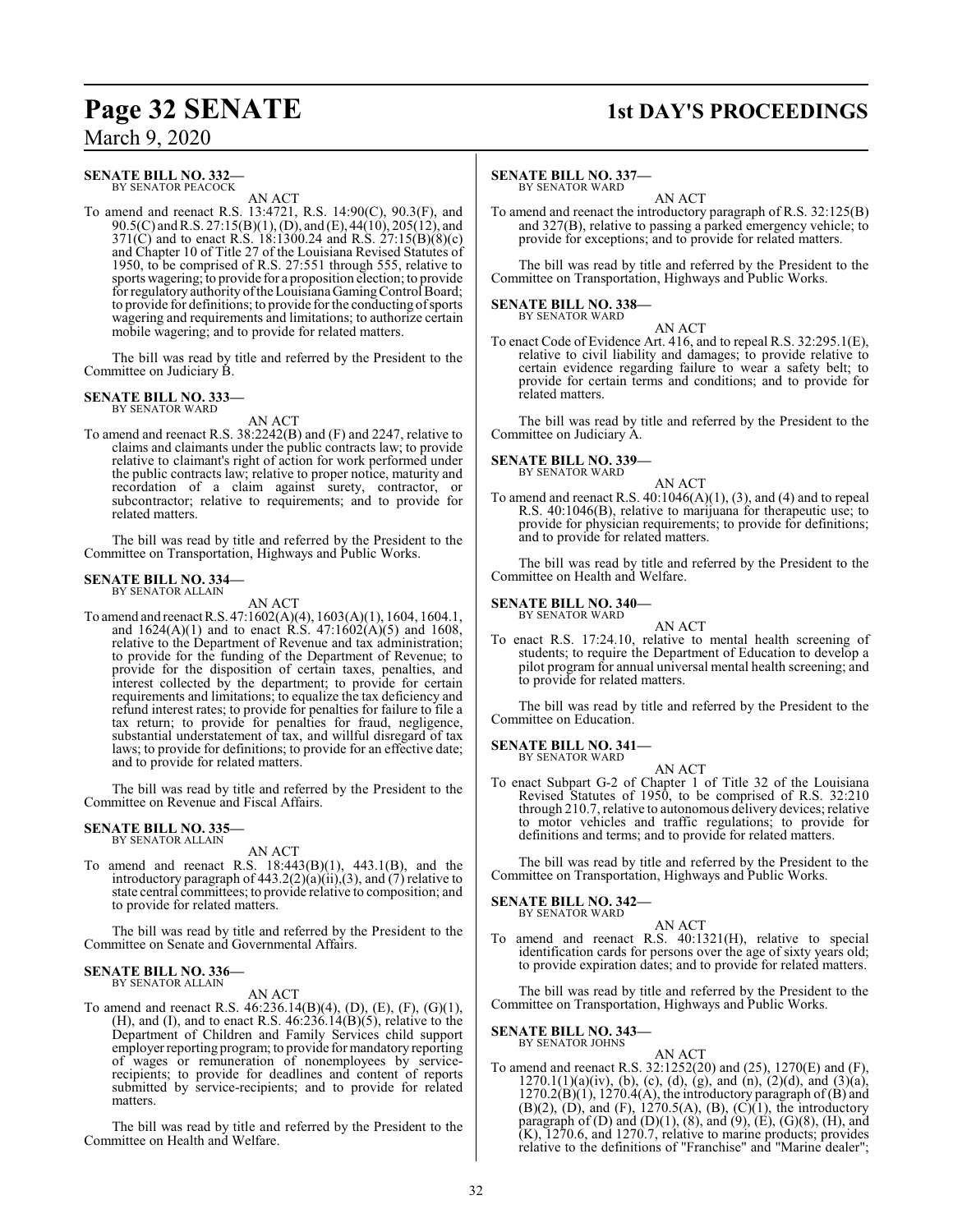## **1st DAY'S PROCEEDINGS Page 33 SENATE** March 9, 2020

provides for use of term "selling agreement" in lieu of the term "franchise" relative to persons who sell and distribute marine products; and to provide for related matters.

The bill was read by title and referred by the President to the Committee on Transportation, Highways and Public Works.

### **SENATE BILL NO. 344—** BY SENATOR JOHNS

AN ACT

To enact R.S. 33:1376, relative to the regulation of battery-charged fences; to authorize parish and municipal governing authorities to enact ordinances to provide for such regulation; to provide for the requirements of any such ordinance; and to provide for related matters.

The bill was read by title and referred by the President to the Committee on Local and Municipal Affairs.

### **SENATE BILL NO. 345—** BY SENATOR JOHNS

AN ACT

To amend and reenact R.S. 23:921(D), (E), (F)(1)(b) and (c), relative to contracts; to provide relative to a noncompete contract or agreement; to provide relative to terms and conditions of the contract or agreement; and to provide for related matters.

The bill was read by title and referred by the President to the Committee on Commerce, Consumer Protection, and International Affairs.

### **SENATE BILL NO. 346—** BY SENATOR PEACOCK

AN ACT

To enact Chapter 61 of Title 51 of the Louisiana Revised Statutes of 1950, to be comprised of R.S. 51:3211 through 3213, relative to unfair and deceptive acts or practices; to provide for advertisement and solicitation for legal services; to provide relative to advertisement for legal services relating to drugs or medical devices; to provide relative to the use of certain health information for the purpose of soliciting for legal services; to provide for requirements and disclosures in an advertisement; to provide for definitions, terms, conditions, and procedures; to provide for penalties as an unfair and deceptive trade practice; and to provide for related matters.

The bill was read by title and referred by the President to the Committee on Commerce, Consumer Protection, and International Affairs.

#### **SENATE BILL NO. 347—** BY SENATOR WARD

#### AN ACT

To amend and reenact R.S. 13:5304(A), (B), (D)(3)(b) and (G), and Code of Criminal Procedure Article 320(D) and (E), and to enact R.S. 13:5304(P) and 5306, and Code of Criminal Procedure Article 701(B)(3), relative to requirements of drug screening of arrestees and participation in drug division probation programs; to provide a mandatory drug court probation program for nonviolent offenders with a history of substance abuse or addiction; to provide for the Drug Court Fund for the creation and maintenance of drug divisions within each district; and to provide for related matters.

The bill was read by title and referred by the President to the Committee on Judiciary C.

#### **SENATE BILL NO. 348—** BY SENATOR JOHNS

AN ACT

To amend and reenact R.S. 13:844(A)(3), relative to fees charged by clerks of court; to provide for fees charges for real estate mortgage certificates and lien certificates, and to provide for related matters.

The bill was read by title and referred by the President to the Committee on Judiciary A.

#### **SENATE BILL NO. 349—**

BY SENATOR FRED MILLS AN ACT

To enact R.S. 51:1429, relative to the Unfair Trade Practices and Consumer Protection Law; to provide for electronic medical records; to provide for release of electronic medical records to medical providers; to provide for terms and conditions; to provide for penalties for unfair or deceptive trade practices; and to provide for related matters.

The bill was read by title and referred by the President to the Committee on Commerce, Consumer Protection, and International Affairs.

#### **SENATE BILL NO. 350—** BY SENATOR WARD

- AN ACT
- To enact Chapter 1-A of Subtitle III of Title 47 of the Louisiana Revised Statutes of 1950, to be comprised of R.S. 47:1720 and 1721, relative to ad valoremtax; to provide for exemptions from ad valorem property taxes of certain property for capital investment projects; to provide for cooperative endeavor agreements; to provide for the terms and values of exemptions; to provide for definitions; to provide for political subdivision approval; to provide for gubernatorial approval; to provide for the consideration, approval, and granting of the exemption; to provide for effectiveness; and to provide for related matters.

The bill was read by title and referred by the President to the Committee on Revenue and Fiscal Affairs.

#### **SENATE BILL NO. 351—** BY SENATOR CATHEY

AN ACT To amend and reenact R.S. 18:443(B)(1), 443.1(B), and the introductory paragraph of  $443.2(2)(a)(ii)(3)$ , and  $(7)$  relative to state central committees; to provide relative to composition; and to provide for related matters.

The bill was read by title and referred by the President to the Committee on Senate and Governmental Affairs.

**SENATE BILL NO. 352—** BY SENATOR HENRY

AN ACT

To enact R.S. 14:98.5.1, relative to driving offenses; to provide that the court may order a clinical assessment for a person who has two or more convictions for operating a vehicle while intoxicated; and to provide for related matters.

The bill was read by title and referred by the President to the Committee on Judiciary C.

#### **SENATE BILL NO. 353—**

BY SENATOR HEWITT

AN ACT To amend and reenact R.S. 30:1103(3), (6), and (9), 1104(A)(8) and (9), the introductory paragraph of  $(C)$ ,  $(C)(1)$ ,  $(E)$ ,  $1105(C)$ ,  $1108(A)(1)$  and  $(B)$ ,  $1109(A)$ ,  $1110(C)(1)(a)$  through (e), 1111(F), and R.S. 19:2(12), relative to the Louisiana Geologic Sequestration of Carbon Dioxide Act; to provide certain definitions, terms, procedures, conditions, requirements, and effects; to provide for the powers and duties of the commissioner of conservation; to provide relative to storage facilities and operations; to provide relative to certain liability; to provide relative to eminent domain and expropriation; and to provide for related matters.

The bill was read by title and referred by the President to the Committee on Natural Resources.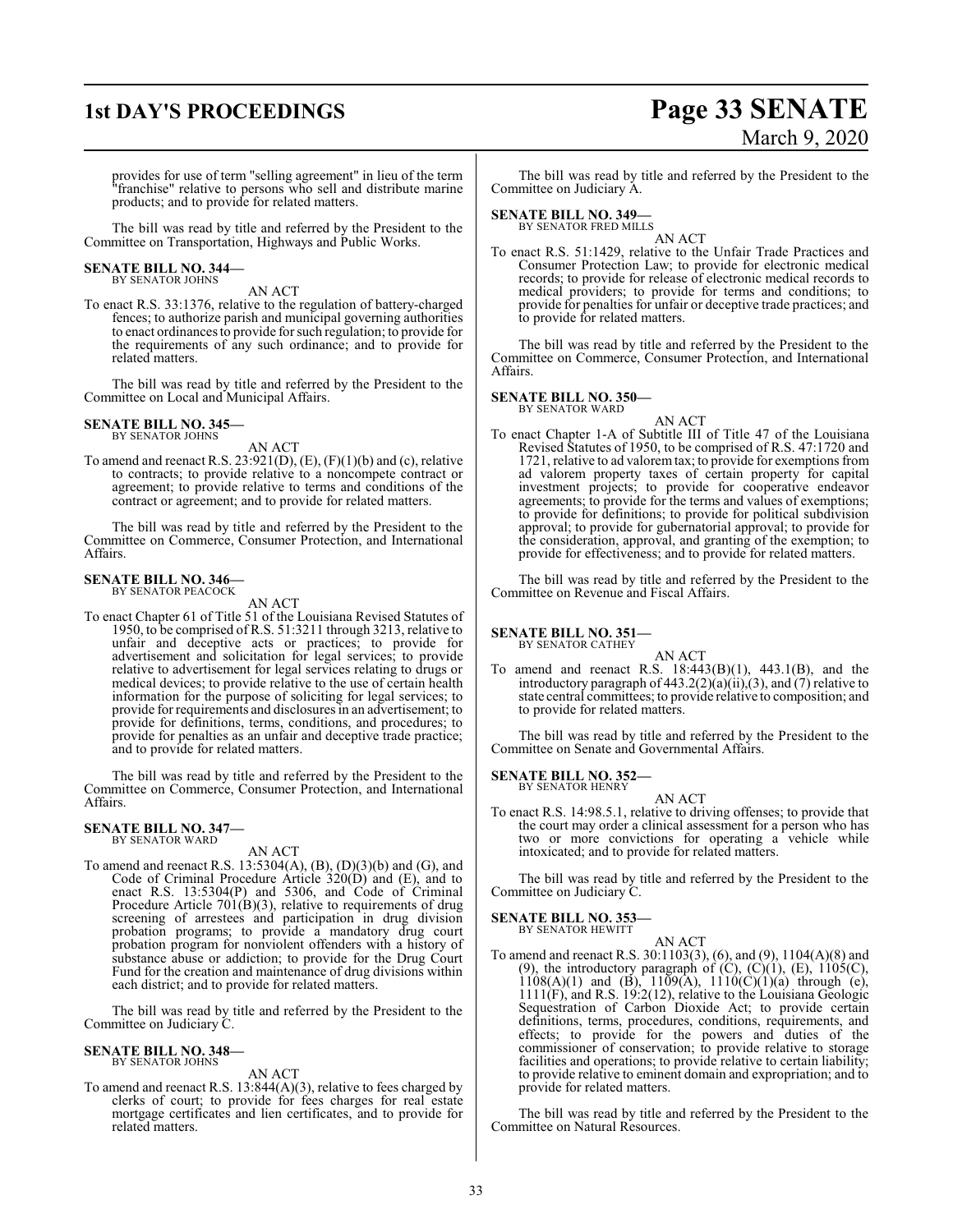#### **SENATE BILL NO. 354—** BY SENATOR MCMATH

AN ACT

To amend and reenact R.S. 15:827.1(B)(6), relative to photo identification of offenders released from incarceration; to provide relative to the issuance of a photo identification card to offenders prior to release; to require certain information to be included on the identification card; and to provide for related matters.

The bill was read by title and referred by the President to the Committee on Judiciary B.

#### **SENATE BILL NO. 355** BY SENATOR BOUDREAUX

AN ACT

To amend and reenact R.S. 15:574.4(A)(1)(b)(i) and (2), (B)(1) and the introductory paragraph of  $(B)(2)$ , and  $(H)(1)$ , relative to parole eligibility; to allow certain persons with fixed sentences to be eligible for parole consideration after serving at least twenty years; to allow certain persons serving life sentences to be eligible for parole consideration after serving at least thirty years; to remove certain prohibitions against eligibility for parole consideration; and to provide for related matters.

The bill was read by title and referred by the President to the Committee on Judiciary C.

**SENATE BILL NO. 356—** BY SENATORS WHITE, CLOUD AND CORTEZ AND REPRESENTATIVES SCHEXNAYDER AND ZERINGUE AN ACT

To amend and reenact R.S. 39:24(A) and (C), and 26(A) and (B), and to enact R.S.  $39:24(G)$  and  $34(A)(3)$ , relative to the Revenue Estimating Conference; to provide relative to sessions of the Revenue Estimating Conference; to provide relative to the dates the conference shall meet and the purposes for each meeting; to provide relative to the official forecast and the long range forecast; to provide relative to the use of the official forecast in the executive budget; to provide for an effective date; and to provide for related matters.

The bill was read by title and referred by the President to the Committee on Finance.

#### **SENATE BILL NO. 357—** BY SENATOR PETERSON

AN ACT

To enact R.S. 40:5.6(C) through (I), relative to testing certain drinking water systems; to provide for specific notice to homeowners regarding water testing; to provide for specific requirements of public water systems for every test performed; to provide for the office of public health, Louisiana Department of Health to establish a mandatory training or certification program for all public water system operators; to provide for notice to homeowners when full or partial lead service lines are replaced; and to provide for related matters.

The bill was read by title and referred by the President to the Committee on Health and Welfare.

#### **SENATE BILL NO. 358—** BY SENATOR HEWITT

AN ACT

To amend and reenact R.S. 42:1261, 1263(A),1265, and 1383(A) and to repeal R.S. 42:1262, relative to the Department of State Civil Service; to provide relative to a fee schedule for in-service training programs provided by the department; to provide relative to oversight of the training programs; to provide relative to definition of services provided; and to provide for related matters.

The bill was read by title and referred by the President to the Committee on Senate and Governmental Affairs.

## **Page 34 SENATE 1st DAY'S PROCEEDINGS**

#### **SENATE BILL NO. 359—**

- BY SENATORS HENSGENS, ABRAHAM, ALLAIN, BERNARD, CATHEY,<br>CLOUD, CORTEZ, FESI, HENRY, HEWITT, JOHNS, MCMATH,<br>MILLIGAN, ROBERT MILLS, MIZELL, PEACOCK, REESE, TALBOT,<br>WHITE AND WOMACK AND REPRESENTATIVES BEAULLIEU,<br>BUTLER, CAR HORTON, MCCORMICK AND MIGUEZ AN ACT
- To amend and reenact R.S. 49:214.36(D) and (E), relative to the Louisiana Coastal Zone Management Program; to provide for the authority to bring enforcement actions; to provide for the imposition of civil liability and the assessment of damages; to provide certain terms, procedures, conditions, requirements, and effects; and to provide for related matters.

The bill was read by title and referred by the President to the Committee on Natural Resources.

### **SENATE BILL NO. 360—** BY SENATOR CONNICK



To amend and reenact Code of Criminal Procedure Articles 927, 930.3, 930.4, and 930.8, and to enact Code of Criminal Procedure Articles 926.2, 926.3, and 930.10, to provide relative to post conviction relief; to provide for a factual innocence, non-DNA-based claim for post conviction relief; to provide relative to the standard, the procedure, and the grounds for granting a claim; and to provide for related matters.

The bill was read by title and referred by the President to the Committee on Judiciary C.

#### **SENATE BILL NO. 361—** BY SENATOR MIZELL

AN ACT

To amend and reenact the introductory paragraph of R.S.  $15:824(B)(1)(c)$  and  $831(A)$  and to enact R.S.  $15:831(E)$  and (F), relative to the healthcare of inmates in correctionsfacilities; to provide for certain restrictions related to the delivery of certain surgical procedures available to inmates; to provide for restrictions related to the performance of certain health, medical, and dental services performed for inmates; to prohibit elective surgical, medical, and dental services; to provide for certain requirements related to prescription medications prescribed to inmates; to provide for reports; to provide for legislative intent; and to provide for related matters.

The bill was read by title and referred by the President to the Committee on Judiciary B.

#### **SENATE BILL NO. 362—**

BY SENATOR MIZELL

AN ACT To amend and reenact R.S. 40:978(F)(1), relative to opioid prescription medications; to provide for the use of the prescription monitoring program; to provide for the use of the prescription monitoring program when prescribing opioid medications; to provide as it relates to exemptions; and to provide for related matters.

The bill was read by title and referred by the President to the Committee on Health and Welfare.

**SENATE BILL NO. 363—** BY SENATOR MIZELL

AN ACT

To amend and reenact R.S. 40:2175.7, relative to human trafficking; to provide relative to human trafficking awareness and prevention training for mandatory reporters to law enforcement; to provide for certain documents evidencing completion of human trafficking awareness and prevention training; to provide for compliance; to provide for reports; to provide for transmittal; to provide for retention of documents; and to provide for related matters.

The bill was read by title and referred by the President to the Committee on Health and Welfare.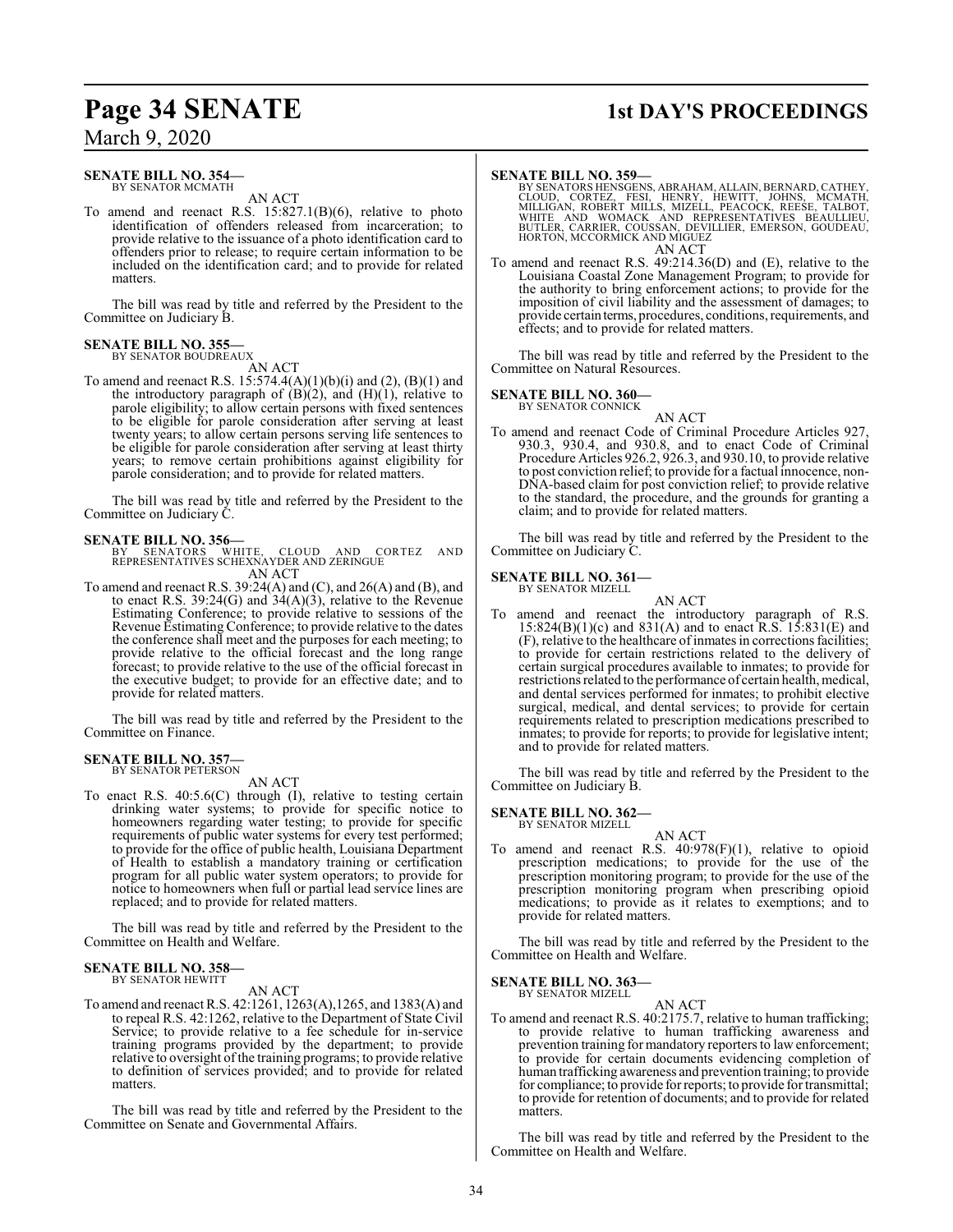## **1st DAY'S PROCEEDINGS Page 35 SENATE**

#### **SENATE BILL NO. 364—**

BY SENATOR BERNARD AN ACT

To enact R.S. 15:587(A)(1)(j), relative to the Louisiana Bureau of Criminal Identification and Information; to provide relative to the duty of the bureau to provide information to certain entities; to provide that the bureau is to provide certain information regarding employees and potential employees upon request to juvenile detention facilities; and to provide for related matters.

The bill was read by title and referred by the President to the Committee on Judiciary B.

#### **SENATE BILL NO. 365—** BY SENATOR CLOUD

#### AN ACT

To amend and reenact the introductory paragraph of R.S.  $17:221.6(D)$ ,  $2926(B)$ , and  $3006$ , and  $\overline{R}$ .  $\overline{S}$ .  $23:76(\overline{C})(8)$ , and to enact R.S. 17:2925(C), 2926(A)(3), and 2930(D), relative to individual graduation plans; to require that certain information relative to demand jobs be provided to students; and to provide for related matters.

The bill was read by title and referred by the President to the Committee on Education.

#### **SENATE BILL NO. 366—** BY SENATOR FIELDS

AN ACT

To amend and reenact R.S. 17:493(D), relative to school bus operators; to provide relative to procedures for removal of permanent school bus operators; to provide for appeals from decisions of superintendents taking interim disciplinary action against permanent school bus operators; and to provide for related matters.

The bill was read by title and referred by the President to the Committee on Education.

**SENATE BILL NO. 367—** BY SENATOR FIELDS AND REPRESENTATIVE MARCELLE AN ACT

To enact R.S. 30:2376.1, relative to the "Right-to-Know" law; to provide for air monitoring systems at certain facilities; to provide for definitions; to provide requirements for air quality monitoring systems; to provide for recordkeeping; and to provide for related matters.

The bill was read by title and referred by the President to the Committee on Environmental Quality.

### **SENATE BILL NO. 368—** BY SENATOR FIELDS

AN ACT

To enact R.S. 33:9038.72, relative to cooperative economic development in and around public postsecondary education institutions in certain parishes; to authorize certain parish and municipal governing authorities to create special taxing districts for such purposes; to provide for the governance and powers and duties of such a district, including the authority to levy taxes and special assessments; to authorize such a district to incur debt and to pledge tax increments to repayment thereof; and to provide for related matters.

The bill was read by title and referred by the President to the Committee on Local and Municipal Affairs.

#### **SENATE BILL NO. 369—** BY SENATOR FIELDS

AN ACT

To enact R.S. 33:9038.73, relative to cooperative economic development in and around public postsecondary education institutions; to authorize parish and municipal governing authorities to create special taxing districts for such purposes; to provide for the governance and powers and duties of such a district, including the authority to levy taxes and special

# March 9, 2020

assessments; to authorize such a district to incur debt and to pledge tax increments to repayment thereof; and to provide for related matters.

The bill was read by title and referred by the President to the Committee on Local and Municipal Affairs.

#### **SENATE BILL NO. 370—** BY SENATOR CARTER

AN ACT To amend and reenact R.S. 33:2581.1(A), relative to workers' compensation; to provide relative to benefits for hearing loss for classified fire service employees; and to provide for related matters.

The bill was read by title and referred by the President to the Committee on Labor and Industrial Relations.

#### **SENATE BILL NO. 371—**

BY SENATOR CARTER AN ACT

To amend and reenact R.S.  $40:978(E)(1)$ ,  $(G)(1)(a)$  and  $(3)$ , and the introductory paragraph of R.S.  $40:978(H)(1)$ , and to enact R.S. 40:978(E)(4), (G)(4), (H)(1)(c), and (I), relative to opioid prescriptions; to provide forlimits on the number of opioids that may be dispensed when the prescriber is not licensed by the state of Louisiana; to provide for limits of the number of opioids that can be dispensed to first-time patients; to provide for application to opioid naive patients; to provide for a definition of opioid naive; to provide for an effective date; prescribers of controlled dangerous substances; and to provide for related matters.

The bill was read by title and referred by the President to the Committee on Health and Welfare.

### **SENATE BILL NO. 372—** BY SENATOR LAMBERT

AN ACT

To amend and reenact R.S. 30:2418(H)(1), relative to the waste tire program in the Department of Environmental Quality; to authorize the establishment of standards, requirements, and permitting procedures; to provide for waste tire generators; to authorize the promulgation ofrules, regulations, and guidelines; and to provide for related matters.

The bill was read by title and referred by the President to the Committee on Environmental Quality.

#### **SENATE BILL NO. 373—** BY SENATOR CLOUD

AN ACT To amend and reenact R.S. 22:1964(20)(a) and (b), relative to unfair or deceptive methods, acts, and practices in the business of insurance; to provide with respect to the failure to provide claims history within ten days of receipt of the insured's written request; to include mail, fax, and email as methods for submitting the request; and to provide for related matters.

The bill was read by title and referred by the President to the Committee on Insurance.

#### **SENATE BILL NO. 374—** BY SENATOR CLOUD

AN ACT

To enact R.S. 32:402.2 and R.S. 40:1465, relative to a commercial driver license; to provide for course materials and testing on the recognition, prevention, and reporting of human trafficking; and to provide for related matters.

The bill was read by title and referred by the President to the Committee on Transportation, Highways and Public Works.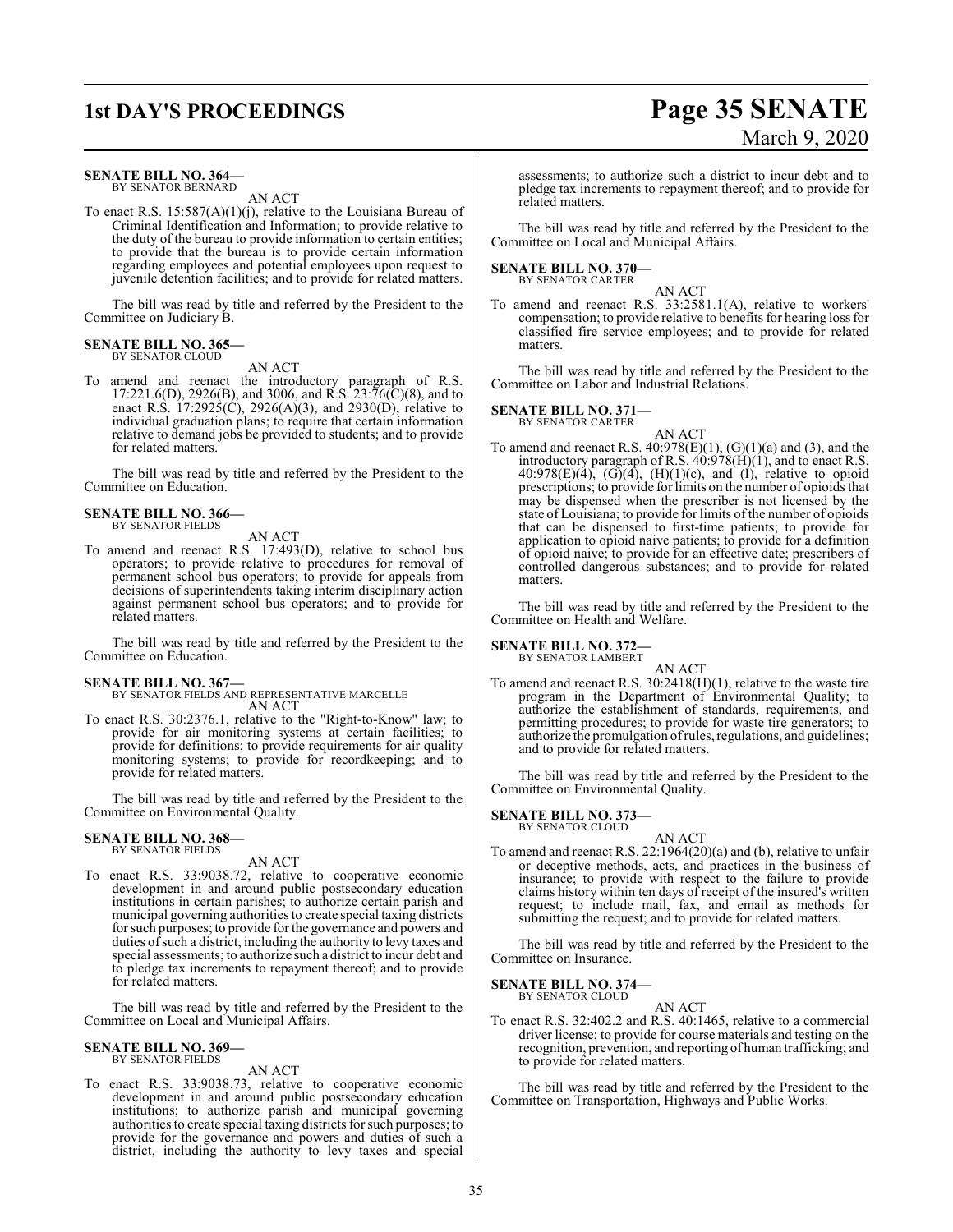#### **SENATE BILL NO. 375—** BY SENATOR CLOUD

AN ACT

To enact Part IX of Chapter 1 of Title 51 of the Louisiana Revised Statutes of 1950, to be comprised of R.S. 51:466, relative to long-termresidential rental property; to prohibit the requirement that owners of long-term residential rental properties register with political subdivisions; to prohibit political subdivisions from requiring owners of long-term residential rental property to register under certain conditions; to provide for definitions; to provide for exceptions; and to provide for related matters.

The bill was read by title and referred by the President to the Committee on Local and Municipal Affairs.

## **SENATE BILL NO. 376—** BY SENATOR CLOUD

AN ACT

To enact R.S. 32:387(M), to provide for the transfer of permits; relative to annual, semi-annual and single trip permits; relative to special permits; and to provide for related matters.

The bill was read by title and referred by the President to the Committee on Transportation, Highways and Public Works.

#### **SENATE BILL NO. 377—** BY SENATOR LAMBERT

AN ACT

To amend and reenact Civil Code Articles 2041, 2534, and 3463, and to repeal Civil Code Article 3502, relative to prescription; to provide for prescription of the revocatory action; to provide for prescription of actions for redhibition and breach ofthe warranty of fitness for use; to provide for the interruption of prescription; to provide with respect to prescription of actions for recognition of inheritance rights; and to provide for related matters.

The bill was read by title and referred by the President to the Committee on Judiciary A.

## **SENATE BILL NO. 378—** BY SENATOR JOHNS

AN ACT

To amend and reenact R.S. 13:4721, R.S. 14:90(C), 90.3(F), and 90.5(C), and R.S. 27:15(B)(1), (D), and (E), 44(10), 205(12), and 371(C), and to enact R.S. 18:1300.24 and R.S.  $27:15(B)(8)(c)$  and Chapter 10 of Title 27 of the Louisiana Revised Statutes of 1950, to be comprised of R.S. 27:551 through 555, relative to sports wagering; to provide for a proposition election to authorize sport wagering in a parish; to provide for definitions; to provide for the Louisiana Gaming Control Board powers and duties; to provide for the requirements and limitations in conducting sports wagering; to provide for electronic wagering using a mobile or other digital platform; to provide for pooling of wagers; to provide for effective dates; and to provide for related matters.

The bill was read by title and referred by the President to the Committee on Judiciary B.

#### **SENATE BILL NO. 379—** BY SENATOR PETERSON

AN ACT

To amend and reenact R.S. 13:1381.7(A), relative to courts and judicial procedure; to provide relative to the Orleans Parish Criminal District Court; to provide relative to the office of the clerk of court; to provide relative to local funding; and to provide for related matters.

On motion of Senator Peterson the bill was read by title and withdrawn from the files of the Senate.

## **Page 36 SENATE 1st DAY'S PROCEEDINGS**

#### **SENATE BILL NO. 380—**

BY SENATOR MIZELL

AN ACT To enact R.S. 40:1061.21(E) and 2109.1, relative to reports required after an abortion; to provide for certain reports regarding abortions; to provide for certain reports related to complications of surgical procedures as a result of an abortion; and to provide for related matters.

The bill was read by title and referred by the President to the Committee on Health and Welfare.

#### **SENATE BILL NO. 381—** BY SENATOR REESE

AN ACT

To amend and reenact R.S. 29:291, relative to military, naval, and veterans' affairs; to provide relative to recordation of birth certificates of children born to armed forces members; to provide relative to the fee for recordation of birth certificates; to provide relative to remittance of birth certificates to the Louisiana Bureau ofVital Records and Statistics; and to provide for related matters.

The bill was read by title and referred by the President to the Committee on Judiciary A.

#### **SENATE BILL NO. 382—** BY SENATOR REESE

AN ACT

To enact R.S. 32:308(G), relative to motor vehicle equipment; to provide relative to amber warning lamps; to provide relative to vehicles hauling forest products; to provide for requirements; and to provide for related matters.

The bill was read by title and referred by the President to the Committee on Transportation, Highways and Public Works.

#### **SENATE BILL NO. 383—** BY SENATOR REESE

AN ACT To amend and reenact R.S. 15:539.1 and 539.3(A), relative to sex offenses; to provide for the forfeiture of personal property following conviction of certain sex offenses; to provide a procedure for the sale or auction of personal property forfeited following conviction of certain sex offenses; to provide a ranked order for payment of proceeds received from the sale or auction of personal property forfeited following the conviction of certain sex offenses; and to provide for related matters.

The bill was read by title and referred by the President to the Committee on Judiciary C.

#### **SENATE BILL NO. 384—** BY SENATOR REESE

AN ACT

To amend and reenact Code of Criminal Procedure Art. 718.1(A) and (B) and R.S. 14:107.4(D) and (E), relative to the crime of unlawful posting of criminal activity for notoriety and publicity; to provide relative to access to evidence of the crime; to provide relative to the disposition of evidence of the crime; and to provide for related matters.

The bill was read by title and referred by the President to the Committee on Judiciary C.

#### **SENATE BILL NO. 385—** BY SENATOR CARTER

AN ACT

To amend and reenact R.S. 15:574.20(B)(2), relative to medical parole; to provide relative to eligibility for medical parole; to provide that medical parole shall not be available to offenders serving sentences for crimes of violence or sex offenses; and to provide for related matters.

The bill was read by title and referred by the President to the Committee on Judiciary C.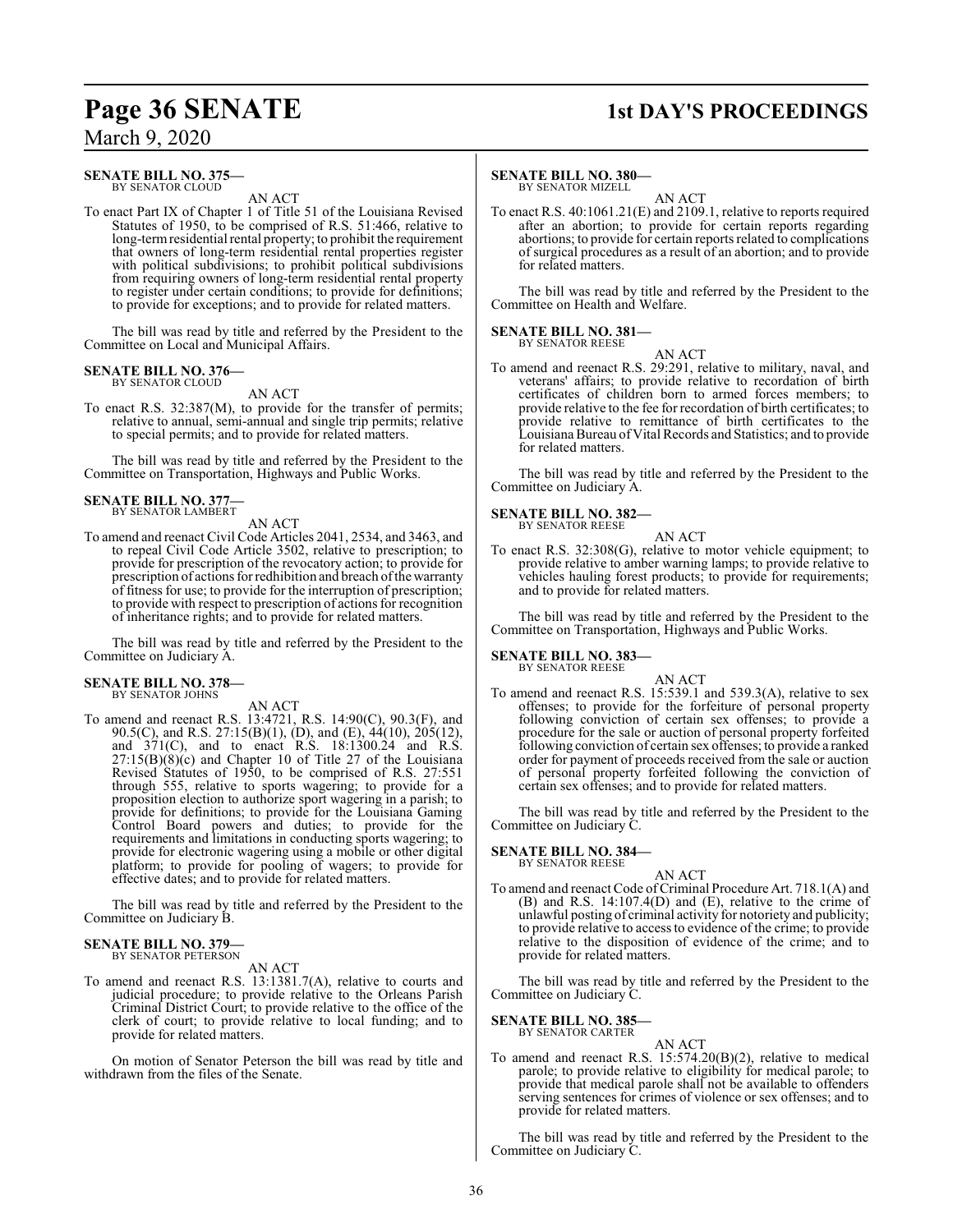#### **SENATE BILL NO. 386—** BY SENATOR ALLAIN

AN ACT

To enact Part I of Chapter 6 of Title 30 of the Louisiana Revised Statutes of 1950, to be comprised of R.S. 30:401 through 403, relative to minerals, oil, and gas and environmental quality; to establish the Commission for Louisiana's Energy, Environment, and Restoration; to provide for a purpose; to provide for membership; to provide for an operational plan and legislative recommendations; and to provide for related matters.

The bill was read by title and referred by the President to the Committee on Natural Resources.

#### **SENATE BILL NO. 387—** BY SENATOR MIZELL

AN ACT

To enact R.S. 15:827(A)(10), relative to Department of Public Safety and Corrections; to provide relative to duties of Department of Public Safety and Corrections; to provide with respect to suitable accommodations for breastfeeding and lactation; to provide relative to the implementation of the requirement that a state correctional facility or facility housing state inmates be equipped with suitable accommodations for breastfeeding and lactation; and to provide for related matters.

The bill was read by title and referred by the President to the Committee on Judiciary B.

#### **SENATE BILL NO. 388—**

BY SENATOR FIELDS

- AN ACT
- To amend and reenact R.S.  $40:1665.2(C)(1)$ , relative to law enforcement officers; to provide relative to benefits to be paid to the surviving spouse, children, beneficiary, or estate of law enforcement officers; to provide for lifetime death benefits for the surviving spouse of a law enforcement officer; and to provide for related matters.

The bill was read by title and referred by the President to the Committee on Judiciary B.

#### **SENATE BILL NO. 389—** BY SENATOR BOUIE

AN ACT

To amend and reenact R.S. 37:2704(A) (1), (2), and (3), 2705(A) and (D), 2706(B), 2708(A)(3), 2709(B), 2712 (1)(b), 2713, 2714(B) and (C), 2716(B), 2717(A)(2) and (D), 2719, 2724(B), and to enact  $37:2703(19)$ ,  $2712(3)$ ,  $2714(F)$  and  $(G)$ ,  $2715(F)$ ,  $2717(A)(13)$ , (G) and (H), and to repeal R.S.  $37:2712(1)(c)$  and to provide for related matters.

The bill was read by title and referred by the President to the Committee on Health and Welfare.

#### **SENATE BILL NO. 390—** BY SENATOR PETERSON

AN ACT

To amend and reenact R.S. 33:4071(A)(1)(e), 4084(A)(1)(b) and (2) and (E), 4085(A) and (B), 4090, and 4091, and to enact R.S. 33:4084(A)(1)(c), relative to the Sewerage and Water Board of New Orleans; to provide relative to the board; to provide for the purchase of supplies and machinery and equipment; to provide for the letting and bidding of public contracts over a certain amount; to provide relative to the costs of the installation of connections and subsequent work; to provide for reports of board; to provide relative to exemptions related to the Orleans Parish School Board; and to provide for related matters.

The bill was read by title and referred by the President to the Committee on Local and Municipal Affairs.

#### **SENATE BILL NO. 391—**

BY SENATOR FRED MILLS

AN ACT To amend and reenact R.S. 46:437.3(7) through (11) and (14) through (28), 437.5, 438.1(A) and (C)(1), 438.3(A), (B), and (D) through (H), 438.6(A) and (D)(3), 438.7(3), 438.8(D), 439.1(A),  $(D)(1)$  and  $(F)$ , 439.2(A),  $(B)$ , and  $(E)$ , and 439.4(A)(1),  $(C)(2)$ , (F) and (G), and to enact R.S.  $46:437.6(D)$ ,  $437.7(E)$ ,  $438.3(I)$ through  $(N)$ , 438.5(F), and 438.8 $(B)(3)$ , and to repeal R.S. 46:437.3(29) and (30), 439.1(G), 439.2(F), and 440.3, relative to the Medicaid Assistance Programs Integrity Law; to provide for settlement; to provide for injunctive relief; to provide for civil actions; to provide for false or fraudulent claims and misrepresentation; to provide for civil penalties; to provide for recovery; to provide for reduction of damages; to provide for burden of proof, prima facie evidence and standard of review; to provide for qui tam action and procedure; to provide for recovery; and to provide for related matters.

The bill was read by title and referred by the President to the Committee on Health and Welfare.

**SENATE BILL NO. 392—** BY SENATOR LAMBERT

AN ACT

To enact R.S. 30:2418.1, relative to the waste tire program within the Department of Environmental Quality; to prohibit willfully and knowingly illegal disposal of waste tires; to provide for criminal penalties; to provide for suspended sentence; to provide for limitation of prosecution; to provide for costs; and to provide for related matters.

The bill was read by title and referred by the President to the Committee on Environmental Quality.

### **SENATE BILL NO. 393—** BY SENATOR LAMBERT

AN ACT To enact R.S. 30:2418.1 and 2418.2, relative to the waste tire program within the Department of Environmental Quality; to require certain generators of waste tires to obtain generator identification numbers; to require certain transporters to obtain a certificate; to provide for criminal penalties; and to provide for related matters.

The bill was read by title and referred by the President to the Committee on Environmental Quality.

**SENATE BILL NO. 394—** BY SENATOR FOIL

#### AN ACT

To amend and reenact Code of Criminal Procedure Article 401(A)(4) and R.S.  $13:3042(A)$ , relative to general qualifications of jurors; to exempt a person from jury duty in civil and criminal cases if the person is under a judgment of interdiction or continuing tutorship; and to provide for related matters.

The bill was read by title and referred by the President to the Committee on Judiciary A.

**SENATE BILL NO. 395—**<br>BY SENATORS CLOUD, HEWITT, MILLIGAN, ROBERT MILLS, MIZELL,<br>REESE AND WHITE AND REPRESENTATIVES AMEDEE, BUTLER,<br>DEVILLIER AND MIKE JOHNSON

AN ACT

To enact R.S. 51:1429, relative to unfair or deceptive acts or practices; to provide relative to advertisement for certain professional services; to provide relative to a false, misleading, and deceptive statement in an advertisement; to provide for violations, actions, and penalties; to provide for definitions, terms, conditions, and procedures; and to provide for related matters.

The bill was read by title and referred by the President to the Committee on Commerce, Consumer Protection, and International Affairs.

## **1st DAY'S PROCEEDINGS Page 37 SENATE** March 9, 2020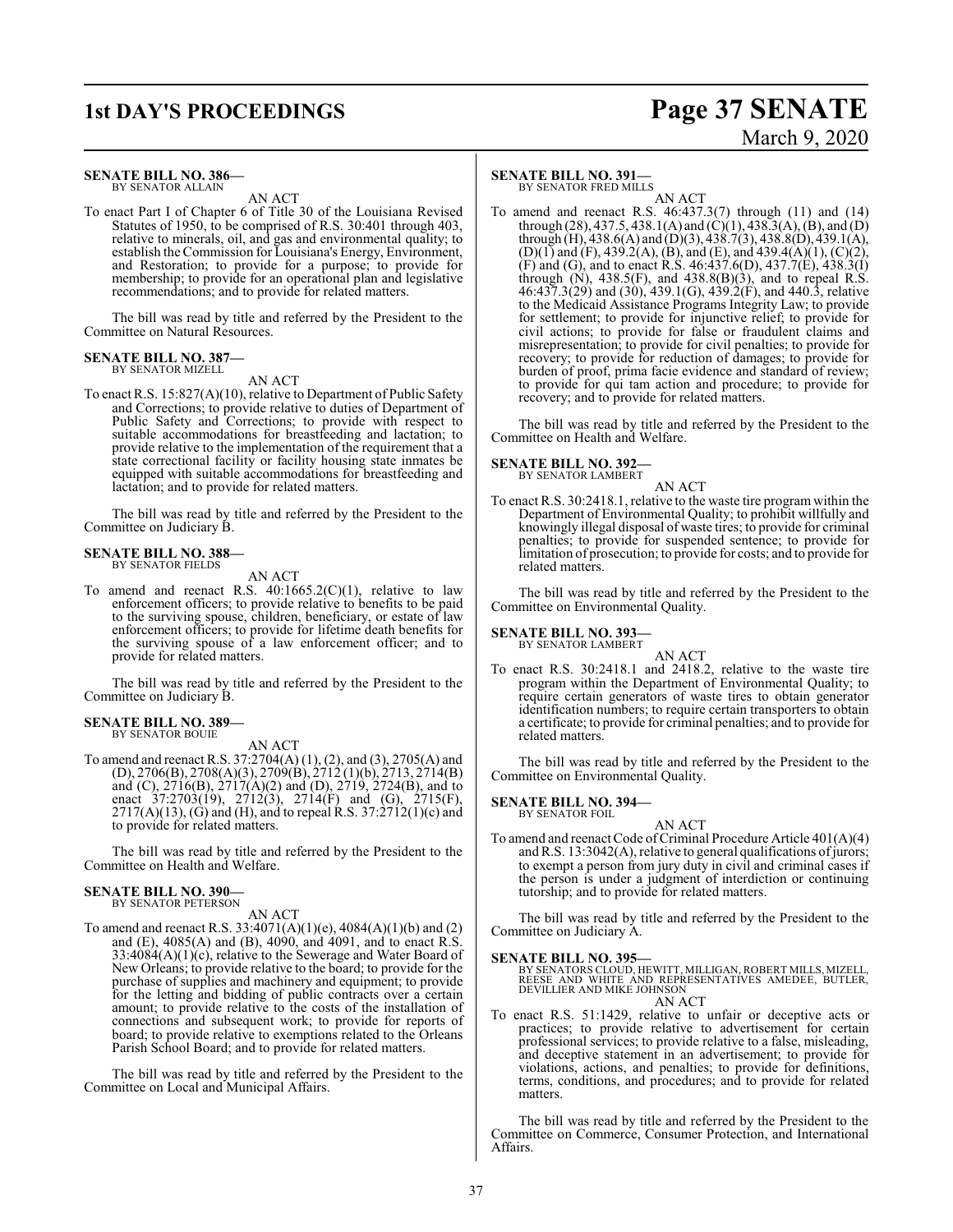### **Page 38 SENATE 1st DAY'S PROCEEDINGS**

March 9, 2020

### **SENATE BILL NO. 396—**

BY SENATOR ABRAHAM AN ACT

To amend and reenact R.S. 33:9021(8) and (10), and 9022(1) and to enact R.S. 33:2759, relative to ad valorem tax exemptions; to provide for payments in lieu of taxes pursuant to certain cooperative endeavor agreements; to provide relative to procedures for the validity of certain cooperative endeavor agreements; to require cooperative endeavor agreement approval; to provide for limitations and requirements; to provide for definitions; to provide for effectiveness; and to provide for related matters.

The bill was read by title and referred by the President to the Committee on Local and Municipal Affairs.

### **SENATE BILL NO. 397—**

BY SENATOR BERNARD AN ACT

To amend and reenact R.S. 18:1313, 1314(B)(1) and (C)(1)(a), and 1315(B) and to enact R.S.  $18:423(j)$ , and  $1313.1$ , relative absentee and early voting ballots; to provide for preparation, verification, tabulation and counting of such ballots; to provide for the duties and responsibilities of parish board of election supervisors; and to provide for related matters.

The bill was read by title and referred by the President to the Committee on Senate and Governmental Affairs.

#### **SENATE BILL NO. 398—**

BY SENATOR FOIL

AN ACT

To enact R.S. 29:735.4(E), relative to the Governor's Office of Homeland Security and Emergency Preparedness; to provide for qualifications of volunteers to cyber response and recovery support efforts; and to provide for related matters.

The bill was read by title and referred by the President to the Committee on Judiciary B.

**SENATE BILL NO. 399—**<br>BY SENATOR FIELDS AND REPRESENTATIVES JORDAN AND<br>MARCELLE AN ACT

To amend and reenact R.S. 30:2363(10) and 2373(B)(2) and (6) and to enact R.S. 30:2363(21) and 2365(A)(8), relative to the "Right-to-Know" law; to provide for the reporting of certain releases of hazardous materials; to provide for definitions; to provide for reporting of emergency conditions; to provide for public notification of emergency conditions; and to provide for related matters.

The bill was read by title and referred by the President to the Committee on Environmental Quality.

**SENATE BILL NO. 400—** BY SENATOR FIELDS AND REPRESENTATIVE JORDAN AN ACT

To amend and reenact R.S.  $30:2025(E)(1)(a)$  and  $(2)$  and  $(F)(1)(a)$ and (2)(a), relative to civil and criminal penalties for violations of the Environmental Quality Act; to increase civil penalties; to increase criminal penalties; and to provide for related matters.

The bill was read by title and referred by the President to the Committee on Environmental Quality.

#### **SENATE BILL NO. 401—** BY SENATOR PETERSON

AN ACT

To enact Chapter 6-B of Title 23 of the Louisiana Revised Statutes of 1950, to be comprised of R.S. 23:671 through 678, and R.S. 23:1516, relative to minimum wage; to establish a state minimum wage; to provide for an annual increase of the minimum wage; to provide for enforcement; to provide for civil remedies; to provide for damages; to provide for venue; to provide for the limitation of actions; to provide for notifications;

to provide for the creation of an account within a fund; to provide for exceptions; and to provide for related matters.

The bill was read by title and referred by the President to the Committee on Labor and Industrial Relations.

### **SENATE BILL NO. 402—** BY SENATOR FOIL

AN ACT

To amend and reenact R.S. 38:2212.1(C)(2) and 2295(A)(2) and  $(C)(1)$ , and to enact R.S. 38:2295(D), relative to public contracts; to provide for bidders to submit bids with alternative and equivalent products; and to provide for related matters.

The bill was read by title and referred by the President to the Committee on Transportation, Highways and Public Works.

#### **SENATE BILL NO. 403—**

BY SENATOR FRED MILLS AN ACT

To amend and reenact R.S. 14:91.6(A) and 91.8(C), (D), (E), and (F), R.S. 26:793(C)(1), 910, 910.1(A), 911(A), and 917(A) and (C), and R.S.  $47:851(C)(2)$ , to enact R.S. 26:901.1, relative to tobacco products, alternative nicotine products and vapor products, paraphernalia, and devices; to provide relative to the unlawful distribution, sale, and possession; to raise the minimum age of persons for sale, purchase, and possession; to provide for legislative facts and findings; to require unannounced compliance checks; to require identification under certain circumstances; to provide regarding vending machines and self-service displays; to provide regarding violations; and to provide for related matters.

The bill was read by title and referred by the President to the Committee on Judiciary B.

### **SENATE BILL NO. 404—** BY SENATOR LUNEAU

AN ACT

To amend and reenact 32:300.5 and to repeal R.S. 32:300.6, 300.7, and 300.8, relative to the use of certain wireless telecommunications devices while operating a motor vehicle; to provide for definitions; to provide for exceptions; and to provide for related matters.

The bill was read by title and referred by the President to the Committee on Transportation, Highways and Public Works.

#### **SENATE BILL NO. 405—** BY SENATOR FOIL

#### AN ACT

To amend and reenact the introductory paragraph of R.S. 37:913(9) and R.S. 37:913(9)(a), relative to collaborative practice agreements between advanced practice registered nurses and licensed physicians or dentists; to provide for the definition of collaborative practice agreement; to provide for approval of the collaborative practice agreement by the Louisiana State Board of Nursing and the Louisiana State Board of Medical Examiners or Louisiana State Board of Dentistry; and to provide for related matters.

The bill was read by title and referred by the President to the Committee on Health and Welfare.

### **SENATE BILL NO. 406—** BY SENATOR MIZELL

AN ACT

To amend and reenact R.S. 12:401, 402, 403(4), 422, 428, and 430, relative to rural access to broadband high-speed Internet access; to grant authority to electric cooperatives to provide broadband high-speed Internet services; to provide for broadband operators; to provide for broadband service providers; to provide for limitations on liability; to provide for servitudes; to provide for applications; to provide for certain terms, conditions and procedures; to provide for powers; to provide for definitions; and to provide for related matters.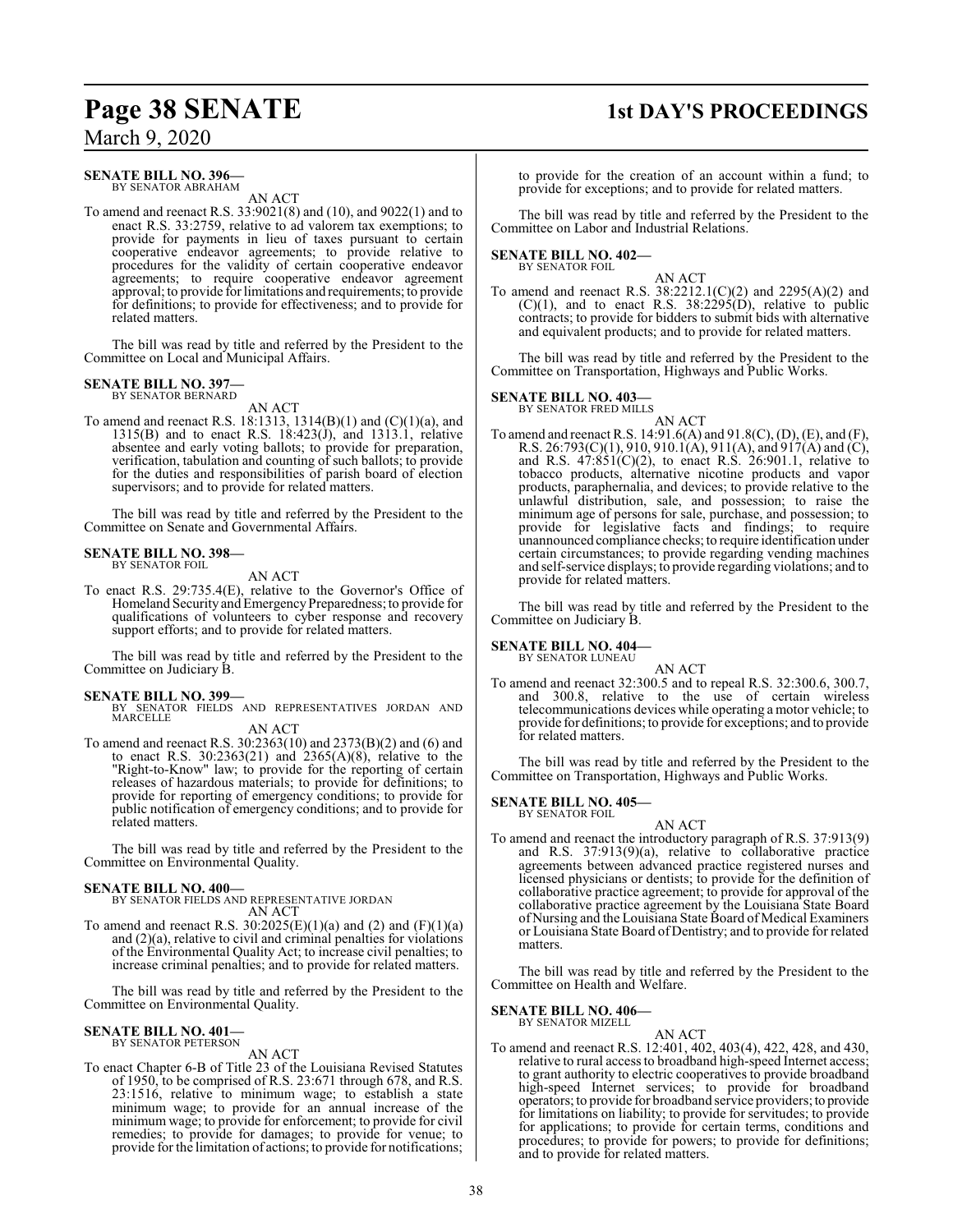## **1st DAY'S PROCEEDINGS Page 39 SENATE** March 9, 2020

The bill was read by title and referred by the President to the Committee on Commerce, Consumer Protection, and International Affairs.

#### **SENATE BILL NO. 407—** BY SENATOR FOIL

### AN ACT

To amend and reenact R.S. 15:1199.22, 1199.24(A)(1), (2), (7), and (8), (B), (C), (D), (E), and (F), 1199.25, and 1199.26 and to enact R.S.  $15:1199.24(A)(11)$  and (G), relative to the Post-Conviction Veterans Mentor Program; to provide for the authorization ofthe Post-Conviction Veterans Mentor Program; to provide for eligibility criteria; to provide for veteran mentors; to provide forscreening of eligible mentors; to provide for work opportunities for inmates participating in the program; to provide for transitional facilities; and to provide for related matters.

The bill was read by title and referred by the President to the Committee on Judiciary B.

#### **SENATE BILL NO. 408—** BY SENATOR TALBOT

#### AN ACT

To enact R.S. 9:2800.25, relative to compensation for medical expenses incurred; to provide for medical expenses recoverable as damages in civil litigation; to provide for limitations in the amount of damages recoverable; to provide for applicability to workers' compensation claims; and to provide for related matters.

The bill was read by title and referred by the President to the Committee on Judiciary A.

#### **SENATE BILL NO. 409—** BY SENATOR FOIL

AN ACT To amend and reenact R.S. 47:463.126(A), (C), and (F), relative to the Louisiana State University National Champions special prestige license plate; to designate the plate to honor the undefeated 2019 Louisiana State University National Champion football team; and to provide for related matters.

The bill was read by title and referred by the President to the Committee on Transportation, Highways and Public Works.

#### **SENATE BILL NO. 410—** BY SENATOR BARROW

#### AN ACT

To amend and reenact R.S. 33:2740.67(B), relative to Baton Rouge North Economic Development District; to provide relative to the boundaries of the district; and to provide for related matters.

The bill was read by title and referred by the President to the Committee on Local and Municipal Affairs.

## **SENATE BILL NO. 411—** BY SENATOR BARROW

#### AN ACT

To amend and reenact R.S. 33:9038.71(A), (B), and (D), relative to Bethany Convention Center Development District; to provide for a change in the name of the district; to provide for a change in the boundary lines; to provide for its governance; to provide relative to the board of commissioners; to provide for the rights and powers of the board of commissioners; to provide for related matters.

The bill was read by title and referred by the President to the Committee on Local and Municipal Affairs.

#### **SENATE BILL NO. 412—** BY SENATOR BARROW

AN ACT

To enact R.S. 37:606.1, relative to cosmetology; to provide relative to registration of persons working in a salon; to prohibit certain

acts; to provide for orders, penalties, and decisions; to provide for terms and procedures; and to provide for related matters.

The bill was read by title and referred by the President to the Committee on Commerce, Consumer Protection, and International Affairs.

### **SENATE BILL NO. 413—** BY SENATOR PRICE

- AN ACT
- To amend and reenact R.S. 32:1(1), (10) and (93.1), 2(D) and (E),  $3(C)$ ,  $388(A)(3)$  and (4), the introductory paragraph of (B)(1)(a),  $(B)(4)(a)$ ,  $(C)(3)$ ,  $(F)$  and  $(G)$ , 388.1, 389, 390.23 $(A)$ , and 392(A)(1), R.S. 36:408(B)(3) and 409(C)(8), R.S. 40:1379.8, and R.S.  $47:511.1(B)$ , (C), (D), and (E),  $516(A)$ , (B)(2), and (D), 718(B)(1) and (C) and 812(C), to enact R.S. 32:1(93) and 2(B) and (C), and to repeal Sections 6 through 14 of Act No. 320 of the 2010 Regular Session of the Legislature; relative to weights and standards; to transfer the operation and maintenance of stationary weight enforcement scale locations from the Department of Public Safety and Corrections to the Department of Transportation and Development; to provide for authority of the Department of Transportation and Development; to provide for the authority of the Department of Public Safety and Corrections; to provide for definitions; to provide for fines and payments; to provide for enforcement, payment, and collections procedures; to provide for administrative review; to provide for transition; to provide for an effective date; and to provide for related matters.

The bill was read by title and referred by the President to the Committee on Transportation, Highways and Public Works.

### **SENATE BILL NO. 414—**<br>BY SENATOR FOIL

### AN ACT

To amend and reenact R.S. 47:1922(A)(1), relative to the Insurance Committee of the Assessors' Insurance Fund; to provide relative to the authority of the Insurance Committee of the Assessors' Insurance Fund to contract for group insurance; to remove provision requiring final approval by the Louisiana Assessors' Association membership; and to provide for related matters.

The bill was read by title and referred by the President to the Committee on Revenue and Fiscal Affairs.

#### **SENATE BILL NO. 415—** BY SENATOR MIZELL

AN ACT To amend and reenact R.S.  $39:1351(A)(2)(a)$  and  $(3)$ , and the introductory paragraph of R.S. 39:1351(B)(1) and R.S.  $1339:51(B)(1)(a)$ ,  $1352(A)(1)$  and  $(3)$ ,  $39:1352(B)(1)$ ,  $1353(A)$ and  $1354(A)$ , and to enact R.S.  $39:1352(B)(2)(e)$  and  $(4)$ , relative to fiscal administrators of political subdivisions; to provide relative to appointments; to provide relative to duties of a fiscal administrator; to provide relative to the adoption of budget amendments; and to provide for related matters.

The bill was read by title and referred by the President to the Committee on Local and Municipal Affairs.

## **SENATE BILL NO. 416—** BY SENATOR CARTER

### AN ACT

To amend and reenact R.S. 33:4530(A), (B), and (C), 4531, and 4532, to enact R.S. 33:4530(D), 4534, 4535, 4536, and 4537, and to repeal R.S. 33:4533 and Act 279 of the 2011 Regular Session, relative to the New Orleans public belt railroad; to provide for the creation ofthe NewOrleans Public Belt Railroad Commission; to provide for the composition of the commission membership; to provide for the commission's purpose; to provide for the operation and maintenance of the Huey P. Long Bridge; to authorize the transfer of assets; to provide for employee arrangements; to provide for financial matters; and to provide for related matters.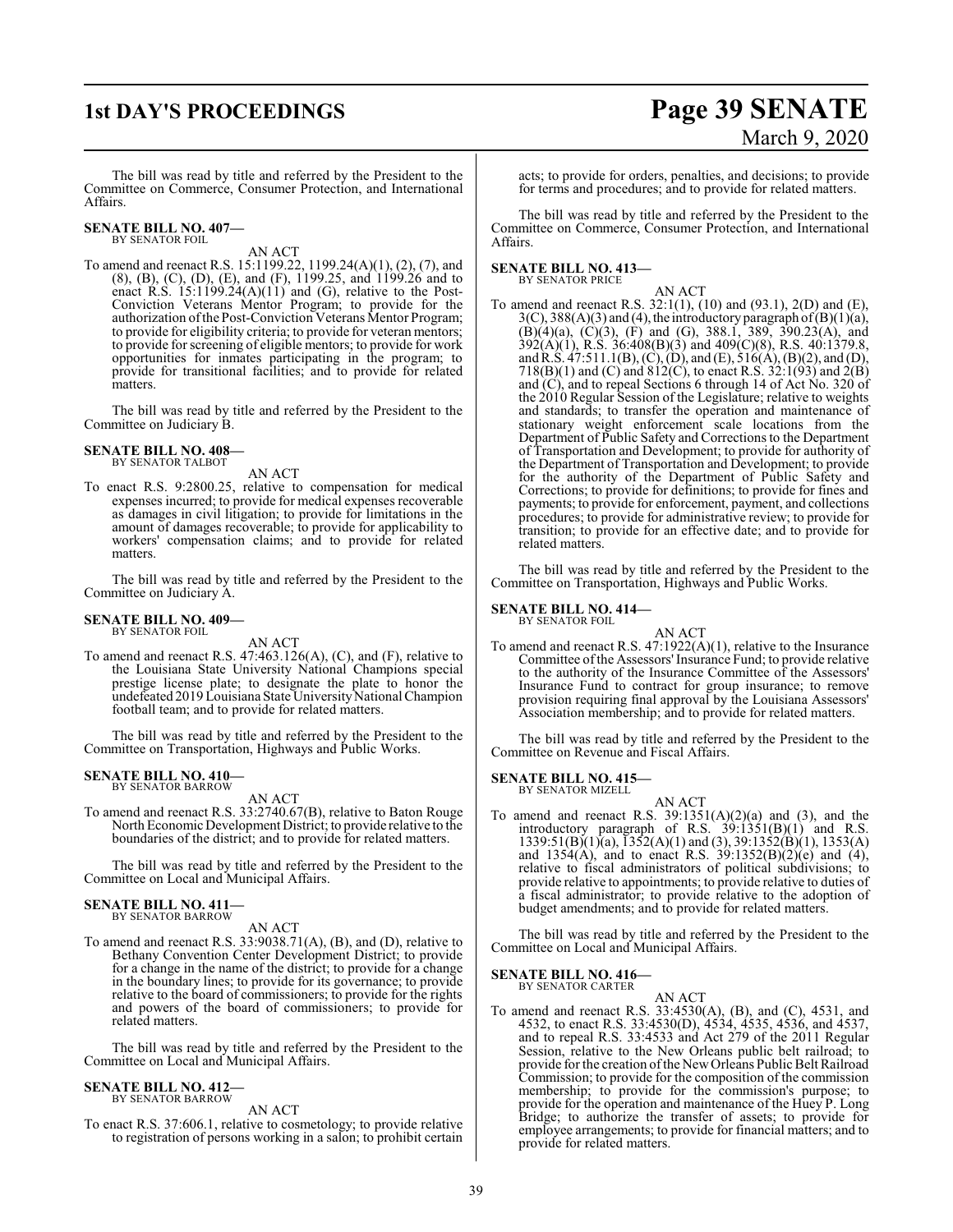The bill was read by title and referred by the President to the Committee on Local and Municipal Affairs.

#### **SENATE BILL NO. 417—** BY SENATOR TALBOT

AN ACT

To repeal Act No. 262 of the 2019 Regular Session of the Legislature, relative to commercial automobile insurance; to repeal requirement for automobile insurers to submit annual data to the commissioner of insurance; to provide for an effective date; and to provide for related matters.

The bill was read by title and placed on the Calendar for a second reading.

### **SENATE BILL NO. 418—** BY SENATOR TALBOT

AN ACT

To amend and reenact Civil Code Article 3492 and 3493.10, Code of Civil Procedure Article 1732(1), R.S. 22:1269 (B) and R.S. 32: 295.1(E), to enact R.S. 9:2800.25, and to repeal R.S. 22:333(E), relative to liability; to provide relative to civil liability and to motor vehicle liability coverage; to extend the general prescriptive period for delictual actions involving motor vehicle accidents; to prohibit the court from awarding a plaintiff the amount of medical expenses reduced or paid by a collateral source; to provide with respect to a jury trial in a lawsuit arising froma motor vehicle accident; to repeal the right of direct action against an insurer; to provide relative to the requirement to wear safety belts while operating a motor vehicle; to provide for the introduction of evidence of the failure to wear a safety belt under certain circumstances and effects of such evidence; to provide for exceptions; to provide that the failure to use a safety belt shall result in a reduction of damages; to require certain annual rate filings with the commissioner of insurance; to provide for a mandatory rate reduction under certain circumstances; to provide for an effective date; and to provide for related matters.

The bill was read by title and placed on the Calendar for a second reading.

#### **SENATE BILL NO. 419—**

BY SENATOR ROBERT MILLS AND REPRESENTATIVE SEABAUGH AN ACT

To enact Civil Code Article 2315(C), relative to damages; to provide for a limitation on general damages; to define general damages; and to provide for related matters.

The bill was read by title and placed on the Calendar for a second reading.

### **Rules Suspended**

#### **Introduction of Senate Resolutions**

**SENATE RESOLUTION NO. 3—** BY SENATORS TARVER AND PEACOCK

A RESOLUTION

To commend The Shreveport Sun, its owners, editors, and staff, on the occasion of its one hundredth anniversary and to acknowledge its exemplary status as the oldest black weekly newspaper in the state of Louisiana.

The resolution was read by title and placed on the Calendar for a second reading.

#### **SENATE RESOLUTION NO. 4—** BY SENATOR BOUDREAUX

A RESOLUTION

To express the sincere condolences of the Senate of the Legislature of Louisiana upon the death of Audrey Mae Caudgest Simon, native of New Orleans, Louisiana, and a long-time resident of Lafayette, Louisiana.

## **Page 40 SENATE 1st DAY'S PROCEEDINGS**

The resolution was read by title and placed on the Calendar for a second reading.

#### **SENATE RESOLUTION NO. 5—**

BY SENATOR BOUDREAUX A RESOLUTION

To commend Sergeant Major Anazia M. Andrus-Sam on thirty-one years of outstanding and selfless service to her country in the United States Army and the United States Army Reserve.

The resolution was read by title and placed on the Calendar for a second reading.

#### **SENATE RESOLUTION NO. 6—** BY SENATOR PETERSON

A RESOLUTION

To recognize Wednesday, April 1, 2020, as the thirty-sixth annual Red and White Day at the Louisiana Legislature.

The resolution was read by title and placed on the Calendar for a second reading.

## **SENATE RESOLUTION NO. 7—** BY SENATOR CATHEY

A RESOLUTION

To designate April 7, 2020, as FFA Day at the Louisiana State Capitol and to commend the state officers of the Louisiana FFA Association.

The resolution was read by title and placed on the Calendar for a second reading.

### **Introduction of Senate Concurrent Resolutions**

#### **SENATE CONCURRENT RESOLUTION NO. 2—** BY SENATOR LAMBERT A CONCURRENT RESOLUTION

To urge and request the Coastal Protection and Restoration Authority and the Department of Natural Resources to study the feasibility of using waste tire material in flood protection and coastal restoration projects.

The resolution was read by title and placed on the Calendar for a second reading.

#### **SENATE CONCURRENT RESOLUTION NO. 3—** BY SENATOR PEACOCK

A CONCURRENT RESOLUTION

To express the heartfelt condolences of the Legislature of Louisiana upon the passing of Shreveport philanthropist and art advocate, Ollie Delton Harrison Jr. and to celebrate his life and his legacy of good works and community service.

The resolution was read by title and placed on the Calendar for a second reading.

#### **SENATE CONCURRENT RESOLUTION NO. 4—** BY SENATOR PEACOCK A CONCURRENT RESOLUTION

To express the sincere condolences of the Legislature of Louisiana upon the death of an exceptional physician, Isaac "Ike"Muslow, MD, and to commend his lifetime of dedication to the advancement of healthcare and internal medicine instruction.

The resolution was read by title and placed on the Calendar for a second reading.

## **SENATE CONCURRENT RESOLUTION NO. 5—** BY SENATOR PEACOCK

A CONCURRENT RESOLUTION

To express the sincere condolences of the Legislature of Louisiana upon the passing of the Honorable Donald Wayne "Don" Williamson, to acknowledge his lifelong commitment to public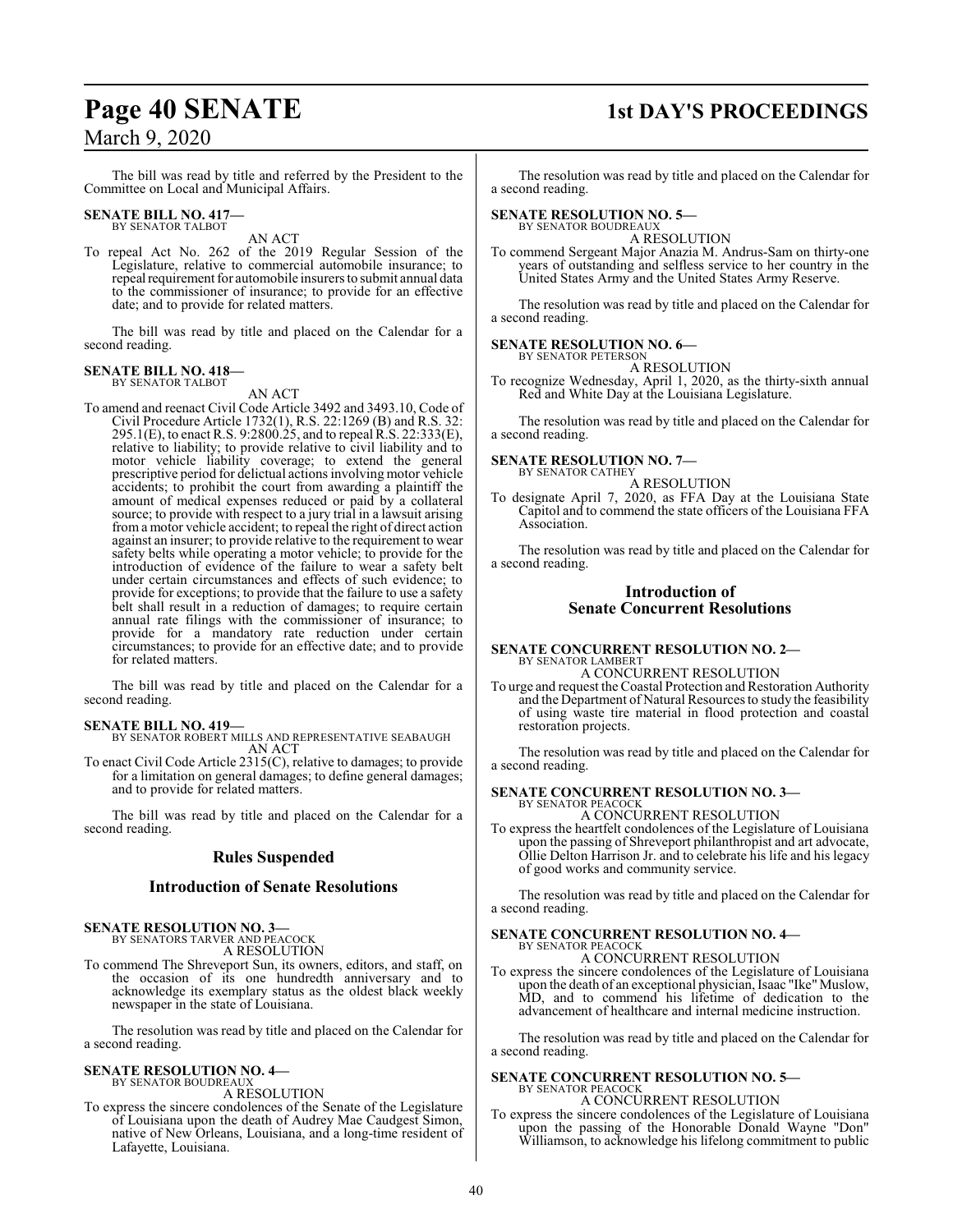service, and to note his many contributions made on behalf of the state of Louisiana.

The resolution was read by title and placed on the Calendar for a second reading.

## **SENATE CONCURRENT RESOLUTION NO. 6—** BY SENATORS PEACOCK AND TARVER

A CONCURRENT RESOLUTION

To commend The Shreveport Sun, its owners, editors, and staff, on the occasion of its one hundredth anniversary and to acknowledge its exemplary status as the oldest black weekly newspaper in the state of Louisiana.

The resolution was read by title and placed on the Calendar for a second reading.

#### **SENATE CONCURRENT RESOLUTION NO. 7—**

BY SENATORS HEWITT, BERNARD, CATHEY, CLOUD, CORTEZ, FESI,<br>HENRY, HENSGENS, JOHNS, MCMATH, MILLIGAN, ROBERT MILLS,<br>MIZELL, PEACOCK, REESE, TALBOT, WHITE AND WOMACK AND<br>REPRESENTATIVES BEAULLIEU, BUTLER, DEVILLIER, EMERSON,<br>

#### A CONCURRENT RESOLUTION

To urge and request the local officials in Cameron Parish, Jefferson Parish, Plaquemines Parish, St. Bernard Parish, St. John the Baptist Parish, Vermilion Parish, and the city of New Orleans to dismiss the forty-three coastal lawsuits that have been filed against over two-hundred large and small oil and natural gas companies in Louisiana.

The resolution was read by title and placed on the Calendar for a second reading.

#### **SENATE CONCURRENT RESOLUTION NO. 8—**

BY SENATOR JOHNS A CONCURRENT RESOLUTION

To express the sincere condolences of the Legislature of Louisiana upon the death of William A. Oliver.

The resolution was read by title and placed on the Calendar for a second reading.

#### **SENATE CONCURRENT RESOLUTION NO. 9—**

BY SENATOR FOIL A CONCURRENT RESOLUTION

To designate March 2020 as Colorectal Cancer Awareness Month in Louisiana and to commend MaryBird Perkins- Our Lady of the Lake Cancer Center on the achievement of the National Accreditation Program for Rectal Cancer (NAPRC).

The resolution was read by title and placed on the Calendar for a second reading.

#### **SENATE CONCURRENT RESOLUTION NO. 10—** BY SENATOR FOIL

A CONCURRENT RESOLUTION

To establish and recognize a coordinated and unified body of information technology and security professionals from branches of federal, state, and local government, to be known as the "Louisiana Cyber Investigators Alliance", to conduct cyber threat response activities, provide cyber intelligence support, and standardize evidence preservation procedures under the guidance of the Louisiana State Police.

The resolution was read by title and placed on the Calendar for a second reading.

### **SENATE CONCURRENT RESOLUTION NO. 11—**

BY SENATOR CLOUD A CONCURRENT RESOLUTION

To memorialize the Congress of the United States to enact legislation prohibiting access to online pornography by persons under the age of eighteen.

The resolution was read by title and placed on the Calendar for a second reading.

### **1st DAY'S PROCEEDINGS Page 41 SENATE** March 9, 2020

### **Message from the House**

#### **ASKING CONCURRENCE IN HOUSE CONCURRENT RESOLUTIONS**

March 9, 2020

To the Honorable President and Members of the Senate:

I am directed to inform your honorable body that the House of Representatives has finally passed and asks your concurrence in the following House Concurrent Resolutions:

HCR No. 10

Respectfully submitted, MICHELLE D. FONTENOT Clerk of the House of Representatives

#### **House Concurrent Resolutions on First Reading**

## **HOUSE CONCURRENT RESOLUTION NO. 10—** BY REPRESENTATIVE BAGLEY

A CONCURRENT RESOLUTION

To commend the Louisiana Association of Health Plans and to recognize Wednesday, March 11, 2020, as Louisiana Association of Health Plans Day at the state capitol.

The resolution was read by title and placed on the Calendar for a second reading.

#### **ATTENDANCE ROLL CALL**

#### PRESENT

| Mr. President | Foil      | Mizell   |
|---------------|-----------|----------|
| Abraham       | Harris    | Morris   |
| Allain        | Henry     | Peacock  |
| Barrow        | Hensgens  | Peterson |
| Bernard       | Hewitt    | Pope     |
| Boudreaux     | Jackson   | Price    |
| Bouie         | Johns     | Reese    |
| Carter        | Lambert   | Smith    |
| Cathey        | Luneau    | Talbot   |
| Cloud         | McMath    | Tarver   |
| Connick       | Milligan  | Ward     |
| Fesi          | Mills, F. | White    |
| Fields        | Mills, R. | Womack   |
| Total - 39    |           |          |

ABSENT

Total - 0

#### **Announcements**

The following committee meetings for March 10, 2020, were announced:

| <b>Environmental Quality</b><br>Finance | $1:00$ P.M.<br>9:00 A.M. | Room A<br>Room A |
|-----------------------------------------|--------------------------|------------------|
| Judiciary A                             | $1:00$ P.M.              | Hainkel Room     |
| Judiciary B                             | $2:00$ P.M.              | Room E           |
| Judiciary C                             | $1:30$ P.M.              | Room F           |